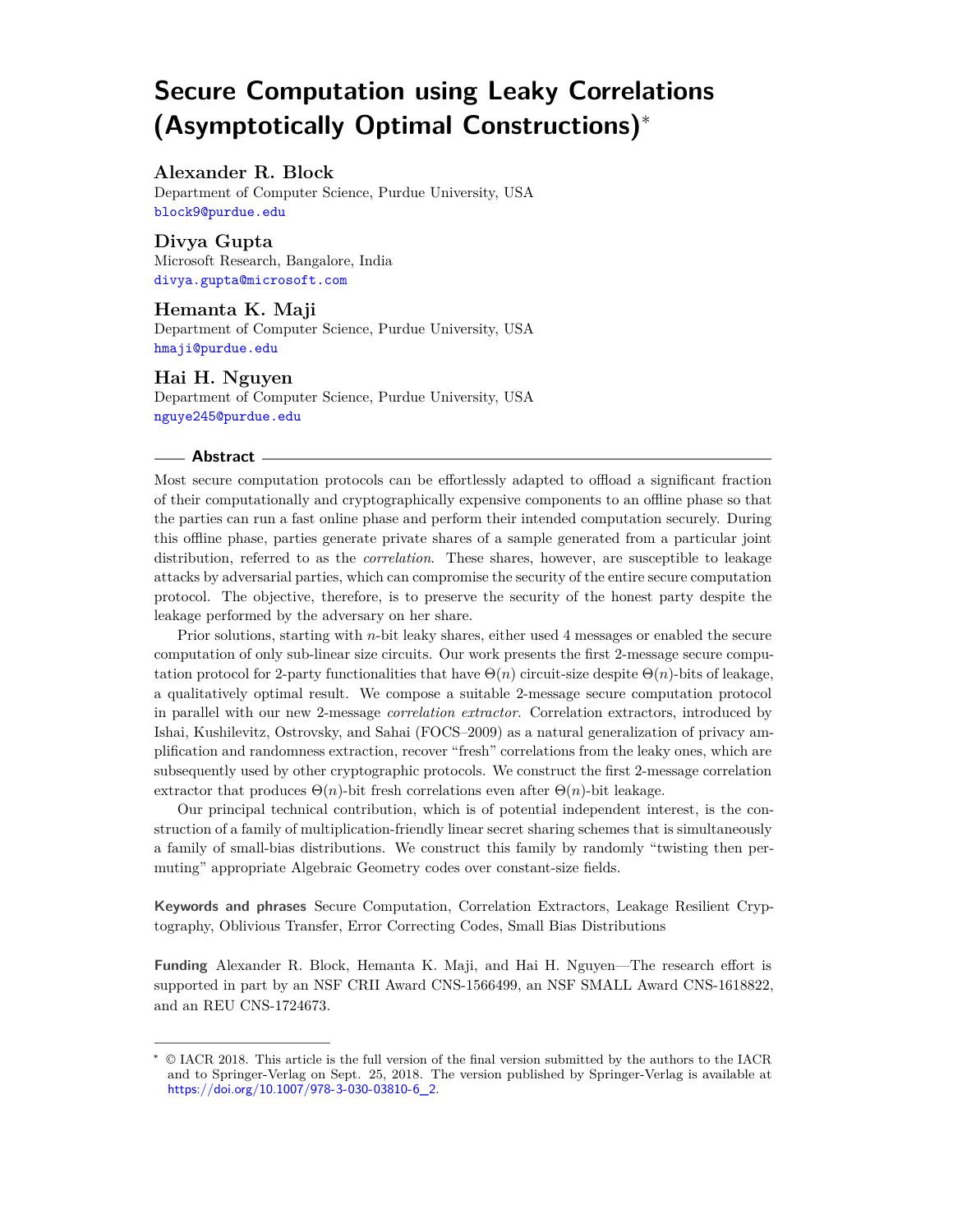## **Contents**

| 1.                               | Introduction                                                                                      |                 |  |  |  |  |
|----------------------------------|---------------------------------------------------------------------------------------------------|-----------------|--|--|--|--|
|                                  | 1.1                                                                                               | $\overline{4}$  |  |  |  |  |
|                                  | 1.2                                                                                               | $\overline{5}$  |  |  |  |  |
|                                  | $1.3\,$                                                                                           | $\overline{7}$  |  |  |  |  |
|                                  | 1.4                                                                                               | 8               |  |  |  |  |
| <b>Preliminaries</b><br>$\bf{2}$ |                                                                                                   |                 |  |  |  |  |
|                                  | 2.1                                                                                               | 10              |  |  |  |  |
|                                  | $2.2\,$                                                                                           | 10              |  |  |  |  |
|                                  | 2.2.1                                                                                             | 10              |  |  |  |  |
|                                  | 2.3                                                                                               | 11              |  |  |  |  |
|                                  | 2.4                                                                                               | 12              |  |  |  |  |
|                                  | 2.5                                                                                               | 12              |  |  |  |  |
|                                  | Distribution over Linear Codes<br>2.6                                                             | 13              |  |  |  |  |
| 3                                | Family of Small-bias distributions with erasure recovery                                          | 13              |  |  |  |  |
|                                  | 3.1                                                                                               | 13              |  |  |  |  |
| $\overline{\mathbf{4}}$          | <b>Construction of Correlation Extractor</b>                                                      | 17              |  |  |  |  |
|                                  | Protocol for ROLE( $F$ ) correlation extractor $\ldots \ldots \ldots \ldots \ldots \ldots$<br>4.1 | 17              |  |  |  |  |
|                                  | 4.2                                                                                               | 20              |  |  |  |  |
|                                  | 4.3                                                                                               | 21              |  |  |  |  |
| 5                                | <b>Parameter Comparison</b>                                                                       | 22              |  |  |  |  |
|                                  | 5.1                                                                                               | 22              |  |  |  |  |
|                                  | 5.2                                                                                               | 23              |  |  |  |  |
|                                  | 5.3                                                                                               | 24              |  |  |  |  |
| 6                                | <b>Parameter Comparison Graphs</b>                                                                | 24              |  |  |  |  |
|                                  | <b>References</b>                                                                                 | 26              |  |  |  |  |
|                                  | <b>A</b> Fourier Analysis Basic Definitions                                                       | 29              |  |  |  |  |
|                                  |                                                                                                   |                 |  |  |  |  |
|                                  | 32<br><b>Algebraic Geometry Codes</b><br>$\bf{B}$                                                 |                 |  |  |  |  |
|                                  | C Analysis of $\Gamma(w)$ : Completing the Proof of Theorem 6                                     | $\bf{32}$<br>36 |  |  |  |  |
|                                  |                                                                                                   |                 |  |  |  |  |
|                                  | D Parameter Choices for Construction of Theorem 6                                                 | 38              |  |  |  |  |
|                                  | E Proof of Theorem 4                                                                              | 40              |  |  |  |  |
|                                  | F Proof of Theorem 5                                                                              | 40              |  |  |  |  |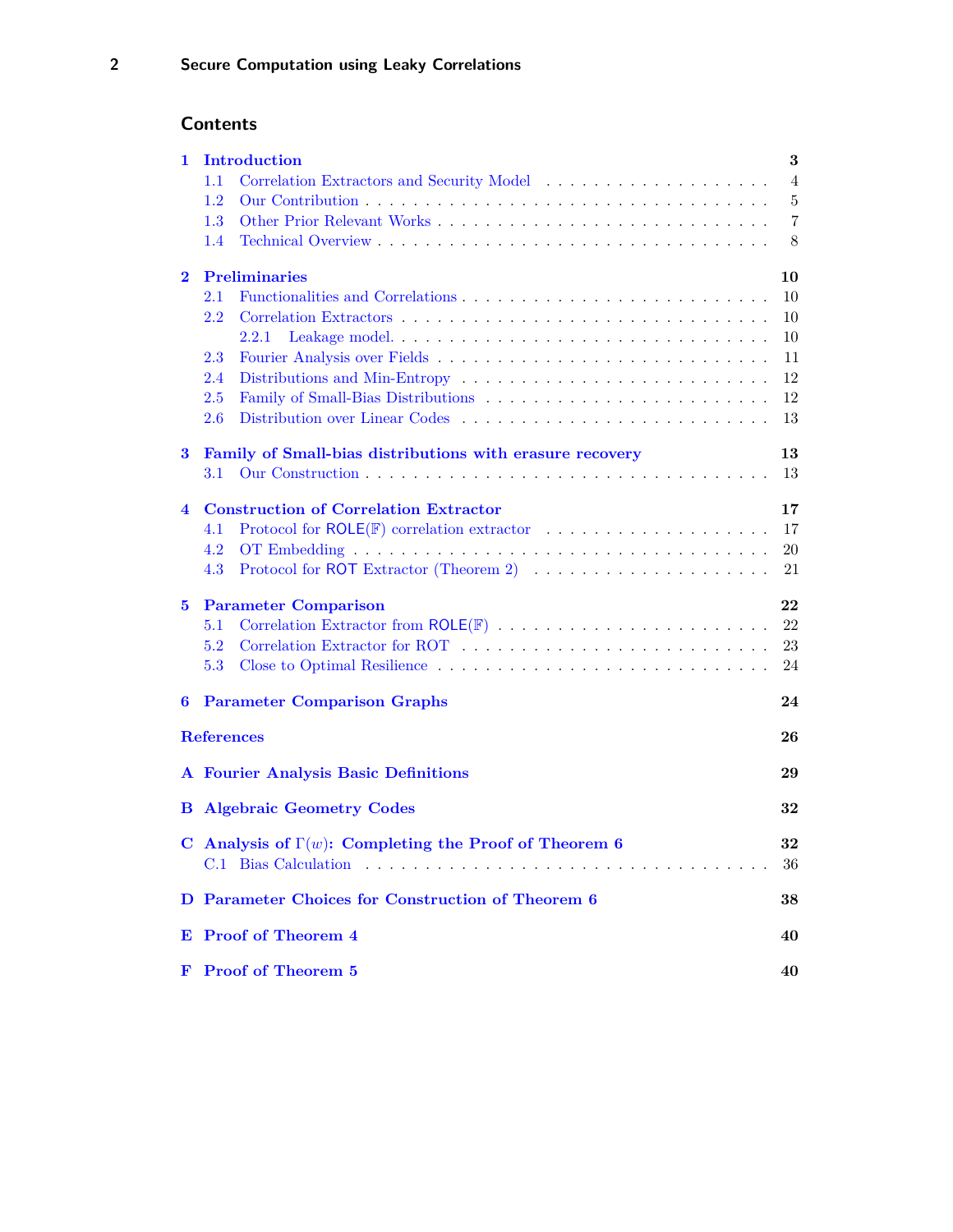#### <span id="page-2-4"></span><span id="page-2-0"></span>**1 Introduction**

Secure multi-party computation (MPC) allows mutually distrusting parties to compute securely over their private data. Secure computation of most functionalities requires expensive public-key primitives such as oblivious transfer, even in the semi-honest setting.<sup>[1](#page-2-1)</sup> We can effortlessly adjust most of these existing secure computation protocols so that they offload a significant fraction of their complex operations to an offline preprocessing phase. Subsequently, during an online phase, parties can implement extremely fast secure computation protocols. In fact, several specialized protocols optimize MPC for this online-offline paradigm  $[ADI<sup>+</sup>17$  $[ADI<sup>+</sup>17$ , [Bea92,](#page-25-1) [BDNP08,](#page-25-2) [DPSZ12,](#page-26-0) [DGN](#page-25-3)<sup>+</sup>17, [IPS08,](#page-26-1) [KOS16,](#page-27-0) [MNPS04,](#page-27-1) [NNOB12\]](#page-27-2).

For instance, in the two-party setting, we envision this offline phase as a secure implementation of a *trusted dealer* who generates private albeit correlated shares  $(r_A, r_B)$  for Alice and Bob, respectively, sampled from an appropriate joint distribution (*RA, RB*), referred to as a *correlation*. This versatile framework allows the implementation of this trusted dealer using computational hardness assumptions, secure hardware, trusted hardware, or physical processes. Furthermore, this offline phase is independent of the final functionality to be computed, as well as the parties' private inputs.

A particularly useful correlation is the *random oblivious transfer correlation*, represented by ROT. One sample of this correlation generates three random bits  $x_0, x_1, b$  and provides private shares  $r_A = (x_0, x_1)$  to Alice, and  $r_B = (b, x_b)$  to Bob. Note that Alice does not know the choice bit *b*, and Bob does not know the other bit  $x_{1-b}$ . Let  $\mathcal F$  be the class of functionalities that admit 2-message secure computation protocols in the ROT-hybrid [\[Can00,](#page-25-4) [IKOS09\]](#page-26-2). Note that  $\mathcal F$  includes the powerful class of functions that have a decomposable randomized encoding [\[App17,](#page-25-5) [AIK04,](#page-25-6) [IK02\]](#page-26-3). Alice and Bob can compute the required ROTs in the offline phase. Then, they can compute *any* functionality from this class using 2-messages, a protocol exhibiting optimal message complexity<sup>[2](#page-2-2)</sup> and (essentially) optimal efficiency in the usage of cryptographic resources.

However, the private share of the honest party is susceptible to leakage attacks by an adversary, both during the generation of the shares and the duration of storing the shares. We emphasize that the leakage need not necessarily reveal individual bits of the honest party's share. The leakage can be on the entire share and encode crucial global information that can potentially jeopardize the security of the secure computation protocol. This concern naturally leads to the following fundamental question.

"Can we preserve the security and efficiency of the secure computation during the online phase despite the adversarial leakage on the honest party's shares?"

Using the class  $\mathcal F$  of functionalities (defined above) as a yardstick, let us determine the primary hurdle towards a positive resolution of this question. In the sequel,  $\mathcal{F}_{m/2} \subset \mathcal{F}$  is the set of all two-party functionalities that have a 2-message protocol in  $\text{ROT}^{m/2}$ -hybrid, i.e., parties start with  $m/2$  independent samples<sup>[3](#page-2-3)</sup> from the ROT correlation. In the leaky correlation setting where an adversary has already leaked global information from the private share of the honest party, our objective is to design an (asymptotically) optimal secure computation protocol for the functionalities in  $\mathcal{F}_{m/2}$ . That is, starting with leaky correlations

<span id="page-2-1"></span><sup>1</sup> A semi-honest adversary follows the prescribed protocol but is curious to find additional information.

<span id="page-2-2"></span><sup>2</sup> Message complexity refers to the number of messages exchanged between Alice and Bob.

<span id="page-2-3"></span>Each sample of ROT gives two bits to each party;  $(x_0, x_1)$  to the first party and  $(b, x_b)$  to the second party. Therefore each party receives *m*-bit shares.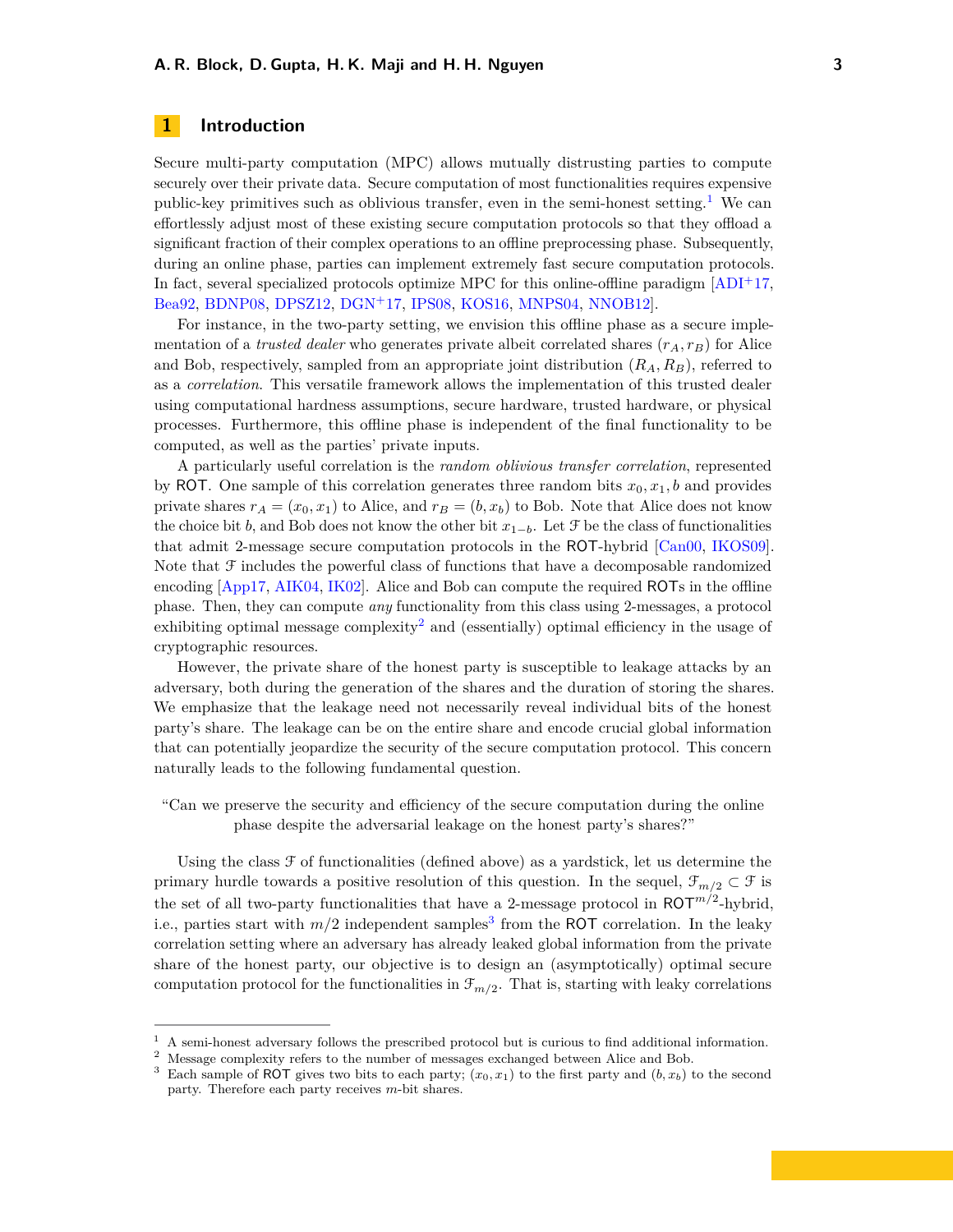#### <span id="page-3-3"></span>**4 Secure Computation using Leaky Correlations**

(of size *n*), we want to compute any  $F \in \mathcal{F}_{m/2}$  such that  $m = \Theta(n)$  via a 2-message protocol despite  $t = \Theta(n)$  bits of leakage. We note that this task is equivalent to the task of constructing a secure computation protocol for the particular functionality  $\text{ROT}^{m/2}$  that also belongs to  $\mathcal{F}_{m/2}$ . This observation follows from the parallel composition of the secure protocol implementing the functionality  $\text{ROT}^{m/2}$  from leaky correlations with the 2-message protocol for *F* in the ROT*m/*<sup>2</sup> -hybrid. To summarize, our overall objective of designing optimal secure computation protocols from leaky ROT correlations reduces to the following equivalent goal.

"Construct a 2-message protocol to compute  $\text{ROT}^{m/2}$  securely, where  $m = \Theta(n)$ , from the leaky  $\text{ROT}^{n/2}$  correlation in spite of  $t = \Theta(n)$  bits of leakage."

Note that in the  $ROT<sup>n/2</sup>$ -hybrid, both parties have private share of size *n* bits. The above problem is identical to *correlation extractors* introduced in the seminal work of Ishai, Kushilevitz, Ostrovsky, and Sahai [\[IKOS09\]](#page-26-2).

**Correlation Extractors.** Ishai et al. [\[IKOS09\]](#page-26-2) introduced the notion of correlation extractors as an interactive protocol that takes a leaky correlation as input and outputs a new correlation that is secure. Prior correlation extractors either used four messages [\[IKOS09\]](#page-26-2) or had a sub-linear production [\[BMN17,](#page-25-7) [GIMS15\]](#page-26-4), i.e.,  $m = o(n)$ . We construct the first 2-message correlation extractor that has a linear production and leakage resilience, that is,  $m = \Theta(n)$  and  $t = \Theta(n)$ . Note that even computationally secure protocols can use the output of the correlation extractor in the online phase. [Section 1.1](#page-3-0) formally defines correlation extractors, and we present our main contributions in [Section 1.2.](#page-4-0)

#### <span id="page-3-0"></span>**1.1 Correlation Extractors and Security Model**

We consider the standard model of Ishai et al. [\[IKOS09\]](#page-26-2), which is also used by the subsequent works, for 2-party semi-honest secure computation in the preprocessing model. In the preprocessing step, a trusted dealer draws a sample of shares  $(r_A, r_B)$  from the joint distribution of correlated private randomness (*RA, RB*). The dealer provides the secret share  $r_A$  to Alice and  $r_B$  to Bob. Moreover, the adversarial party can perform an arbitrary *t*-bits of leakage on the secret share of the honest party at the end of the preprocessing step. We represent this leaky correlation hybrid<sup>[4](#page-3-1)</sup> as  $(R_A, R_B)^{[t]}$ .

<span id="page-3-2"></span> $\triangleright$  **Definition 1** (Correlation Extractor). Let  $(R_A, R_B)$  be a correlated private randomness such that the secret share of each party is *n*-bits. An  $(n, m, t, \varepsilon)$ -correlation extractor for  $(R_A, R_B)$ is a two-party interactive protocol in the  $(R_A, R_B)^{[t]}$ -hybrid that securely implements the  $ROT<sup>m/2</sup>$  functionality against information-theoretic semi-honest adversaries with  $\varepsilon$  simulation error.

Note that the size of the secret shares output by the correlation extractor is *m*-bits. We emphasize that no leakage occurs during the correlation extractor execution. The *t*-bit leakage cumulatively accounts for all the leakage before the beginning of the online phase. We note that, throughout this work, we shall always normalize the total length of the input shares of each party to *n*-bits.

<span id="page-3-1"></span><sup>&</sup>lt;sup>4</sup> That is, the functionality samples secret shares  $(r_A, r_B)$  according to the correlation  $(R_A, R_B)$ . The adversarial party sends a *t*-bit leakage function  $\mathcal L$  to the functionality and receives the leakage  $\mathcal L(r_A, r_B)$ from the functionality. The functionality sends  $r_A$  to Alice and  $r_B$  to Bob. Note that the adversary does not need to know its secret share to construct the leakage function because the leakage function gets the secret shares of both parties as input.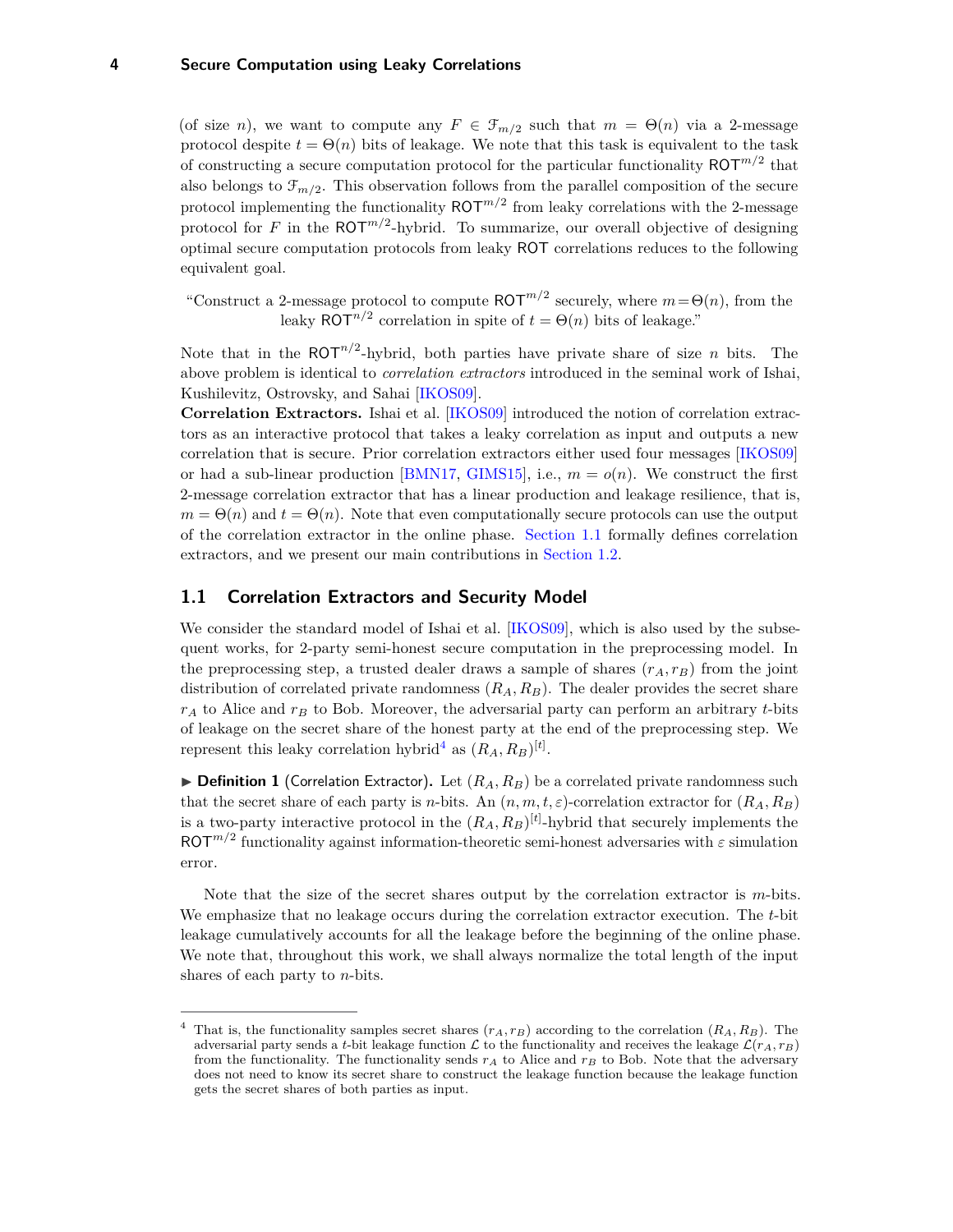#### <span id="page-4-5"></span><span id="page-4-0"></span>**1.2 Our Contribution**

Recall that  $\mathcal{F}_{m/2} \subset \mathcal{F}$  is the set of all two-party functionalities that have a 2-message protocol in the  $ROT<sup>m/2</sup>$ -hybrid. We prove the following results.

<span id="page-4-2"></span>▶ **Theorem 1** (Asymptotically Optimal Secure Computation from Leaky Correlations). *There exists a correlation*  $(R_A, R_B)$  *that produces n*-bit secret shares such that for all  $F \in \mathcal{F}_{m/2}$ *there exists a 2-message secure computation protocol for*  $F$  *in the leaky*  $(R_A, R_B)$ <sup>[t]</sup>-hybrid, *where*  $m = \Theta(n)$  *and*  $t = \Theta(n)$ *, with exponentially low simulation error.* 

The crucial ingredient of [Theorem 1](#page-4-2) is our new 2-message  $(n, m, t, \varepsilon)$ -correlation extractor for ROT<sup> $n/2$ </sup>. We compose the 2-message secure computation protocol for functionalities in  $\mathcal{F}_{m/2}$ in the  $\mathrm{ROT}^{m/2}$ -hybrid with our correlation extractor. Our work presents the first 2-message correlation extractor that has a linear production and a linear leakage resilience (along with exponentially low insecurity).

<span id="page-4-1"></span>▶ **Theorem 2** (Asymptotically Optimal Correlation Extractor for ROT). *There exists a 2message*  $(n, m, t, \varepsilon)$ -correlation extractor for  $\text{ROT}^{n/2}$  such that  $m = \Theta(n)$ ,  $t = \Theta(n)$ , and  $\varepsilon = \exp(-\Theta(n)).$ 

The technical heart of the correlation extractor of [Theorem 2](#page-4-1) is another correlation extractor (see [Theorem 3\)](#page-4-3) for a generalization of the ROT correlation. For any finite field  $\mathbb{F}$ , the *random oblivious linear-function evaluation* correlation over F [\[NP05,](#page-27-3) [WW06\]](#page-27-4), represented by ROLE(F), samples random  $a, b, x \in \mathbb{F}$  and defines  $r_A = (a, b)$  and  $r_B = (x, z)$ , where  $z = ax + b$ . Note that, for  $\mathbb{F} = \mathbb{GF}[2]$ , we have  $(x_0 + x_1)b + x_0 = x_b$ ; therefore, the ROLE  $(\mathbb{GF}[2])$  correlation is identical to the ROT correlation. One share of the ROLE  $(\mathbb{F})$ correlation has secret share size  $2\lg|\mathbb{F}|$ . In particular, the correlation ROLE  $(\mathbb{F})^{n/2\lg|\mathbb{F}|}$ provides each party with  $n/2 \lg |\mathbb{F}|$  independent samples from the ROLE( $\mathbb{F}$ ) correlation and the secret share size of each party is *n*-bits for suitable constant sized field F.

<span id="page-4-3"></span>▶ Theorem 3 (Asymptotically Optimal Correlation Extractor for ROLE(F)). *There exists a 2message*  $(n, m, t, \varepsilon)$ -correlation extractor for  $\text{ROLE}(\mathbb{F})^{n/2 \lg |\mathbb{F}|}$  such that  $m = \Theta(n)$ ,  $t = \Theta(n)$ ,  $and \varepsilon = \exp(-\Theta(n)).$ 

In [Figure 4,](#page-17-0) we present our correlation extractor that outputs fresh samples from the same ROLE<sup>(F)</sup> correlation. Finally, our construction obtains multiple ROT samples from *each* output  $ROLE(\mathbb{F})$  sample using the OT embedding technique of [\[BMN17\]](#page-25-7). [Figure 1](#page-5-1) positions our contribution vis-à-vis the previous state-of-the-art. In particular, [Figure 1](#page-5-1) highlights the fact that our result simultaneously achieves the best qualitative parameters. Our results are also quantitatively better than the previous works and we discuss the concrete performance numbers we obtain for [Theorem 3](#page-4-3) and [Theorem 2](#page-4-1) below. For more detailed numerical comparison with prior works [\[BMN17,](#page-25-7) [GIMS15,](#page-26-4) [IKOS09\]](#page-26-2), refer to [Section 5.](#page-21-0)

**Performance of Correlation Extractors for ROLE(F) [\(Theorem 3\)](#page-4-3).** Our correlation extractor for  $ROLE(\mathbb{F})$  relies on the existence of suitable Algebraic Geometry (AG) codes<sup>[5](#page-4-4)</sup> over finite field  $\mathbb{F}$ , such that  $|\mathbb{F}|$  is an even power of a prime and  $|\mathbb{F}| \geq 49$ . We shall use  $\mathbb{F}$ that is a finite field with characteristic 2.

As the size of the field  $\mathbb F$  increases, the "quality" of the Algebraic Geometry codes get better. However, the efficiency of the BMN OT embedding protocol [\[BMN17\]](#page-25-7) used to

<span id="page-4-4"></span><sup>&</sup>lt;sup>5</sup> Once the parameters of the AG code are fixed, it is a one-time cost to construct its generator matrix.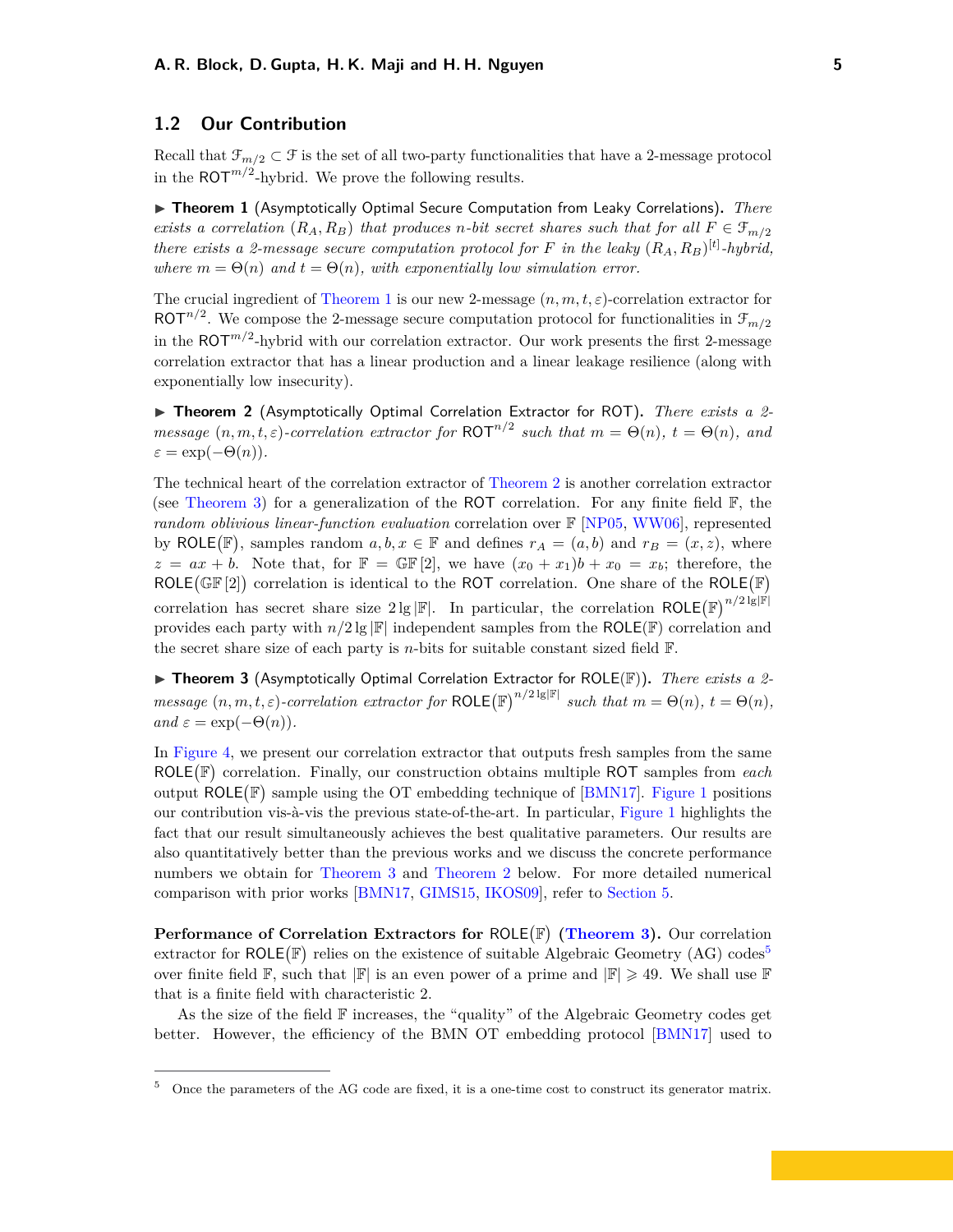<span id="page-5-3"></span><span id="page-5-1"></span>

|                      | Correlation                                                   | Message        | Number of OT <sub>s</sub><br>Number of |                    | Simulation            |
|----------------------|---------------------------------------------------------------|----------------|----------------------------------------|--------------------|-----------------------|
|                      | Description                                                   | Complexity     | Produced $(m/2)$                       | Leakage bits $(t)$ | Error $(\varepsilon)$ |
| <b>IKOS [IKOS09]</b> | ROT <sup>n/2</sup>                                            | 4              | $\Theta(n)$                            | $\Theta(n)$        | $2^{-\Theta(n)}$      |
| GIMS [GIMS15]        | ROT <sup>n/2</sup>                                            | $\mathfrak{D}$ | $n/\operatorname{poly}\lg n$           | $(1/4 - q)n$       | $2^{-gn/m}$           |
|                      | $IP(\mathbb{K}^{n/\sqrt{\lg  \mathbb{K} }})$                  | $\overline{2}$ |                                        | $(1/2 - q)n$       | $2^{-gn}$             |
| BMN [BMN17]          | $IP(\mathbb{K}^{n/\lg  \mathbb{K} })$                         | 2              | $n^{1-o(1)}$                           | $(1/2 - g)n$       | $2^{-gn}$             |
| Our Result           | ROT <sup>n/2</sup>                                            | $\mathcal{D}$  | $\Theta(n)$                            | $\Theta(n)$        | $2^{-\Theta(n)}$      |
|                      | $\mathsf{ROLE}(\overline{\mathbb{F}})^{n/2 \lg  \mathbb{F} }$ | $\overline{2}$ | $\Theta(n)$                            | $\Theta(n)$        | $2^{-\Theta(n)}$      |

**Figure 1** A qualitative summary of our correlation extractor constructions and a comparison to prior relevant works. Here K is a finite field and F is a finite field of constant size. The  $IP(\mathbb{K}^s)$ is a correlation that samples random  $r_A = (u_1, \ldots, u_s) \in \mathbb{K}^s$  and  $r_B = (v_1, \ldots, v_s) \in \mathbb{K}^s$  such that  $u_1v_1 + \cdots + u_sv_s = 0$ . All correlations are normalized so that each party gets an *n*-bit secret share. The parameter *g* is the gap to maximal leakage resilience such that  $g > 0$ .

obtain the output ROT in our construction decreases with increasing  $\mathbb{F}$ . For example, with  $\mathbb{F} = \mathbb{GF} [2^{14}]$  we achieve the highest production rate  $m/n = 16.32\%$  if the fractional leakage rate is  $t/n = 1\%$ . For leakage rate  $t/n = 10\%$ , we achieve production rate  $m/n = 10\%$ . [Figure 7](#page-22-1) [\(Section 5\)](#page-21-0) and [Figure 9](#page-24-0) [\(Section 6\)](#page-23-1) summarize these tradeoffs for various choices of the finite field F.

**Performance of Correlation Extractors for** ROT **[\(Theorem 2\)](#page-4-1).** We know extremely efficient algorithms that use multiplications over  $\mathbb{GF}[2]$  to emulate multiplications over any GF<sup>[2<sup>s</sup>]</sub> [\[CÖ10,](#page-25-8) [CC87\]](#page-25-9). For example, we can use 15 multiplications over GF<sup>[2]</sup> to emulate one</sup> multiplication over  $\mathbb{GF}\left[2^6\right]$ . Therefore, we can use 15 samples of ROLE( $\mathbb{GF}\left[2\right]$ ) to perform one ROLE  $(\mathbb{GF}\left[2^6\right])$  with perfect semi-honest security. Note that, by applying this protocol, the share sizes reduce by a factor of 6*/*15. In general, using this technique, we can convert the leaky ROLE (GF [2]) (equivalently, ROT) correlation, into a leaky ROLE (F) correlation, where F is a finite field of characteristic 2, by incurring a slight multiplicative loss in the share size. Now, we can apply the correlation extractor for  $ROLE(\mathbb{F})$  discussed above. By optimizing the choice of the field  $\mathbb{F}$  (in our case  $\mathbb{F} = \mathbb{GF} [2^{10}]$ ), we can construct a 2-message correlation extractor for ROT with fractional leakage rate  $t/n = 1\%$  and achieve production rate of  $m/n = 4.20\%$  (see [Figure 8,](#page-23-2) [Section 5\)](#page-21-0). This is several orders of magnitude better than the production and resilience of the IKOS correlation extractor and uses less number of messages.<sup>[6](#page-5-2)</sup>

**High Leakage Resilience Setting.** Ishai et al. [\[IMSW14\]](#page-26-5) showed that *t < n/*4 is necessary to extract even one new sample of ROT from the leaky  $\text{ROLE}(\mathbb{F})^{n/2 \lg \mathbb{F}}$  correlation. Our construction, when instantiated with a suitably large constant-size field F, demonstrates that if  $t \leq (1/4 - g)n$  then we can extract  $\Theta(n)$  new samples of the ROT correlation. The prior construction of [\[GIMS15\]](#page-26-4) only achieves a sub-linear production by using sub-sampling techniques.

<span id="page-5-0"></span>▶ **Theorem 4** (Near Optimal Resilience with Linear Production). For every  $g \in (0, 1/4]$ *, there exists a finite field* F *with characteristic 2 and a 2-message* (*n, m, t, ε*)*-correlation extractor*  $for$   $(R_A, R_B) = \text{ROLE}(\mathbb{F})^{n/2 \lg |\mathbb{F}|}, where$   $t = (1/4 - g)n, m = \Theta(n), and \varepsilon = \exp(-\Theta(n)).$ 

<span id="page-5-2"></span><sup>&</sup>lt;sup>6</sup> Even optimistic estimates of the parameters  $m/n$  and  $t/n$  for the IKOS construction are in the order of 10<sup>−</sup><sup>6</sup> .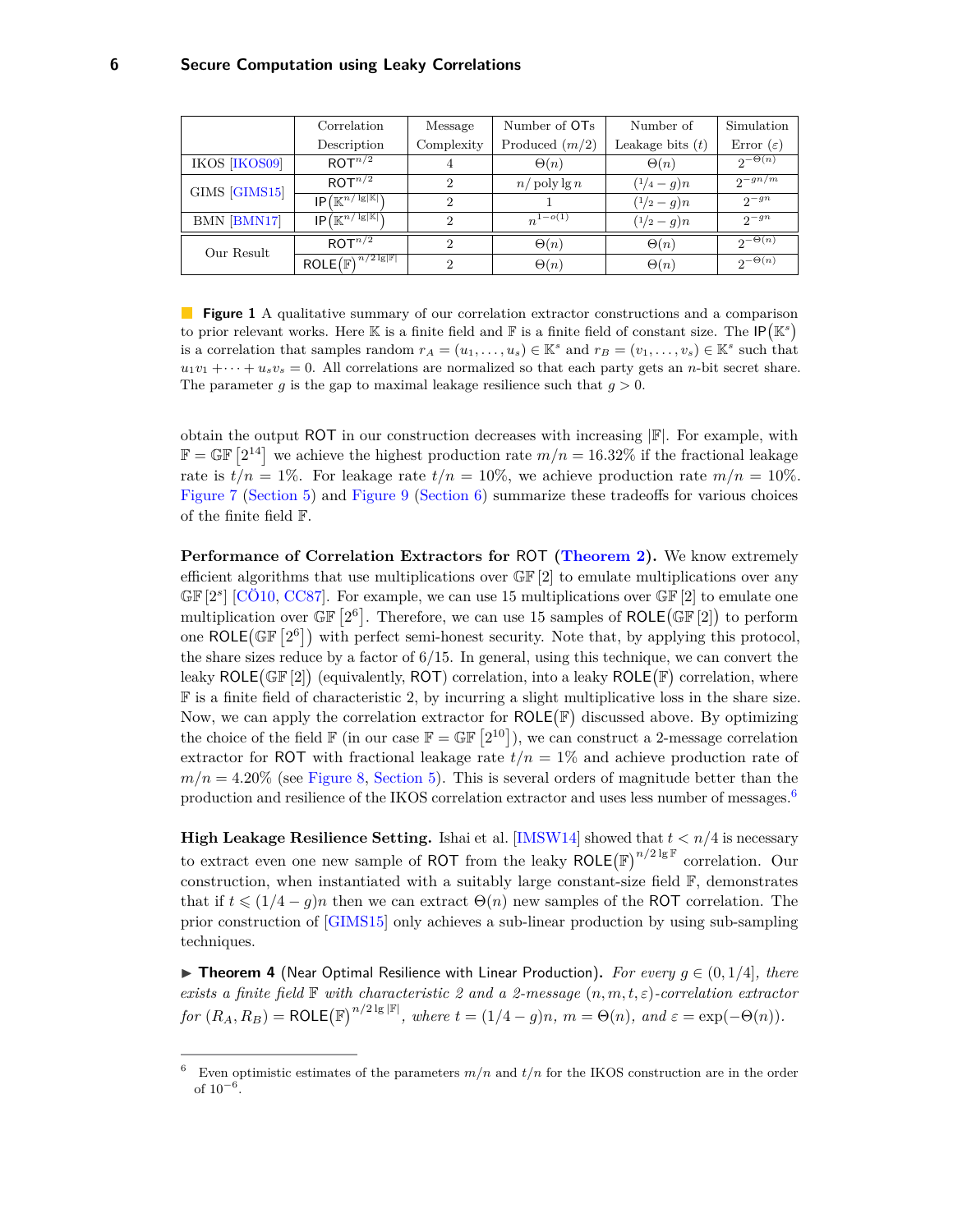<span id="page-6-4"></span>The production  $m = \Theta(n)$  depends on the constant g, the gap to optimal fractional resilience. We prove [Theorem 4](#page-5-0) in the full version of our work [\[BGMN18\]](#page-25-10). [Section 5](#page-21-0) shows that we can achieve linear production even for  $t = 0.22n$  bits of leakage using  $\mathbb{F} = \mathbb{GF} [2^{10}]$ .

**Correlation Extractors for Arbitrary Correlations.** Similar to the construction of IKOS, we can also construct a correlation extractor from *any* correlation and output samples of *any* correlation; albeit it is not round optimal anymore. However, our construction achieves overall better production and leakage resilience than IKOS because our correlation extractor for ROT has higher production and resilience. [Figure 2](#page-6-1) outlines a comparison of these two correlation extractor constructions for the general case.

<span id="page-6-1"></span>

**Figure 2** General correlation extractors that extract arbitrary correlations from arbitrary correlations. Above is the expanded IKOS [\[IKOS09\]](#page-26-2) correlation extractor and below is ours. Our main contribution is shown in highlighted part. For brevity, it is implicit that there are *multiple samples* of the correlations. The ROLE correlations are over suitable constant size fields. The superscript " $(t$ <sup>"</sup> represents that the correlation is secure against adversarial leakage of only one party.

#### <span id="page-6-0"></span>**1.3 Other Prior Relevant Works**

[Figure 1](#page-5-1) already provides the summary of the current state-of-the-art in correlation extractors. In this section, we summarize works related to combiners: extractors where the adversary is restricted to leaking individual bits of the honest party's secret share. The study of OT combiners was initiated by Harnik et al.  $[HKN+05]$  $[HKN+05]$ . Since then, there has been work on several variants and extensions of OT combiners [\[HIKN08,](#page-26-8) [IPS08,](#page-26-1) [MP06,](#page-27-5) [MPW07,](#page-27-6) [PW08\]](#page-27-7). Recently, Ishai et al. [\[IMSW14\]](#page-26-5) constructed OT combiners with nearly optimal leakage resilience. Among these works, the most relevant to our paper are the ones by Meier, Przydatek, and Wullschleger [\[MPW07\]](#page-27-6) and Przydatek, and Wullschleger [\[PW08\]](#page-27-7). They use Reed-Solomon codes to construct two-message error-tolerant<sup>[7](#page-6-2)</sup> combiners that produce fresh ROLEs over large fields<sup>[8](#page-6-3)</sup> from ROLEs over the same field. Using multiplication friendly secret sharing schemes based on Algebraic Geometry Codes introduced by Chen and Cramer [\[CC06\]](#page-25-11), a similar construction works with ROLEs over fields with appropriate constant size. We emphasize that this construction is *insecure* if an adversary can perform even 1-bit global leakage on the whole secret of the other party. In our construction, we crucially rely on a family of linear codes instead of a particular choice of the linear code to circumvent this

<span id="page-6-2"></span>A sample  $(r_A, r_B)$  is an *erroneous sample* if it is not in the support of the distribution  $(R_A, R_B)$ , i.e., it is an incorrect sample. An error-tolerant combiner is a combiner that is secure even if a few of the input samples are erroneous.

<span id="page-6-3"></span><sup>&</sup>lt;sup>8</sup> The size of the fields increases with *n*, the size of the secret shares produced by the preprocessing step.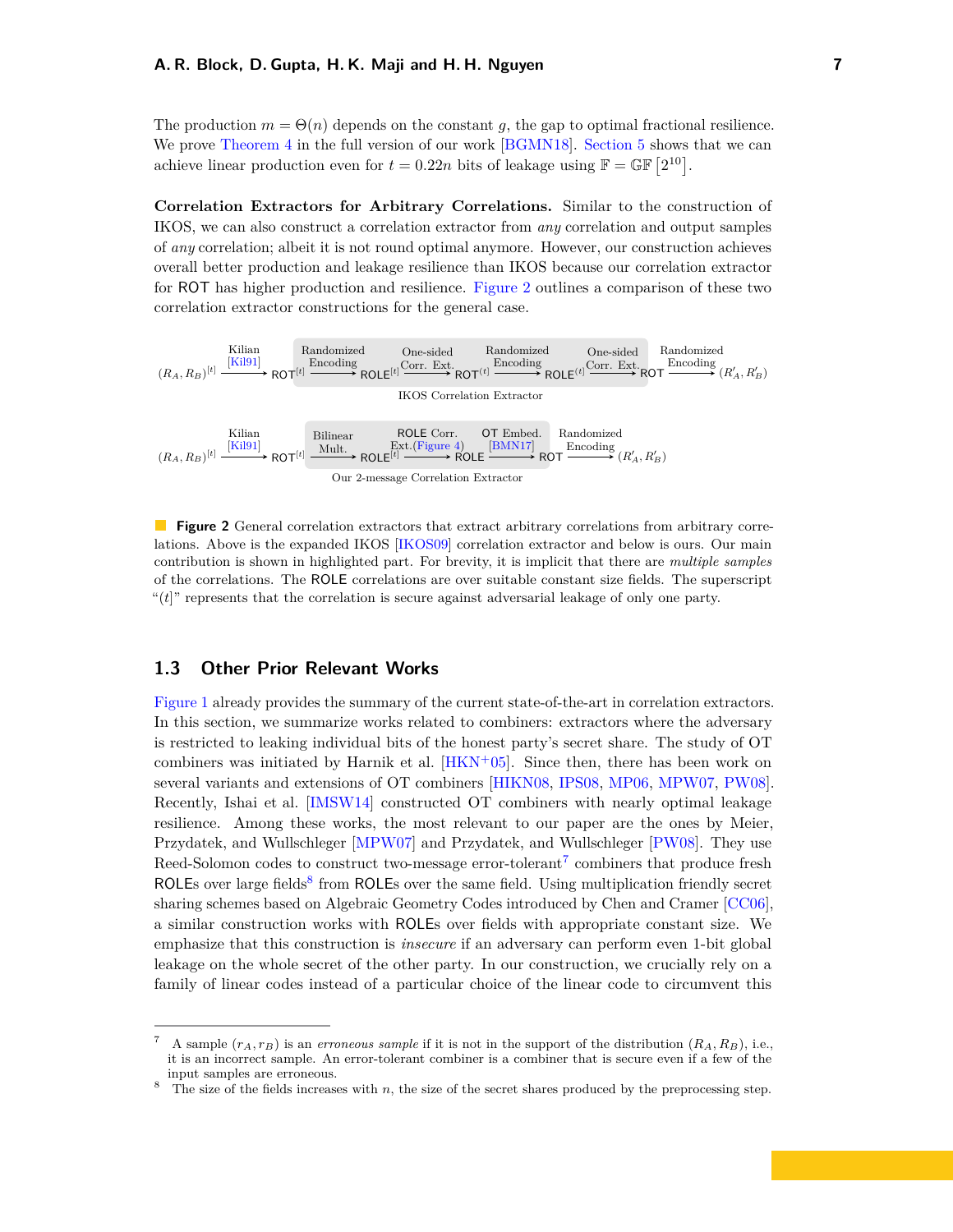#### <span id="page-7-2"></span>**8 Secure Computation using Leaky Correlations**

bottleneck. [Section 1.4](#page-7-0) provides the principal technical ideas underlying our correlation extractor construction.

In the malicious setting, the feasibility result on malicious-secure combiners for ROT is reported in [\[IPS08\]](#page-26-1). Recently, Cascudo et al. construct a malicious-secure combiner with high resilience, but  $m = 1$  [\[CDFR17\]](#page-25-12). The case of malicious-secure correlation extractors remains entirely unexplored.

#### <span id="page-7-0"></span>**1.4 Technical Overview**

At the heart of our correlation extractor constructions is a 2-message ROLE(F)-to-ROLE(F) extractor, where we start with leaky  $(R_A, R_B)^{[t]} = \left(\text{ROLE}(\mathbb{F})^{n/2 \lg |\mathbb{F}|}\right)^{[t]}$  and produce fresh secure sample of ROLE( $\mathbb{F}$ )<sup>*m*/2 lg| $\mathbb{F}$ |</sup>. The field  $\mathbb{F}$  is a constant-size field with characteristic 2, say  $\mathbb{F} = \mathbb{GF} [2^6]$ , and each party gets *n*-bit shares. Below, we discuss some of the technical ideas underlying this construction.

This correlation extractor relies on the existence of a family of linear codes over F with suitable properties that we define below. For this discussion, let us assume that  $s \in \mathbb{N}$  is the block-length of the codes. Let  $\mathcal J$  be an index set, and we denote the family of linear codes with block-length *s* as follows:  $\mathcal{C} = \{C_j : j \in \mathcal{J}\}\.$  This family of code  $\mathcal{C}$  needs to have the following properties.

- **1. Multiplication Friendly Good Codes.** Each code  $C_j \subseteq \mathbb{F}^s$  in the family  $C$  is a *good code*, i.e., its rate and distance is  $\Theta(s)$ . Further, the Schur-product<sup>[9](#page-7-1)</sup> of the codes, i.e.,  $C_j * C_j$ , is a linear code with distance  $\Theta(s)$ . Such codes can be used to perform the multiplication of two secrets by multiplying their respective secret shares in secure computation protocols, hence the name.
- **2. Small Bias Family.** Intuitively, a small bias family defines a pseudorandom distribution for linear tests. Let  $S = (S_1, \ldots, S_s) \in \mathbb{F}^s$  and its corresponding linear test be defined as  $L_S(x_1, \ldots, x_s) := S_1x_1 + \cdots + S_sx_s$ . Consider the distribution *D* of  $L_S(c)$  for a random  $j \in \mathcal{J}$  and a randomly sampled codeword  $c \in C_j$ . If C is a family of  $\rho$ -biased distributions, then the distribution *D* has statistical distance at most  $\rho$  from the output of  $L_S(u)$  for random element  $u \in \mathbb{F}^s$ . For brevity, we say that the family  $\mathcal{C}$  "*ρ*-fools the linear test *LS*." The concept of small bias distributions was introduced in [\[AGHP90,](#page-25-13) [NN90\]](#page-27-8) and has found diverse applications, for example, [\[AR94,](#page-25-14) [DS05,](#page-26-9) [GW97,](#page-26-10) [NN90\]](#page-27-8).

An interesting property of any linear code  $C \subseteq \mathbb{F}^s$  is the following. A random codeword  $c \in C$  can 0-fool every linear test  $L_S$  such that *S* is *not* a codeword in the dual of *C*. However, if *S* is a codeword in the dual of the code *C*, then the linear test *L<sup>S</sup>* is clearly not fooled.

So, a randomly chosen codeword from one fixed linear code cannot fool *all* linear tests. However, when we consider an appropriate family of linear codes, then a randomly chosen codeword from a randomly chosen code in this family can fool *every* linear test.

We construct such a family of codes over small finite fields  $\mathbb F$  that can be of potential independent interest. Our starting point is an explicit Algebraic Geometry code  $C \subseteq \mathbb{F}^s$ that is multiplication friendly  $[GS96, Gop81]$  $[GS96, Gop81]$  $[GS96, Gop81]$ . Given one such code  $C$ , we randomly "twist then permute" the code to define the family  $\mathcal C$ . We emphasize that the production of our

<span id="page-7-1"></span><sup>&</sup>lt;sup>9</sup> Consider a linear code  $C \subseteq \mathbb{F}^s$ . Let  $c = (c_1, \ldots, c_s)$  and  $c' = (c'_1, \ldots, c'_s)$  be two codewords in the code *C*. We define  $c * c' = (c_1 c_1', \ldots, c_s c_s') \in \mathbb{F}^s$ . The Schur-product  $C * C$  is defined to be the linear span of all  $c * c'$  such that  $c, c' \in \overline{C}$ .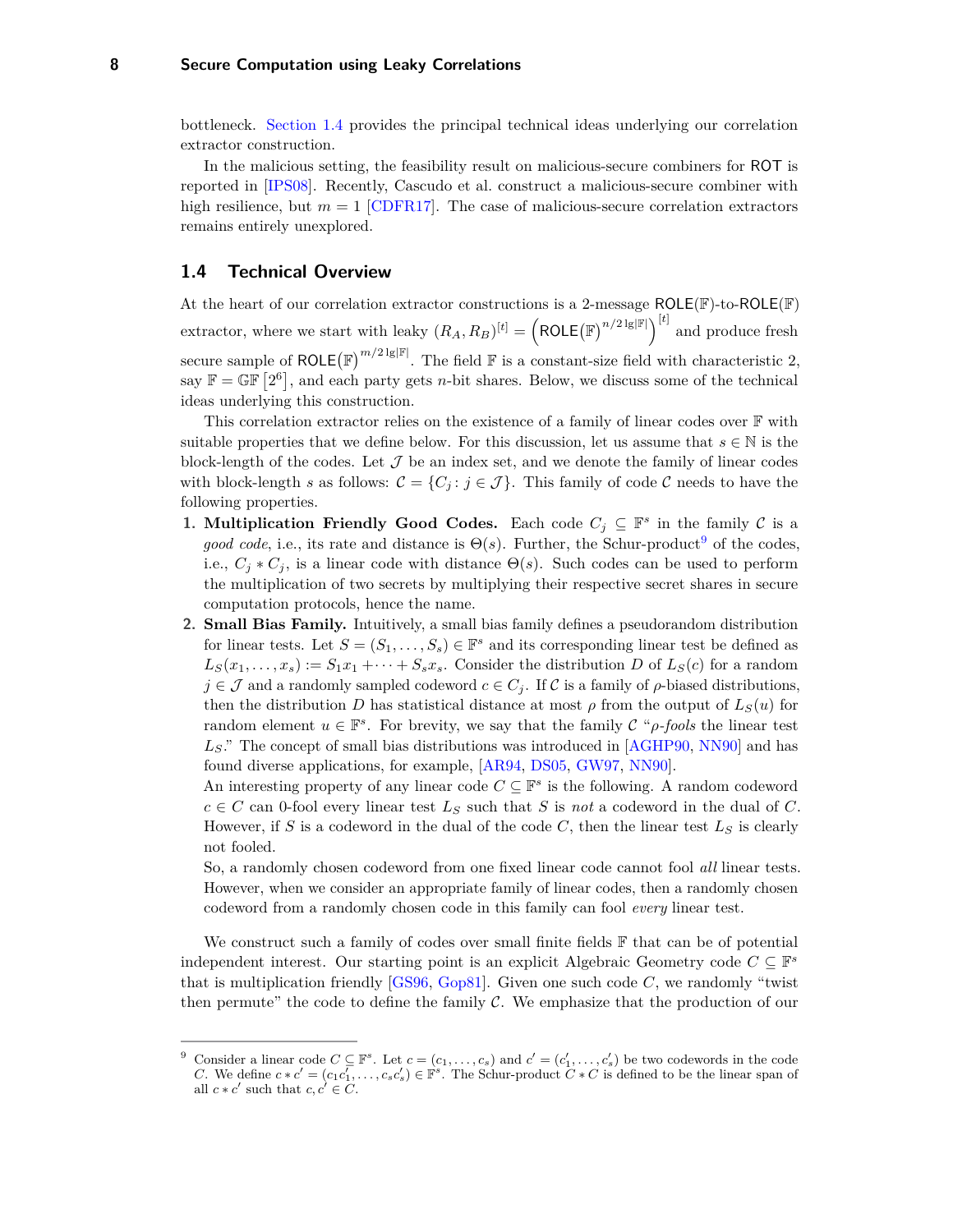<span id="page-8-2"></span>correlation extractor relies on the bias being small. So, it is crucial to construct a family with extremely small bias. Next, we describe our "twist then permute" operation.

**Twist then Permute.**<sup>[10](#page-8-0)</sup> Suppose  $C \subseteq \mathbb{F}^s$  is a linear code. Pick any  $\lambda = (\lambda_1, \dots, \lambda_s) \in (\mathbb{F}^*)^s$ , i.e., for all  $i \in [s]$ ,  $\lambda_i \neq 0$ . A  $\lambda$ *-twist* of the code C is defined as the following linear code

$$
C_{\lambda} := \{(\lambda_1 c_1, \ldots, \lambda_s c_s) : (c_1, \ldots, c_s) \in C\}.
$$

Let  $\pi$ :  $\{1, \ldots, s\}$   $\rightarrow$   $\{1, \ldots, s\}$  be a permutation. The  $\pi$ -*permutation* of the  $\lambda$ -twist of *C* is defined as the following linear code

$$
C_{\pi,\lambda} := \{ \left( \lambda_{\pi(1)} c_{\pi(1)}, \ldots, \lambda_{\pi(s)} c_{\pi(s)} \right) : (c_1, \ldots, c_s) \in C \}.
$$

Define  $\mathcal J$  as the set of all  $(\pi, \lambda)$  such that  $\lambda \in (\mathbb{F}^*)^s$  and  $\pi$  is a permutation of the set  $\{1,\ldots,s\}$ . Note that if *C* is multiplication friendly good code, then the code  $C_{\pi,\lambda}$  continues to be multiplication friendly good code. A key observation towards demonstrating that  $\mathcal C$  is a family of small bias distributions is that the following two distributions are identical (see [Claim 2\)](#page-14-0).

- **1.** Fix  $S \in \mathbb{F}^s$ . The output distribution of the linear test  $L_S$  on a random codeword  $c \in C_j$ , for a random index  $j \in \mathcal{J}$ .
- **2.** Let  $T \in \mathbb{F}^s$  be a random element of the same weight<sup>[11](#page-8-1)</sup> as *S*. The output distribution of the linear test  $L_T$  on a random codeword  $c \in C$ .

Based on this observation, we can calculate the bias of the family of our codes. Note that there are a total of  $\binom{s}{w}(q-1)^w$  elements in  $\mathbb{F}^s$  that have weight *w*. Let  $A_w$  denote the number of codewords in the dual of  $C$  that have weight  $w$ . Our family of codes  $C$  fools the linear test  $L_S$  with  $\rho = A_w \cdot \left(\frac{s}{w}\right)^{-1} (q-1)^{-w}$ , where *w* is the weight of  $S \in \mathbb{F}^s$ .

We obtain precise asymptotic bounds on the weight enumerator  $A_w$  of the dual of the code *C* to estimate the bias  $\rho$ , for  $w \in \{0, 1, \ldots, s\}$ . This precise bound translates into higher production *m*, higher resilience *t*, and exponentially low simulation error  $\varepsilon$  of our correlation extractor. We remark that for our construction if *C* has a small dual-distance, then the bias cannot be small.

 $\triangleright$  Remark. The performance of the code C supersedes the elementary Gilbert-Varshamov bound. These Algebraic Geometry codes are one of the few codes in mathematics and computer science where explicit constructions have significantly better quality than elementary randomized constructions. So, elementary randomization techniques are unlikely to produce any (qualitatively) better parameters for this approach, given that the estimations of the weight enumerator in this work are asymptotically optimal. Therefore, finding *better randomized techniques* to construct the family of multiplication friendly good codes that is also a family of small-bias distributions is the research direction that has the potential to reduce the bias. This reduction in the bias can further improve the production and leakage resilience of our correlation extractors.

<span id="page-8-0"></span><sup>10</sup> In the literature there are multiple definitions for the *equivalence* of two linear codes. In particular, one such notion (cf., [\[Ple11\]](#page-27-9)), states that two codes are equivalent to each other if one can be twisted-andpermuted into the other code. For clarity, we have chosen to explicitly define the "twist then permute" operation.

<span id="page-8-1"></span><sup>&</sup>lt;sup>11</sup> The weight of  $S \in \mathbb{F}^s$  is defined as the number of non-zero elements in *S*.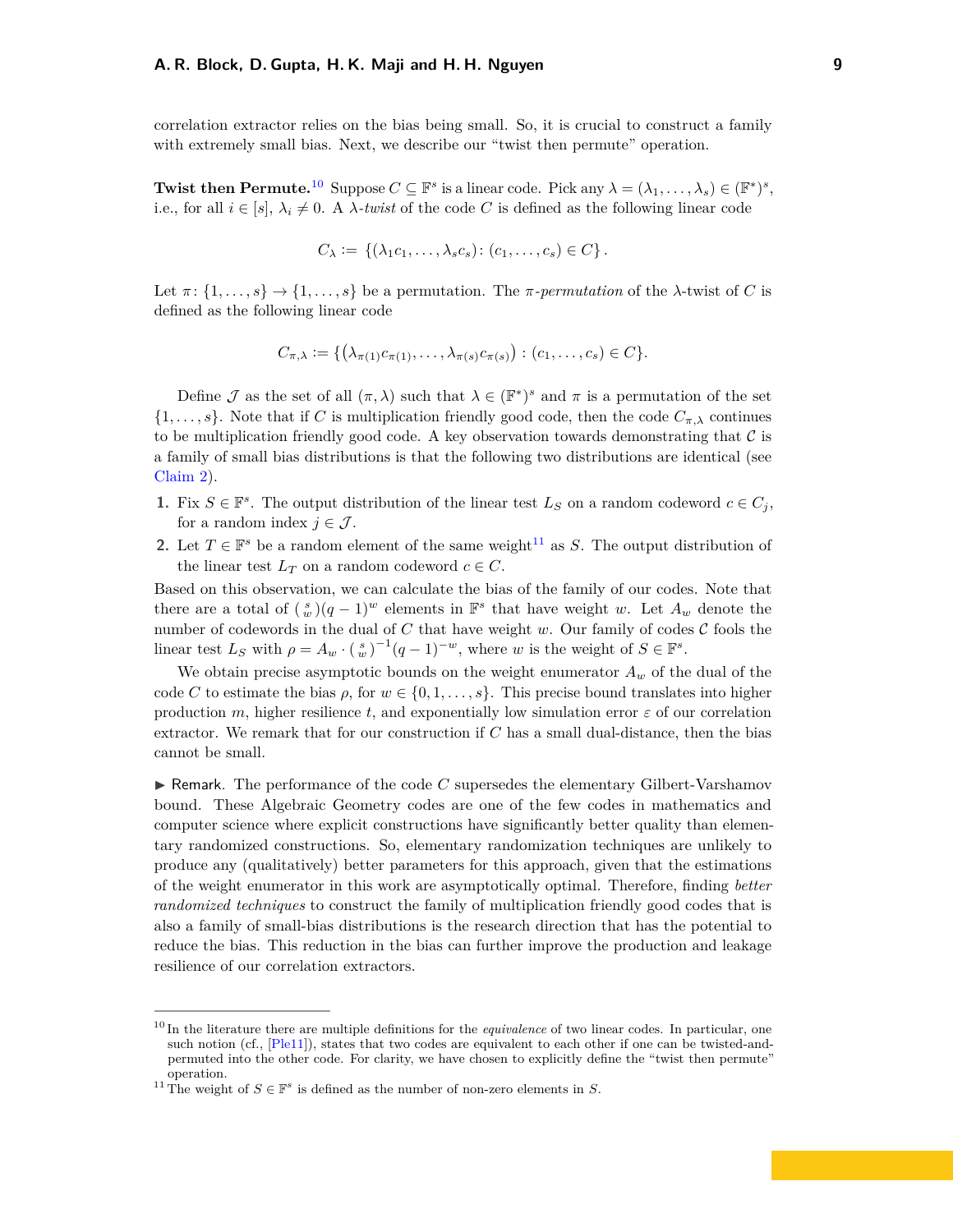#### <span id="page-9-0"></span>**2 Preliminaries**

We denote random variables by capital letters, for example *X*, and the values taken by small letters, for example  $X = x$ . For a positive integer *n*, we write [*n*] and [-*n*] to denote the sets  $\{1, \ldots, n\}$  and  $\{-n, \ldots, -1\}$ , respectively. Let  $S_n$  be the set of all permutations  $\pi : [n] \to [n]$ . We consider the field  $\mathbb{F} = \mathbb{GF}[q]$ , where  $q = p^a$ , for a positive integer *a* and prime *p*. For any  $c = (c_1, \ldots, c_n) \in \mathbb{F}^n$ , define the function  $\mathsf{wt}(c)$  as the cardinality of the set  $\{i : c_i \neq 0\}$ . For any two  $x, y \in \mathbb{F}^{\eta}$ , let  $x * y$  represent the point-wise product of x and *y*. That is,  $x * y = (x_1y_1, x_2y_2, \ldots, x_\eta y_\eta) \in \mathbb{F}^{\eta}$ . For a set *Y*,  $U_Y$  denotes the uniform distribution on the set *Y*, and  $y \stackrel{\$}{\leftarrow} Y$  denotes sampling *y* according to  $U_Y$ . For any vector  $x \in \mathbb{F}^{\eta}$  and permutation  $\pi \in \mathcal{S}_{\eta}$ , we define  $\pi(x) := (x_{\pi(1)}, \dots, x_{\pi(\eta)})$  for ease of presentation.

#### <span id="page-9-1"></span>**2.1 Functionalities and Correlations**

**Oblivious Transfer.** A *2-choose-1 bit Oblivious Transfer* (referred to as OT ) is a two party functionality which takes input  $(x_0, x_1) \in \{0, 1\}^2$  from Alice and input  $b \in \{0, 1\}$  from Bob and outputs  $x_b$  to Bob.

**Random Oblivious Transfer Correlation.** A *Random* 2-choose-1-bit Oblivious Transfer (referred to as ROT) is an input-less two party correlation that samples bits  $x_0, x_1, b$  uniformly and independently at random. It outputs secret share  $r_A = (x_0, x_1)$  to Alice and  $r_B = (b, x_b)$ to Bob. The joint distribution of Alice and Bob shares is called a ROT-correlation.

**Oblivious Linear-function Evalutation.** Given a field  $(F, +, \cdot)$  an *Oblivious Linearfunction Evaluation*, represented by  $OLE(\mathbb{F})$ , is a two party functionality that takes input  $(a, b) \in \mathbb{F}^2$  from Alice and input  $x \in \mathbb{F}$  from Bob and outputs  $ax + b$  to Bob. Moreover, we use OLE to denote  $OLE(\mathbb{GF}([2]).$ 

**Random Oblivious Linear-function Evalutation.** Given a field  $(\mathbb{F}, +, \cdot)$  a em Random Oblivious Linear-function Evaluation, represented by  $ROLE(\mathbb{F})$ , is a two party correlation that samples field elements  $a, b, x \in \mathbb{F}$  uniformly and independently at random. It provides Alice the secret share  $r_A = (a, b)$  and provides Bob the secret share  $r_B = (x, ax + b)$ . Moreover, we use ROLE to denote  $ROLE(\mathbb{GF}([2])$ . Note that ROLE and ROT are functionally equivalent correlations.

#### <span id="page-9-2"></span>**2.2 Correlation Extractors**

We denote the functionality of 2-choose-1 bit Oblivious Transfer as OT and Oblivious Linear-function Evaluation over a field  $\mathbb F$  as  $OLE(\mathbb F)$ . Also, we denote the Random Oblivious Transfer Correlation as ROT and Random Oblivious Linear-function Evaluation over field F as ROLE(F). When  $\mathbb{F} = \mathbb{GF}[2]$ , we denote ROLE(F) by ROLE.

Let *η* be such that  $2\eta \lg |\mathbb{F}| = n$ . In this work, we consider the setting when Alice and Bob start with  $\eta$  samples of the ROLE(F) correlation and the adversary performs t bits of leakage. We give a secure protocol for extracting multiple secure OTs in this hybrid. Below we define such an correlation extractor formally using initial ROLE(F) correlations.

#### <span id="page-9-3"></span>**2.2.1 Leakage model.**

We define our leakage model for  $ROLE(\mathbb{F})$  correlations as follows:

**1.** *η*-**ROLE** correlation generation phase. Alice gets  $r_A = \{(a_i, b_i)\}_{i \in [\eta]} \in \mathbb{F}^{2\eta}$  and Bob gets  $r_B = \{(x_i, z_i)\}_{i \in [\eta]} \in \mathbb{F}^{2\eta}$  such that for all  $i \in [\eta]$ ,  $a_i, b_i, x_i$  is uniformly random and  $z_i = a_i x_i + b_i$ . Note that the size of secret share of each party is *n* bits.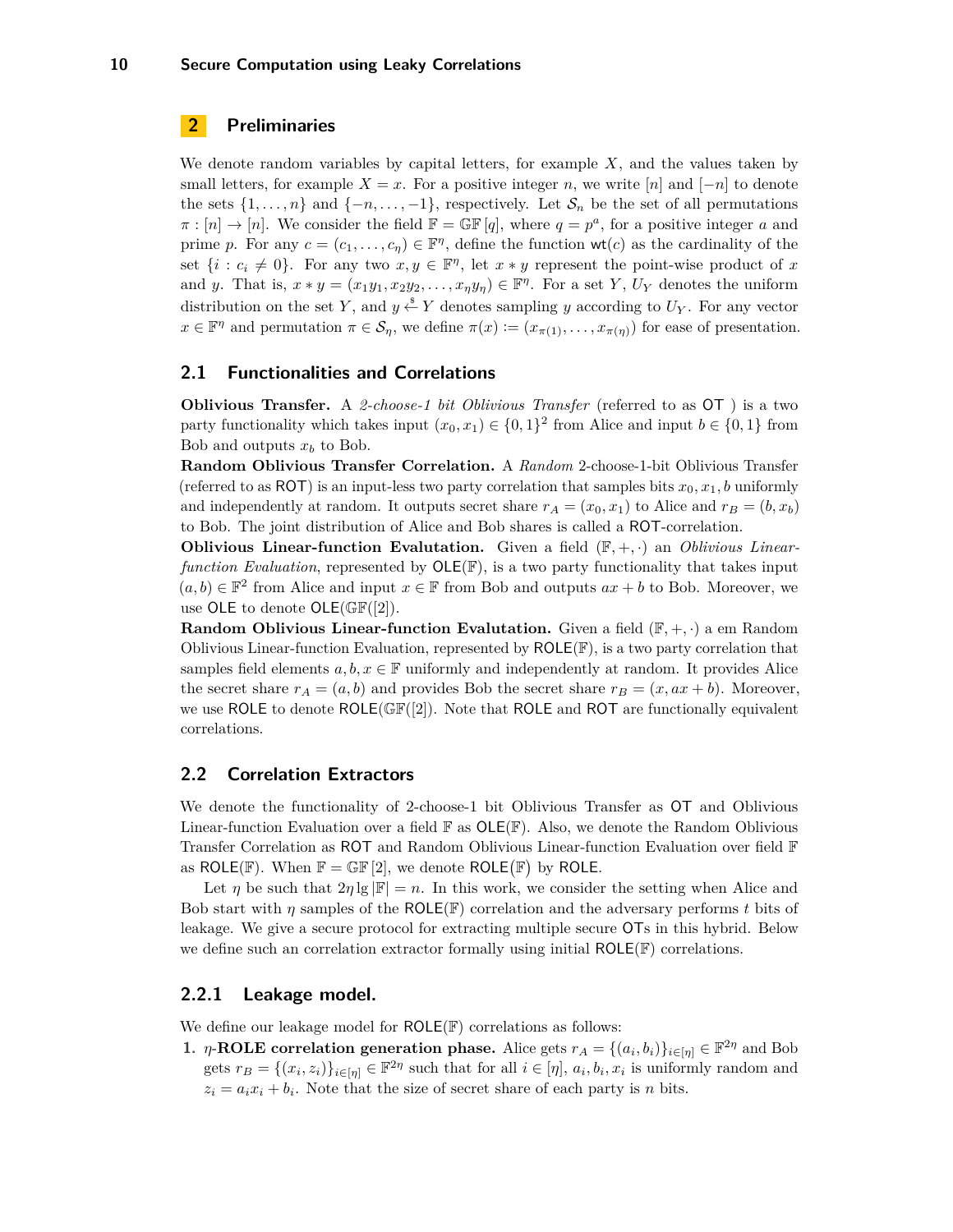<span id="page-10-1"></span>**2. Corruption and leakage phase.** A semi-honest adversary corrupts either the sender and sends a leakage function  $L : \mathbb{F}^{\eta} \to \{0,1\}^t$  and gets back  $L(x_{[\eta]}).$  Or, it corrupts the receiver and sends a leakage function  $L : \mathbb{F}^{\eta} \to \{0,1\}^t$  and gets back  $L(a_{[\eta]})$ . Note that w.l.o.g. any leakage on the sender (resp., receiver) can be seen as a leakage on *a*[*η*] (resp.,  $x_{[n]}$ ). We again emphasize that this leakage need not be on individual bits of the shares, but on the entire share, and thus can encode crucial global information.

We denote by  $(R_A, R_B)$  the above correlated randomness and by  $(R_A, R_B)^{[t]}$  its *t*-leaky version. Recall the definition for  $(n, m, t, \varepsilon)$ -correlation extractor (see [Definition 1,](#page-3-2) [Section 1.1\)](#page-3-0). Below, we give the correctness and security requirements.

The *correctness* condition says that the receiver's output is correct in all *m/*2 instances of ROT. The *privacy* requirement says the following: Let  $(s_0^{(i)}, s_1^{(i)})$  and  $(c^{(i)}, z^{(i)})$  be the output shares of Alice and Bob, respectively, in the *i*<sup>th</sup> ROT instance. Then a corrupt sender (resp., receiver) cannot distinguish between  $\{c^{(i)}\}_{i \in [m/2]}$  (resp.,  $\{s^{(i)}_i\}$  $\binom{i}{1-c}$ <sup>(*i*)</sup>  $\sum_{i \in [m/2]}$  and  $r \stackrel{\$}{\leftarrow} \{0,1\}^{m/2}$ with advantage more than *ε*. The *leakage rate* is defined as *t/n* and the *production rate* is defined as *m/n*.

#### <span id="page-10-0"></span>**2.3 Fourier Analysis over Fields**

We give some basic Fourier definitions and properties over finite fields, following the conventions of  $[Ra007]$ . To begin discussion of Fourier analysis, let  $\eta$  be any positive integer and let F be any finite field. We define the *inner product* of two complex-valued functions.

<span id="page-10-5"></span>**Definition 2** (Inner Product). Let  $f, g: \mathbb{F}^{\eta} \to \mathbb{C}$ . We define the *inner product* of  $f$  and  $g$  as

$$
\langle f,g\rangle\,:=\,\mathop{\mathbb{E}}_{x\stackrel{\$}{\leftarrow}\mathbb{F}^\eta}\left[f(x)\cdot\overline{g(x)}\right]=\frac{1}{|\mathbb{F}|^\eta}\sum_{x\in\mathbb{F}^\eta}f(x)\cdot\overline{g(x)},
$$

where  $\overline{q(x)}$  is the complex conjugate of  $q(x)$ .

Next, we define general *character functions* for both **F** and **F**<sup>*n*</sup>.

<span id="page-10-2"></span>**► Definition 3** (General Character Functions). Let  $\psi$ :  $\mathbb{F} \to \mathbb{C}^*$  be a group homomorphism from the additive group  $\mathbb F$  to the multiplicative group  $\mathbb C^*$ . Then we say that  $\psi$  is a *character function* of F.

Let  $\chi: \mathbb{F}^{\eta} \times \mathbb{F}^{\eta} \to \mathbb{C}^*$  be a bilinear, non-degenerate, and symmetric map defined as  $\chi(x, y) = \psi(x \cdot y) = \psi(\sum_i x_i y_i)$ . Then, for any  $S \in \mathbb{F}^{\eta}$ , the function  $\chi(S, \cdot) := \chi_S(\cdot)$  is a *character function* of F *η* .

Given *χ*, we have the *Fourier Transformation*.

<span id="page-10-3"></span>**Definition 4** (Fourier Transformation). For any  $S \in \mathbb{F}^{\eta}$ , let  $f: \mathbb{F}^{\eta} \to \mathbb{C}$  and  $\chi_S$  be a character function. We define the map  $\widehat{f}: \mathbb{F}^{\eta} \to \mathbb{C}$  as  $\widehat{f}(S) := \langle f, \chi_S \rangle$ . We say that  $\widehat{f}(S)$  is a *Fourier Coefficient* of *f* at *S* and the linear map  $f \mapsto \hat{f}$  is the *Fourier Transformation of f*.

Note that this transformation is an invertible linear map. The Fourier inversion formula is given by the following lemma.

<span id="page-10-4"></span>**Example 1** (Fourier Inversion). For any function  $f: \mathbb{F}^n \to \mathbb{C}$ , we can write  $f(x) =$  $\sum_{S \in \mathbb{F}^{\eta}} f(S) \chi_S(x)$ .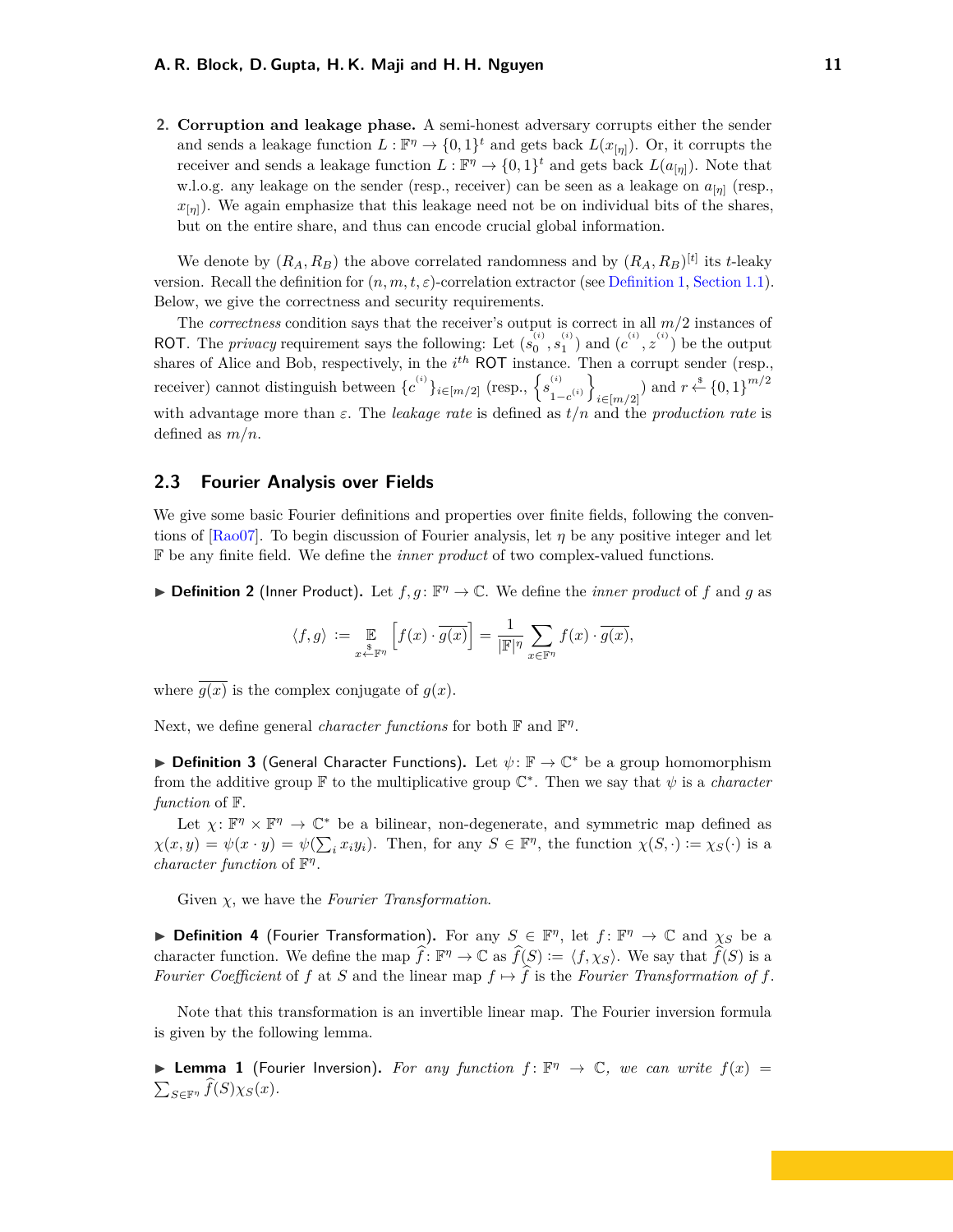#### <span id="page-11-4"></span><span id="page-11-0"></span>**2.4 Distributions and Min-Entropy**

For a probability distribution *X* over a sample space *U*, entropy of  $x \in X$  is defined as  $H_X(x) = -\lg \Pr[X = x]$ . The min-entropy of *X*, represented by  $\mathbf{H}_{\infty}(X)$ , is defined to be  $\min_{x \in \text{Supp}(X)} H_X(x)$ . The binary entropy function, denoted by  $\mathbf{h}_2(x) = -x \lg x - (1$  $f(x)$  lg(1 – *x*) for every  $x \in (0,1)$ .

Given a joint distribution  $(X, Y)$  over sample space  $U \times V$ , the marginal distribution Y is a distribution over sample space *V* such that, for any  $y \in V$ , the probability assigned to *y* is  $\sum_{x \in U} \Pr[X = x, Y = y]$ . The conditional distribution  $(X|y)$  represents the distribution over sample space *U* such that the probability of  $x \in U$  is  $Pr[X = x|Y = y]$ . The average min-entropy [\[DORS08\]](#page-25-15), represented by  $\widetilde{\mathbf{H}}_{\infty}(X|Y)$ , is defined to be  $-\lg \mathbb{E}_{y \sim Y}[2^{-\mathbf{H}_{\infty}(X|y)}]$ .

<span id="page-11-3"></span>**► Imported Lemma 1** ([\[DORS08\]](#page-25-15)). If  $\mathbf{H}_{\infty}(X) \geq k$  and L is an arbitrary  $\ell$ -bit leakage on  $X$ *, then*  $\mathbf{H}_{\infty}(X|L) \geq k - \ell$ *.* 

<span id="page-11-5"></span>**Example 2** (Fourier Coefficients of a Min-Entropy Distribution). Let  $X: \mathbb{F}^n \to \mathbb{R}$  be a min*entropy source such that*  $\mathbf{H}_{\infty}(X) \geq k$ *. Then*  $\sum_{S} |\widehat{X}(S)|^2 \leq |\mathbb{F}|^{-\eta} \cdot 2^{-k}$ *.* 

#### <span id="page-11-1"></span>**2.5 Family of Small-Bias Distributions**

**► Definition 5** (Bias of a Distribution). Let *X* be a distribution over  $\mathbb{F}^n$ . Then the *bias of X* with respect to  $S \in \mathbb{F}^{\eta}$  is defined as  $Bias_S(X) := |\mathbb{F}|^{\eta} \cdot |\widehat{X}(S)|$ .

Dodis and Smith [\[DS05\]](#page-26-9) defined small-bias distribution family for distributions over  $\{0,1\}^{\eta}$ . We generalize it naturally for distributions over  $\mathbb{F}^{\eta}$ .

 $\triangleright$  **Definition 6** (Small-bias distribution family). A family of distributions  $\mathcal{F} = \{F_1, F_2, \dots, F_k\}$ over sample space  $\mathbb{F}^{\eta}$  is called a  $\rho^2$ -biased family if for every non-zero vector  $S \in \mathbb{F}^{\eta}$  following holds:

$$
\mathbb{E}_{i \stackrel{\$}{\leftarrow} [k]} \text{Bias}_S(F_i)^2 \leq \rho^2.
$$

Following extraction lemma was proven in previous works over  $\{0,1\}^n$ .

▶ Imported Lemma 2 ([\[NN90,](#page-27-8) [AR94,](#page-25-14) [GW97,](#page-26-10) [DS05\]](#page-26-9)). *Let*  $\mathcal{F} = \{F_1, ..., F_\mu\}$  *be*  $\rho^2$ -biased *family of distributions over the sample space* {0*,* 1} *η . Let* (*M, L*) *be a joint distribution such that the marginal distribution M is over*  $\{0,1\}^{\eta}$  *and*  $\widetilde{\mathbf{H}}_{\infty}(M|L) \geq m$ *. Then, the following holds: Let J be a uniform distribution over* [*µ*]*.*

SD 
$$
( (F_J \oplus M, L, J) , (U_{\{0,1\}^n}, L, J) ) \leq \frac{\rho}{2} \left( \frac{2^{\eta}}{2^m} \right)^{1/2}
$$
.

A natural generalization of above lemma for distributions over  $\mathbb{F}^{\eta}$  gives the following.

<span id="page-11-2"></span> $\triangleright$  **Theorem 5** (Min-entropy extraction via masking with small-bias distributions). Let  $\mathcal{F} =$  ${F_1, \ldots, F_\mu}$  *be a*  $\rho^2$ -biased family of distributions over the sample space  $\mathbb{F}^{\eta}$  for field  $\mathbb{F}$  of *size* q. Let  $(M, L)$  be a joint distribution such that the marginal distribution M is over  $\mathbb{F}^{\eta}$ and  $\mathbf{H}_{\infty}(M|L) \geq m$ . Then, the following holds: Let *J* be a uniform distribution over  $|\mu|$ .

$$
\mathrm{SD}(\ (F_J \oplus M, L, J) \ ,\ (U_{\mathbb{F}^{\eta}}, L, J) \ ) \leqslant \frac{\rho}{2} \left( \frac{|\mathbb{F}|^{\eta}}{2^m} \right)^{1/2}.
$$

For completeness, we give the proof of [Theorem 5](#page-11-2) in [Appendix F.](#page-39-1)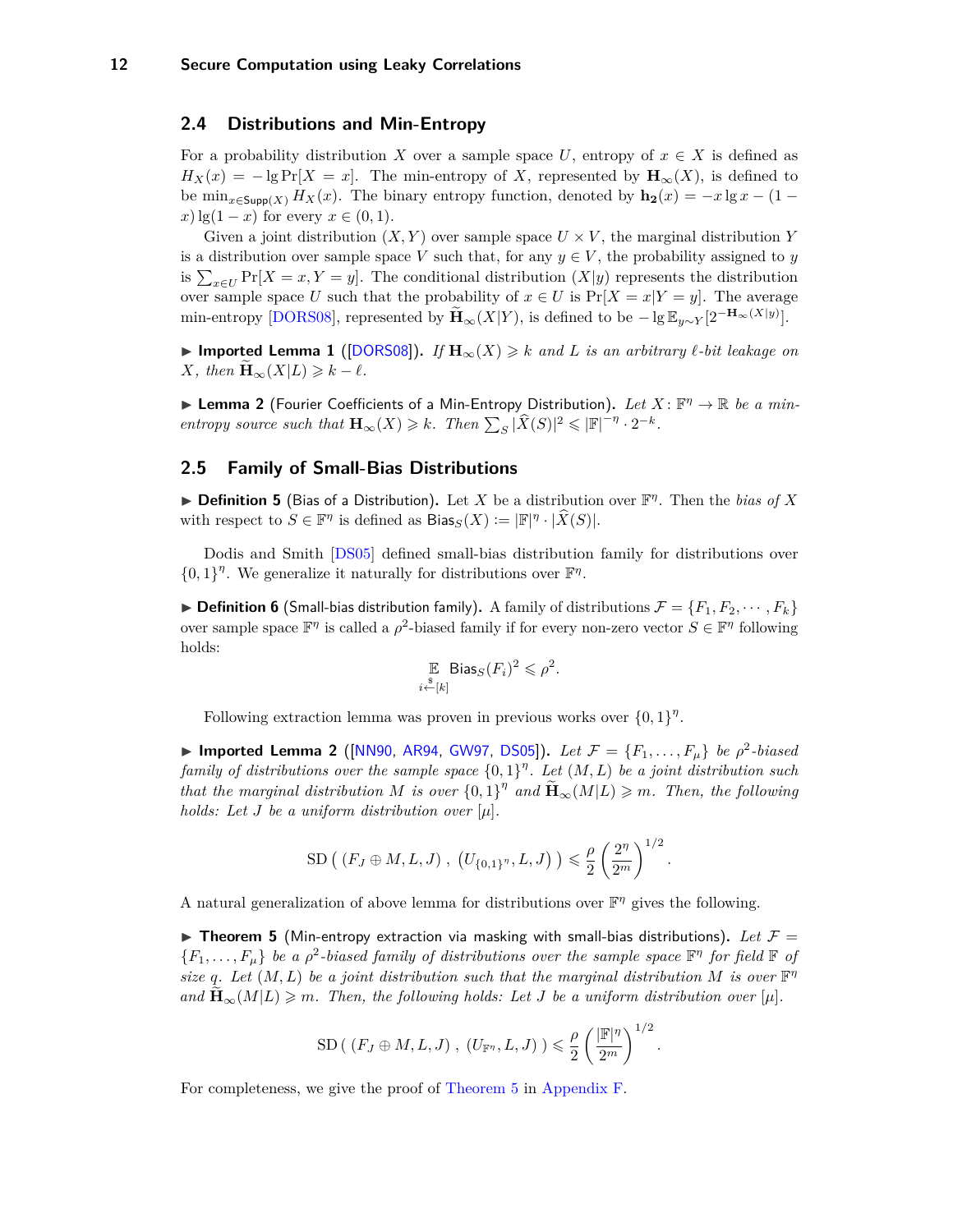#### <span id="page-12-0"></span>**2.6 Distribution over Linear Codes**

Let  $C = [\eta, \kappa, d, d^{\perp}, d^{(2)}]$  be a linear code over F with generator matrix  $G \in \mathbb{F}^{\kappa \times \eta}$ . We also use *C* to denote the uniform distribution over codewords generated by *G*. For any  $\pi \in \mathcal{S}_n$ , define  $G_{\pi} = \pi(G)$  as the generator matrix obtained by permuting the columns of *G* under  $\pi$ .

The **dual code** of *C*, represented by  $C^{\perp}$ , is the set of all codewords that are orthogonal to every codeword in *C*. That is, for any  $c^{\perp} \in C^{\perp}$ , it holds that  $\langle c, c^{\perp} \rangle = 0$  for all  $c \in C$ . Let  $H \in \mathbb{F}^{(\eta - \kappa) \times \eta}$  be a generator matrix of  $C^{\perp}$ . The distance of  $C^{\perp}$  is  $d^{\perp}$ .

The **Schur product code** of  $C$ , represented by  $C^{(2)}$ , is the span of all codewords obtained as a Schur product of codewords in *C*. That is,  $C^{(2)} = C * C := \langle c * c' : c, c' \in C \rangle \subseteq \mathbb{F}^{\eta}$ , where  $c * c'$  denotes the coordinate-wise product of *c* and *c'*. The distance of  $C^{(2)}$  is  $d^{(2)}$ .

#### <span id="page-12-1"></span>**3 Family of Small-bias distributions with erasure recovery**

In this section, we give our construction of the family of small-bias distributions  ${C_j}_{j \in J}$ such that each  $C_j$  is a linear code and  $C_j * C_j$  supports erasure recovery. We formally define the requirements for our family of distributions in [Property 1.](#page-12-4)

<span id="page-12-4"></span>**Property 1.** A family of linear code distributions  $\mathcal{C} = \{C_j : j \in \mathcal{J}\}\)$  over  $\mathbb{F}^{\eta^*}$  satisfy this property with parameters  $\delta$  and  $\gamma$  if the following conditions hold.

- 1.  $2^{-\delta}$ -bias family of distributions. For any  $0^{n^*} \neq S \in \mathbb{F}^{n^*}$ ,  $\mathbb{E} [\text{Bias}_{S}(C_j)^2] \leq 2^{-\delta}$ , where expectation is taken over  $j \stackrel{\hspace{0.1em}\mathsf{\scriptscriptstyle\$}}{\leftarrow} \mathcal{J}$ .
- **2.**  $\gamma$ -**erasure recovery in Schur Product**. For all  $j \in \mathcal{J}$ , the Schur product code of *C*<sub>*j*</sub>, that is  $C_j * C_j = C_j^{(2)}$ , supports the erasure recovery of the first *γ* coordinates. Moreover, the first  $\gamma$ -coordinates of  $C_j$  and  $C_j^{(2)}$  are linearly independent of each other.

#### <span id="page-12-2"></span>**3.1 Our Construction**

[Figure 3](#page-13-0) presents our construction of a family of linear codes which satisfies [Property 1](#page-12-4) and [Theorem 6](#page-12-3) gives the parameters for our construction.

At a high level, the linear code *C* is a suitable algebraic geometric code over constant size field F of block length  $\eta^* = \gamma + \eta$ . The parameters of the code *C* are chosen such that *C* is a  $2^{-\delta}$ -biased family of distributions under our "twist-then-permute" operation, and  $C * C$ supports erasure recovery of any *γ* coordinates. The precise calculation of the parameters of the code *C* can be found in [Appendix D.](#page-37-0) Our family of linear codes satisfies the following theorem.

<span id="page-12-3"></span>**Find Theorem 6.** *The family of linear code distributions*  $\{C_{\pi,\lambda}: \pi \in S_{\eta^*}, \lambda \in (\mathbb{F}^*)^{\eta^*}\}\$  *over*  $\mathbb{F}^{\eta^*}$  given in [Figure 3](#page-13-0) satisfies [Property 1](#page-12-4) for any  $\gamma < d^{(2)}$ , where  $d^{(2)}$  is the distance of the *Schur-product code of C, and*

$$
\delta = \left[ \left( d^{\perp} + \frac{\eta^*}{\sqrt{q} - 1} - 1 \right) \left( \lg(q - 1) - \mathbf{h_2} \left( \frac{1}{q + 1} \right) \right) \right] - \left( \frac{\eta^*}{\sqrt{q} - 1} \right) \lg q,
$$

*where* **h<sup>2</sup>** *denotes the binary entropy function.*

**Proof.** We first prove erasure recovery followed by the small-bias property.

*γ***-erasure recovery in Schur Product code.** First we note that permuting or re-ordering the columns of a generator matrix does not change its distance, distance of the Schur-product,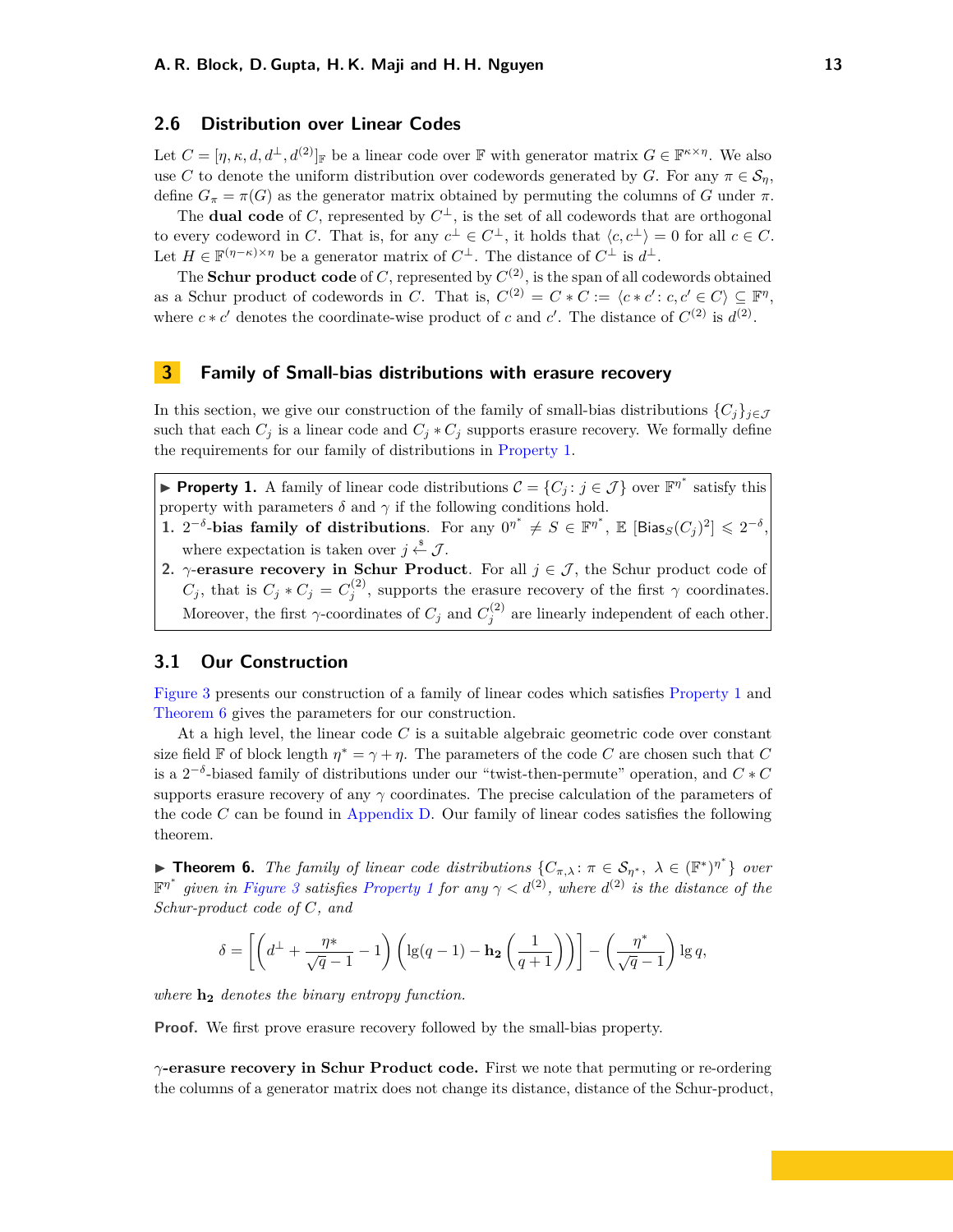<span id="page-13-0"></span>**Family of small-bias distributions with erasure recovery in the product distribution:** Fix a linear code  $C = [\eta^*, \kappa, d, d^{\perp}, d^{(2)}]_F$  with generator matrix  $G \in \mathbb{F}^{\kappa \times \eta^*}$ , where  $|\mathbb{F}| = q$  and  $\kappa \geq d^{(2)}$ , where  $d^{(2)}$  is the distance of  $C * C$ . Let  $\gamma$  be a fixed natural number (to be determined later during parameter setting) such that  $C * C$  supports  $\gamma$ -erasure recovery. We construct the family of small-bias distributions  $\{C_{\pi,\lambda}: \pi \in \mathcal{S}_{\eta^*}, \lambda \in (\mathbb{F}^*)^{\eta^*}\}$  over  $\mathbb{F}^{\eta^*}$  as follows.

- 1. Let  $\lambda \in (\mathbb{F}^*)^{\eta^*}$ . Define  $G_{\lambda} = [\lambda_1 G_1, \ldots, \lambda_{\eta^*} G_{\eta^*}] \in \mathbb{F}^{\kappa \times \eta^*}$ , where  $G_i$  is the  $i^{th}$  column of G and  $\lambda_i G_i$  is the multiplication of  $G_i$  by  $\lambda_i$ .
- **2.** Let  $\pi \in \mathcal{S}_{\eta^*}$ . Define  $G_{\pi,\lambda} = \pi(G_{\lambda}) \in \mathbb{F}^{\kappa \times \eta^*}$ , where  $\pi(G_{\lambda})$  is the permutation of the columns of  $G_{\lambda}$ according to permutation  $\pi$ . Then  $C_{\pi,\lambda}$  is the uniform distribution over the linear code generated by  $G_{\pi,\lambda}$ .
- (Enc, Dec) for  $C_{\pi,\lambda}$ : Let (Enc<sub>*C*</sub>, Dec<sub>*C*</sub>) be the Encoder and Decoder for the linear code *C*.
- $\mathsf{Enc}(m)$ : Compute  $c = (c_1, \ldots, c_{n^*}) = \mathsf{Enc}_C(m)$ . Compute  $c * \lambda = (\lambda_1 c_1, \ldots, \lambda_{n^*} c_{n^*})$ . Output  $\pi(c * \lambda)$ .
- Dec(x): Compute  $c' = (c'_1, \ldots, c'_{\eta^*}) = \pi^{-1}(x)$ . Compute  $c' * \lambda' = (\lambda_1^{-1} c'_1, \ldots, \lambda_{\eta^*}^{-1} c'_{\eta^*})$ . Output  $Dec_C(c' * \lambda')$ .

(Enc, Dec) for  $(C_{\pi,\lambda} * C_{\pi,\lambda})$ : Let (Enc<sub>*C*(2)</sub>, Dec<sub>*C*(2)</sub>) be the Encoder and Decoder for the linear code  $C^{(2)} = C * C$ .

 $\textsf{Enc}(m)$ : Compute  $c = (c_1, \ldots, c_{\eta^*}) = \textsf{Enc}_{C^{(2)}}(m)$ . Compute  $c * \lambda * \lambda = (\lambda_1^2 c_1, \ldots, \lambda_{\eta^*}^2 c_{\eta^*})$ . Output  $\pi(c * \lambda * \lambda).$ 

Dec(x): Compute  $c' = (c'_1, \ldots, c'_{\eta^*}) = \pi^{-1}(x)$ . Compute  $c' * \lambda' * \lambda' = (\lambda_1^{-2}c'_1, \ldots, \lambda_{\eta^*}^{-2}c'_{\eta^*})$ . Output  $Dec_{C^{(2)}}(c' * \lambda' * \lambda').$ 

**Figure 3** Our Construction of a Family of Small Bias Linear Code Distributions.

or its capability of erasure recovery (as long as we know the mapping of new columns vis-à-vis old columns). Let  $\mathcal{I}_{\gamma} = \{i_1, \ldots, i_{\gamma}\}\$  be the indices of the erased coordinates of codeword in *C*<sup>(2)</sup><sub>π,λ</sub>. Hence to show erasure recovery of the coordinates  $\mathcal{I}_{\gamma}$  of a codeword of  $C_{\pi,\lambda}^{(2)}$ , it suffices to show erasure recovery of the  $\gamma$  erased coordinates  $\mathcal{J}_{\gamma} = \{j_1, \ldots, j_{\gamma}\}\$  of a codeword of  $C_{\lambda}^{(2)}$ *λ* , where  $C_{\lambda}$  is the uniform codespace generated by  $G_{\lambda}$ , and  $\pi(j_k) = i_k$  for every  $k \in [\gamma]$ .

Note that since  $\gamma < d^{(2)}$ , the code  $C^{(2)}$  supports erasure recovery of *any*  $\gamma$  coordinates. Thus it suffices to show that this implies that  $C_{\lambda}^{(2)}$ *λ* also supports the erasure recovery of *any γ* coordinates. Note that since  $\lambda \in (\mathbb{F}^*)^{\eta^*}$ , multiplication of the columns of *G* according to  $\lambda$ does not change its distance or distance of the Schur product. Then we do the following to perform erasure recovery of  $\gamma$  coordinates in  $C_{\lambda}^{(2)}$ *λ*. Let *c*<sup>(2)</sup> ∈ *C*<sub>λ</sub><sup>(2)</sup>  $\lambda^{(2)}$  be a codeword with erased coordinates  $\mathcal{J}_{\gamma} = \{j_1, \ldots, j_{\gamma}\}\$ , and let  $\mathcal{J}_{\eta} = \{j'_1, \ldots, j'_{\eta}\}\$ be the coordinates of  $c^{(2)}$  that have not been erased. For every  $j \in \mathcal{J}_\eta$ , compute  $c_j = (\lambda_j^{-1})^2 c_j^{(2)}$ . Then the vector  $(c_j)_{j \in \mathcal{J}_\eta}$  is a codeword of  $C^{(2)}$  with coordinates  $c_i$  erased for  $i \in \mathcal{J}_{\gamma}$ . Since  $C^{(2)}$  has  $\gamma$  erasure recovery, we can recover the  $c_i$  for  $i \in \mathcal{J}_\gamma$ . Once recovered, for every  $i \in \mathcal{J}_\gamma$ , compute  $c_i^{(2)} = \lambda_i^2 c_i$ . This produces the  $\gamma$  erased coordinates of  $c^{(2)}$  in  $C_{\lambda}^{(2)}$ <sup>(2)</sup>  $\chi$  **i**. Finally, one can map the  $c_i^{(2)}$  for  $i \in \mathcal{J}_\gamma$  to the coordinates  $\mathcal{I}_{\gamma}$  using  $\pi$ , recovering the erasures in  $C_{\pi,\lambda}^{(2)}$ .

 $2^{-δ}$ **-bias family of distributions.** Let *C*, *C*<sub>*λ*</sub>, *C*<sub>*π*</sub>, *λ* be the uniform distribution over the linear codes generated by  $G, G_\lambda, G_{\pi,\lambda}$ , respectively. Recall that  $d^\perp$  is the dual distance for *C*. Note that  $C_{\lambda}, C_{\pi, \lambda}$  have dual-distance  $d^{\perp}$  as well. Let  $\eta^* = \eta + \gamma$ . Since Bias<sub>*S*</sub>( $C_{\pi, \lambda}$ ) =  $|\mathbb{F}|^{\eta^*}$  | $\widehat{C_{\pi,\lambda}}(S)$ | for every  $S \in \mathbb{F}^{\eta^*}$ , it suffices to show that

$$
\mathop{\mathbb{E}}_{\pi,\lambda}\left[\widehat{C_{\pi,\lambda}}(S)^2\right] \leqslant \frac{1}{|\mathbb{F}|^{2\eta^*} \cdot 2^{\delta}}.
$$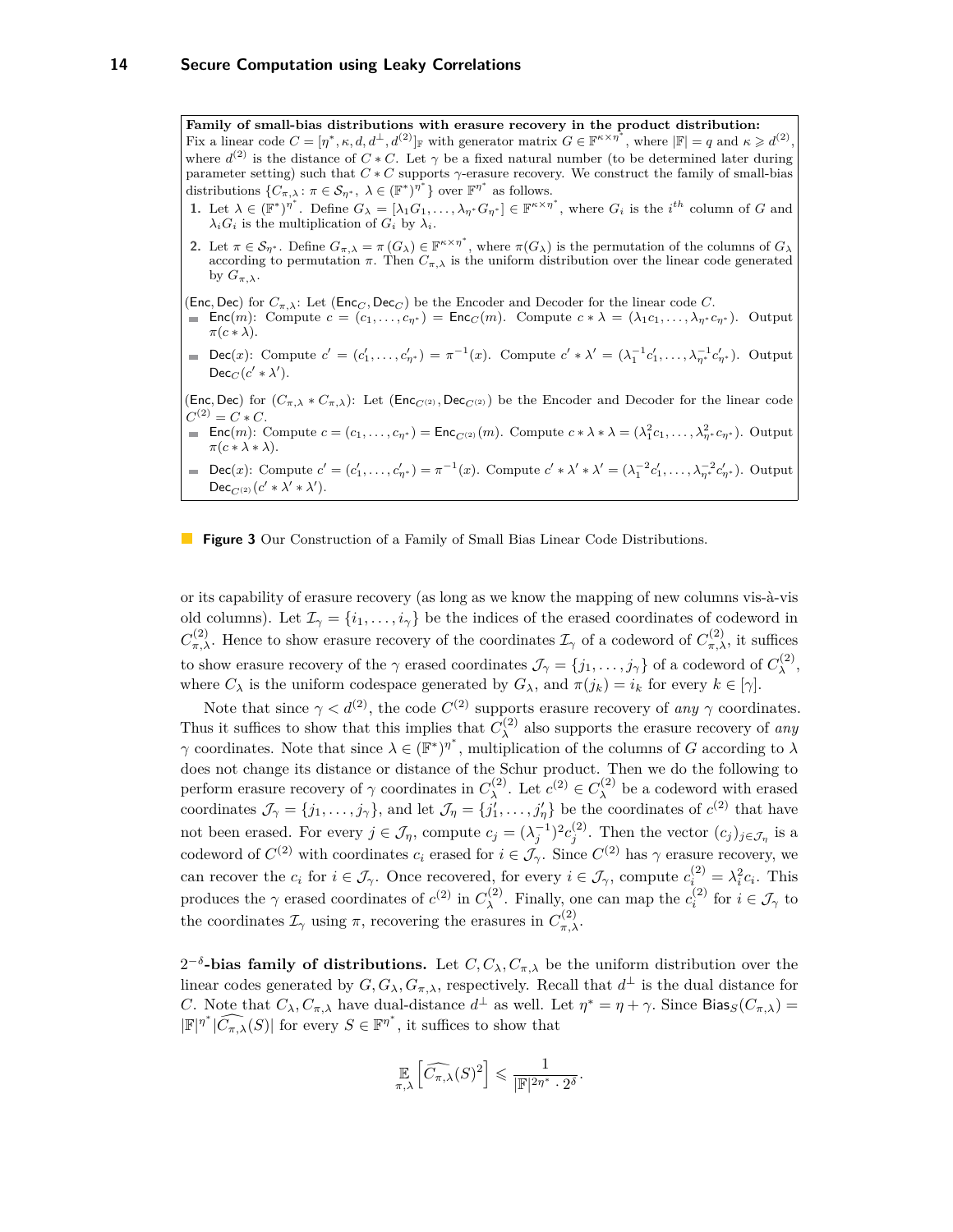#### **A. R. Block, D. Gupta, H. K. Maji and H. H. Nguyen 15**

To begin, first recall the definition of  $C_{\pi,\lambda}$ :

$$
C_{\pi,\lambda} := \{ \pi(\lambda_1 c_1, \dots, \lambda_{\eta^*} c_{\eta^*}) \mid (c_1, \dots, c_{\eta^*}) \in C \}.
$$

Next, given any  $S \in \mathbb{F}^{\eta^*}$ , define  $\mathcal{S}(S) := \{ \pi(\lambda_1 S_1, \dots, \lambda_{\eta^*} S_{\eta^*}) \in \mathbb{F}^{\eta^*} \mid \forall \pi \in \mathcal{S}_{\eta^*} \land \lambda \in \mathcal{S}_{\eta^*} \}$  $(\mathbb{F}^*)^{\eta^*}$ . Note that  $S(S)$  is equivalently characterized as

$$
\mathcal{S}(S) = \{ T = (T_1, \ldots, T_{\eta^*}) \in \mathbb{F}^{\eta^*} \mid \text{wt}(T) = \text{wt}(S) \}.
$$

It is easy to see that  $|\mathcal{S}(S)| = \binom{n^*}{m}$  $w_0^{(n+1)}(q-1)^{n^*-\omega_0}$ , where  $w_0 = n^*-\text{wt}(S)$ ; i.e.,  $w_0$  is the number of zeros in *S*. We prove the following claim.

<span id="page-14-1"></span>► Claim 1. *For any*  $S \in \mathbb{F}^{\eta^*}$ , we have  $\widehat{C_{\pi,\lambda}}(S) = \widehat{C}(\pi^{-1}(S) * \lambda)$ .

**Proof.** Notice that by definition for any  $x \in C_{\pi,\lambda}$ , we have  $C_{\pi,\lambda}(x) = C(c)$  since  $x =$  $\pi(\lambda_1 c_1, \ldots, \lambda_{\eta^*} c_{\eta^*})$  for  $c \in C$ . This is equivalently stated as  $C_{\pi,\lambda}(\pi(c * \lambda)) = C(c)$ . For  $x = \pi(\lambda_1 y_1, \dots, \lambda_{\eta^*} y_{\eta^*}) \in \mathbb{F}^{\eta^*}$  and any  $S \in \mathbb{F}^{\eta^*}$ , we have

$$
S \cdot x = \sum_{i=1}^{\eta^*} S_i x_i = \sum_{i=1}^{\eta^*} S_i (\lambda_{\pi(i)} y_{\pi(i)}) = \sum_{i=1}^{\eta^*} (S_{\pi^{-1}(i)}) \lambda_i y_i = (\pi^{-1}(S) * \lambda) \cdot y.
$$

where  $S \cdot x$  is the vector dot product. By definition of  $\chi_S(x)$ , this implies  $\chi_S(x) = \chi_y(\pi^{-1}(S) *$ *λ*). Using these two facts and working directly from the definition of Fourier Transform, we have

$$
\widehat{C_{\pi,\lambda}}(S) = \frac{1}{|\mathbb{F}|^{\eta^*}} \sum_{x \in \mathbb{F}^{\eta^*}} C_{\pi,\lambda}(x) \overline{\chi_S(x)}
$$
\n
$$
= \frac{1}{|\mathbb{F}|^{\eta^*}} \sum_{c \in \mathbb{F}^{\eta^*}} C_{\pi,\lambda}(\pi(\lambda_1 c_1, \dots, \lambda_{\eta^*} c_{\eta^*})) \overline{\chi_S(\pi(\lambda_1 c_1, \dots, \lambda_{\eta^*} c_{\eta^*}))}
$$
\n
$$
= \frac{1}{|\mathbb{F}|^{\eta^*}} \sum_{c \in \mathbb{F}^{\eta^*}} C(c) \overline{\chi_c(\pi^{-1}(S) * \lambda)} = \widehat{C}(\pi^{-1}(S) * \lambda).
$$

It is easy to see that  $wt(\pi^{-1}(S) * \lambda) = wt(S)$ , so  $(\pi^{-1}(S) * \lambda) = T \in S(S)$ . From this fact and [Claim 1,](#page-14-1) we prove the following claim.

<span id="page-14-0"></span>▶ Claim 2. For any 
$$
S \in \mathbb{F}^n
$$
,  $\underset{\pi,\lambda}{\mathbb{E}} \left[ \widehat{C_{\pi,\lambda}}(S)^2 \right] = \underset{T \stackrel{s}{\leftarrow} S(S)}{\mathbb{E}} \left[ \widehat{C}(T)^2 \right]$ .

**Proof.** Suppose we have codeword  $x \in C_{\pi,\lambda}$  such that  $\pi(\lambda_1 c_1, \ldots, \lambda_n^* c_n^*) = x$ , for some codeword  $c \in C$ . Let  $\{i_1, \ldots, i_{w_0}\}$  be the set of indices of 0 in *c*; that is,  $c_j = 0$  for all  $j \in \{i_1, \ldots, i_{w_0}\}$ . Then for any permutation  $\pi$ , the set  $\{\pi(i_0), \ldots, \pi(i_{w_0})\}$  is the set of zero indices in *x*. Note also that for any index  $j \notin {\{\pi(i_0), \ldots, \pi(i_{w_0})\}}$ , we have  $x_j \neq 0$ . If this was not the case, then we have  $x_j = c_{\pi^{-1}(j)} \lambda_{\pi^{-1}(j)} = 0$ . Since  $j \notin \{\pi(i_0), \ldots, \pi(i_{w_0})\}$ , this implies  $\pi^{-1}(j) \notin \{i_0, \ldots, i_{w_0}\}\$ , which further implies that  $c_{\pi^{-1}(j)} \neq 0$ . This is a contradiction since  $\lambda \in (\mathbb{F}^*)^{\eta^*}$ . Thus any permutation  $\pi$  must map the zeros of *S* to the zeros of *c*, and there are  $w_0!(\eta^* - w_0)!$  such permutations. Notice now that for any  $c_k = 0$ ,  $\lambda_k$  can take any value in  $\mathbb{F}^*$ , so we have  $(q-1)^{w_0}$  such choices. Furthermore, if  $c_k \neq 0$  and  $\lambda_k c_k = x_{\pi^{-1}(k)} \neq 0$ , then there is exactly one value  $\lambda_k \in \mathbb{F}^*$  which satisfies this equation. Putting it all together,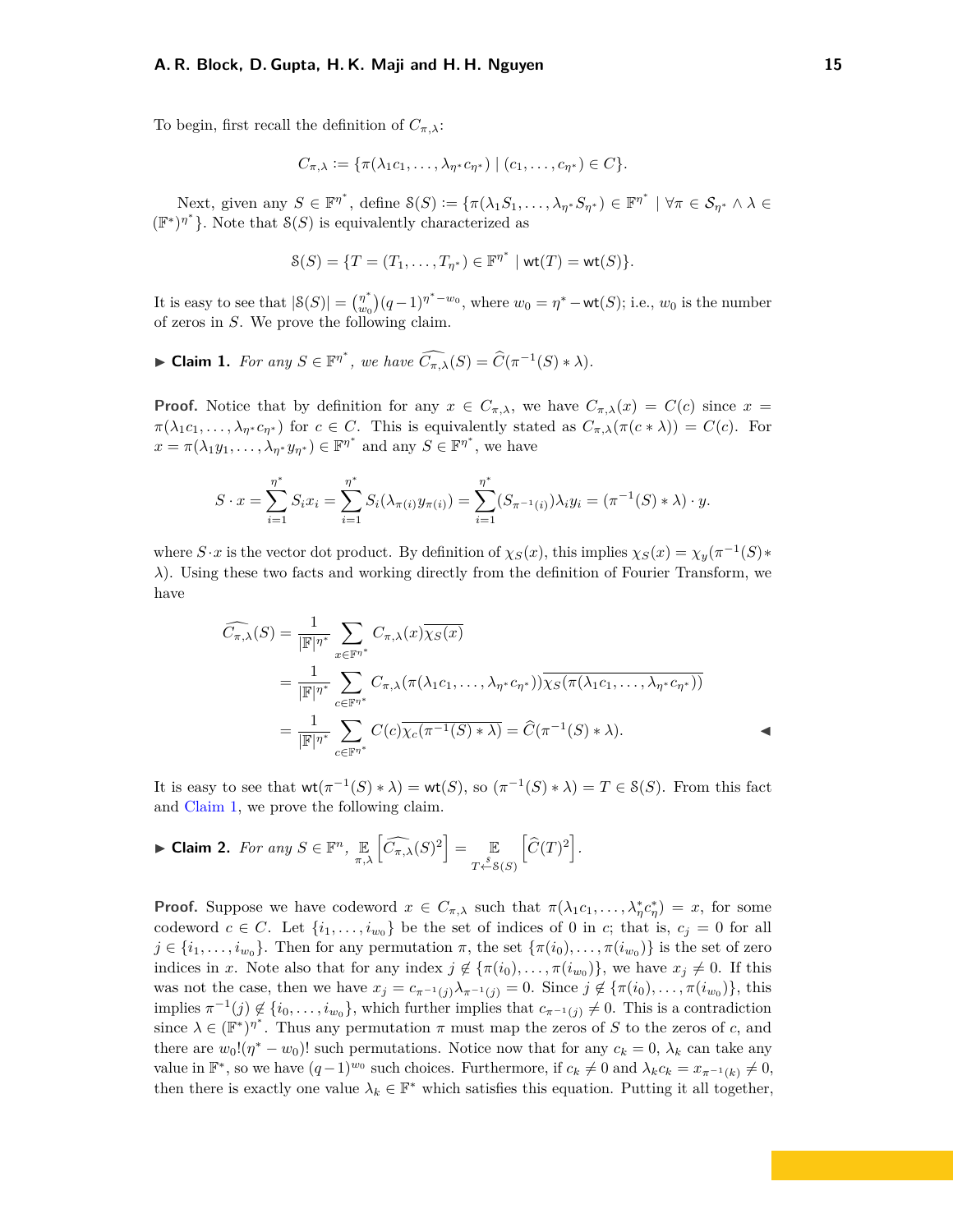#### <span id="page-15-1"></span>**16 Secure Computation using Leaky Correlations**

we have

$$
\mathbb{E}\left[\widehat{C_{\pi,\lambda}}(S)^2\right] = \frac{1}{\eta^*!(q-1)^{\eta^*}} \sum_{\pi,\lambda} \widehat{C_{\pi,\lambda}}(S)^2 = \frac{1}{\eta^*!(q-1)^{\eta^*}} \sum_{\pi,\lambda} \widehat{C} \left(\pi^{-1}(S) * \lambda\right)^2
$$

$$
= \frac{(w_0!(\eta^* - w_0)!(q-1)^{w_0})}{\eta^*!(q-1)^{\eta^*}} \sum_{T \in S(S)} \widehat{C}(T)^2
$$

$$
= \frac{w_0!(\eta^* - w_0)!}{\eta^*!(q-1)^{\eta^* - w_0}} \sum_{T \in S(S)} \widehat{C}(T)^2
$$

$$
= \left(\binom{\eta^*}{w_0}(q-1)^{\eta^* - w_0}\right)^{-1} \sum_{T \in S(S)} \widehat{C}(T)^2 = \mathbb{E}\left[\widehat{C}(T)^2\right].
$$

where the first line of equality follows from [Claim 1.](#page-14-1)

With [Claim 2,](#page-14-0) we now are interested in finding  $\delta$  such that for  $0^{\eta^*} \neq S \in \mathbb{F}^{\eta^*}$ 

$$
\mathbb{E}_{T \stackrel{\$}{\leftarrow} \mathcal{S}(S)} \left[ \widehat{C}(T)^2 \right] \leq \frac{1}{|\mathbb{F}|^{2\eta^*} 2^{\delta}}.
$$

We note that since *C* is a linear code, *C* has non-zero Fourier coefficients only at codewords in  $C^{\perp}$ .

<span id="page-15-0"></span>
$$
\blacktriangleright \text{Claim 3. For all } S \in \mathbb{F}^{\eta^*}, \ \widehat{C}(S) = \begin{cases} \frac{1}{|\mathbb{F}|^{\eta^*}} & S \in C^\perp \\ 0 & \text{otherwise.} \end{cases}
$$

Let  $A_w = |C^{\perp} \cap S(S)|$ , where  $w = \eta^* - w_0 = \text{wt}(S)$ . Intuitively,  $A_w$  is the number of codewords in  $C^{\perp}$  with weight *w*. Then from [Claim 3,](#page-15-0) we have

$$
\mathop{\mathbb{E}}_{T \stackrel{\$}{\leftarrow} S(S)} \left[ \widehat{C}(T)^2 \right] = \frac{|C^\perp \cap S(S)|}{|\mathbb{F}|^{2\eta^*} \binom{\eta^*}{\eta^* - \text{wt}(S)} (q-1)^{\text{wt}(S)}} = \frac{A_w}{|\mathbb{F}|^{2\eta^*} \binom{\eta^*}{w} (q-1)^w}
$$

Now, our goal is to upper bound *Aw*. Towards this goal, the weight enumerator for the code  $C^{\perp}$  is defined as the polynomial

$$
W_{C^\perp}(x)=\sum_{c\in C^\perp}x^{\eta^*-\textnormal{wt}(c)}.
$$

This polynomial can equivalently be written as

$$
W_{C^{\perp}}(x) = \sum_{w \in \{0, ..., \eta^*\}} A_w x^{\eta^* - w}.
$$

Define  $a = \eta^* - d^{\perp}$ .

▶ Imported Theorem 1 (Exercise 1.1.15 from [\[VNT07\]](#page-27-11)). We have the following relation

$$
W_{C^{\perp}}(x) = x^{\eta^*} + \sum_{i=0}^{a} B_i (x-1)^i,
$$

*where*

$$
B_i = \sum_{j=\eta^*-a}^{\eta^*-i} {\binom{\eta^*-j}{i}} A_j \geq 0 \qquad A_i = \sum_{j=\eta^*-i}^a (-1)^{\eta^*+i+j} {\binom{i}{\eta^*-i}} B_j.
$$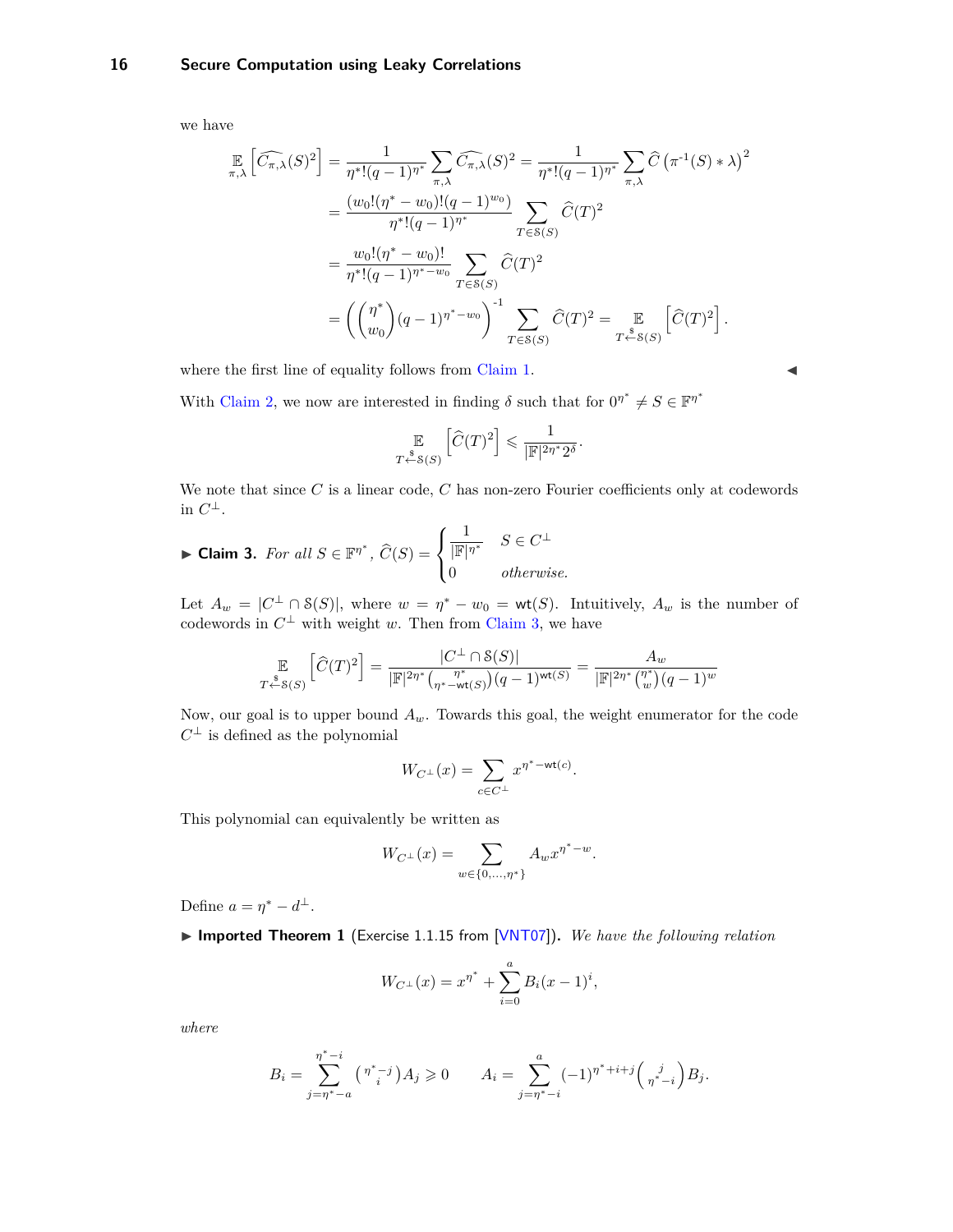#### <span id="page-16-2"></span>**A. R. Block, D. Gupta, H. K. Maji and H. H. Nguyen 17**

For weight  $w \in \{d^{\perp}, \ldots, \eta^*\}$ , we use the following expression to estimate  $A_w$ .

$$
A_w = \binom{\eta^* - w}{\eta^* - w} B_{\eta^* - w} - \binom{\eta^* - w + 1}{\eta^* - w} B_{\eta^* - w + 1} + \dots \pm \binom{\eta^* - d^{\perp}}{\eta^* - w} B_{\eta^* - d^{\perp}}
$$

Since we are interested in the asymptotic behavior (and not the exact value) of  $A_w$ , we note that  $\lg A_w \sim \lg \Gamma(w)$ , where

$$
\Gamma(w) = \max \left\{ \left( \begin{array}{c} \eta^* - w \\ \eta^* - w \end{array} \right) B_{\eta^* - w}, \left( \begin{array}{c} \eta^* - w + 1 \\ \eta^* - w \end{array} \right) B_{\eta^* - w + 1}, \dots, \left( \begin{array}{c} \eta^* - d^\perp \\ \eta^* - w \end{array} \right) B_{\eta^* - d^\perp} \right\}
$$

Thus, it suffices to compute  $\Gamma(w)$  for every *w* (see [Appendix C,](#page-31-1) [Lemma 17\)](#page-33-0) and then the bias (see [Appendix C.1\)](#page-35-0). By [Appendix C.1,](#page-35-0) we have the desired result:

$$
\delta = \left(d^{\perp} + \frac{\eta^*}{\sqrt{q}-1} - 1\right) \left(\lg(q-1) - \mathbf{h_2}\left(\frac{1}{q+1}\right)\right) - \left(\frac{\eta^*}{\sqrt{q}-1}\right) \lg q.
$$

#### <span id="page-16-0"></span>**4 Construction of Correlation Extractor**

Our main sub-protocol for [Theorem 3](#page-4-3) takes  $ROLE(\mathbb{F})$  as the initial correlation and produces secure ROLE( $F$ ). Towards this, we define a ROLE( $F$ )-to-ROLE( $F$ ) extractor formally below.

 $\triangleright$  **Definition 7**  $((\eta, \gamma, t, \varepsilon)$ -ROLE(F)-to-ROLE(F) extractor). Let  $(R_A, R_B) = (ROLE(\mathbb{F}))^{\eta}$ be correlated randomness. An  $(\eta, \gamma, t, \varepsilon)$ -ROLE(F)-to-ROLE(F) extractor is a two-party interactive protocol in the  $(R_A, R_B)^{[t]}$ -hybrid that securely implements the  $(\textsf{ROLE}(\mathbb{F}))^{\gamma}$ functionality against information-theoretic semi-honest adversaries with *ε* simulation error.

Let  $(u_i, v_i) \in \mathbb{F}^2$  and  $(r_i, z_i) \in \mathbb{F}^2$  be the shares of Alice and Bob, respectively, in the  $i^{th}$ output ROLE instance. The *correctness* condition says that the receiver's output is correct in all  $\gamma$  instances of ROLE, i.e.,  $z_i = u_i r_i + v_i$  for all  $i \in [\gamma]$ . The *privacy* requirement says the following: A corrupt sender (resp., receiver) cannot distinguish between  $\{r_i\}_{i\in[\gamma]}$  (resp.,  ${u_i}_{i \in [\gamma]}$  and  $U_{\mathbb{F}^\gamma}$  with advantage more than  $\varepsilon$ .

In [Section 4.1,](#page-16-1) we give our construction for [Theorem 3.](#page-4-3) Later, in [Section 4.3,](#page-20-0) we build on the construction for [Theorem 3](#page-4-3) and give our construction for [Theorem 2.](#page-4-1)

#### <span id="page-16-1"></span>**4.1 Protocol for** ROLE(F) **correlation extractor**

As already mentioned in [Section 1.4,](#page-7-0) to prove [Theorem 3,](#page-4-3) our main building block will be  $(\eta, \gamma, t, \varepsilon)$ -ROLE(F)-to-ROLE(F) extractor. That is, the parties start with  $\eta$  samples of the ROLE(F) correlation such that size of each party's share is  $n = 2\eta \log |\mathbb{F}|$  bits. The adversarial party gets *t*-bits of leakage. The protocol produces (ROLE(F))*<sup>γ</sup>* with simulation error  $\varepsilon$ . We give the formal description of the protocol, inspired by the Massey secret sharing scheme [\[Mas95\]](#page-27-12), in [Figure 4.](#page-17-0) Note that our protocol is round-optimal and uses a family of distributions  $\mathcal{C} = \{C_j\}_{j \in \mathcal{J}}$  that satisfies [Property 1](#page-12-4) with parameters  $\delta$  and  $\gamma$ .

Next, we use the ROT embedding technique from  $[BMN17]$  to embed  $\sigma$  ROTs in each fresh ROLE( $F$ ) obtained from above protocol. For example, we can embed two ROTs into one ROLE( $\mathbb{GF}\left[2^6\right]$ ). Using this we get production  $m = 2\sigma\gamma$ , i.e., we get  $m/2 = \sigma\gamma$  secure ROTs. We note that the protocol from [\[BMN17\]](#page-25-7) is round-optimal, achieves perfect security and composes in parallel with our protocol in [Figure 4.](#page-17-0) Hence, we maintain round-optimality. We give more details on this in [Section 4.2.](#page-19-0)

**Correctness of [Figure 4.](#page-17-0)** The following lemma characterizes the correctness of the scheme presented in [Figure 4.](#page-17-0)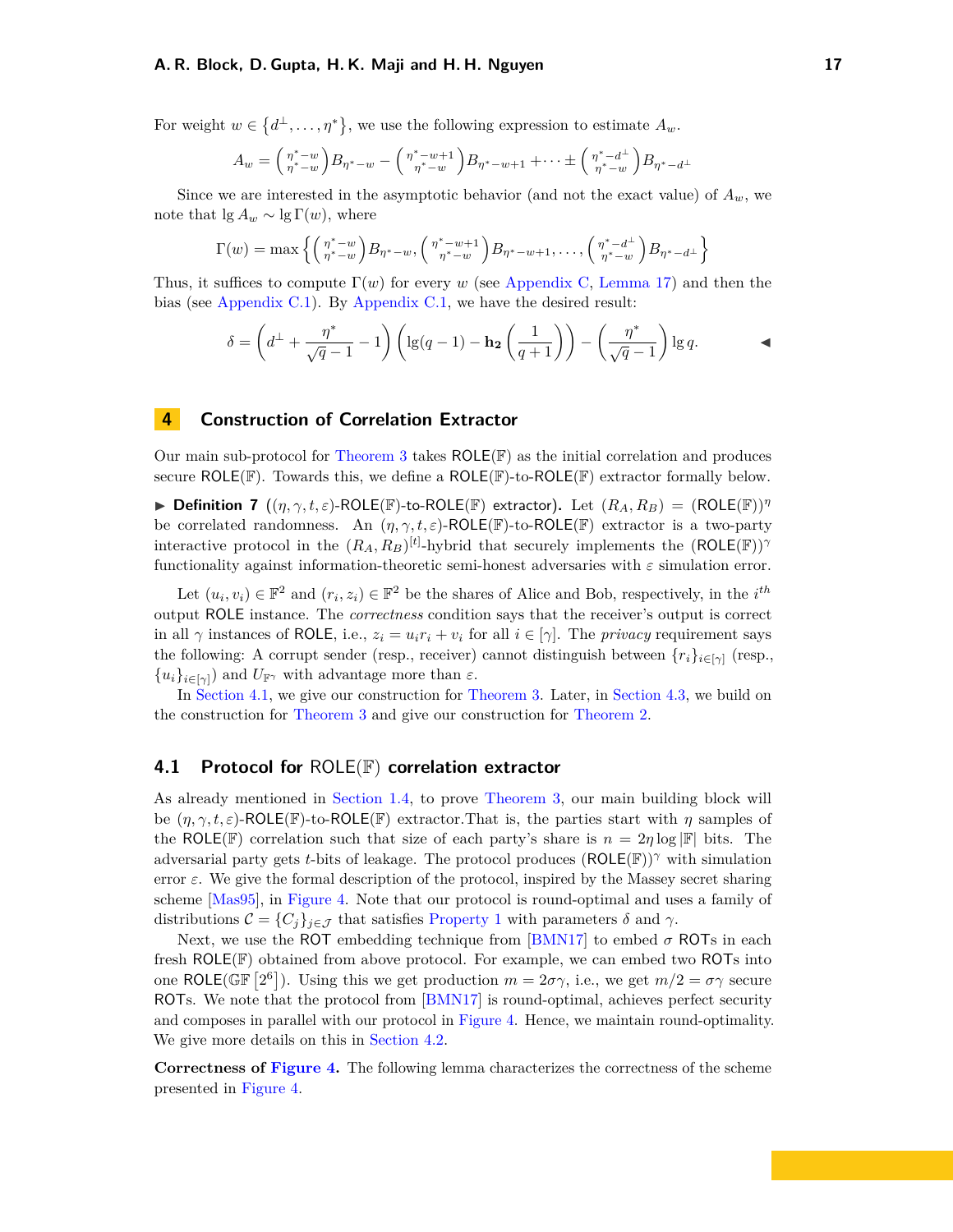<span id="page-17-0"></span> $(\eta, \gamma, t, \varepsilon)$ -ROLE(F)-to-ROLE(F) **Extractor:** 

Let  $\mathcal{C} = \{C_j : j \in \mathcal{J}\}\$ be a family of distributions over  $\mathbb{F}^{\eta+\gamma}$  satisfying [Property 1](#page-12-4) for appropriate values of  $\delta$  and  $\gamma$ .

**Hybrid (Random Correlations)**: Client *A* gets random  $(a_{[\eta]}, b_{[\eta]}) \in \mathbb{F}^{2\eta}$  and Client *B* gets random  $(x_{[\eta]}, z_{[\eta]}) \in \mathbb{F}^{2\eta}$  such that for all  $i \in \{1, 2, \ldots, \eta\}$ ,  $a_i x_i + b_i = z_i$ .

- **1.** *Code Generation*. Client *B* samples  $j \stackrel{\$}{\leftarrow} \mathcal{J}$ .
- **2.** *ROLE Extraction Protocol.*
	- **a.** Client *B* picks random  $r = (r_{-\gamma}, \ldots, r_{-1}, r_1, \ldots, r_n) \sim C_j$  and computes  $m_{[\eta]} =$  $r_{[\eta]} + x_{[\eta]}$ . Client *B* sends  $(m_{[\eta]}, j)$  to client *A*.
	- **b.** Client *A* picks the same distribution  $C_j$  as client *B*. Client *A* picks random  $u =$  $(u_{-\gamma},...,u_{-1},u_1,...,u_{\eta}) \sim C_j$  and random  $v = (v_{-\gamma},...,v_{-1},v_1,...,v_{\eta}) \sim C_j^{(2)}$ . Client *A* computes  $\alpha_{[\eta]} = u_{[\eta]} - a_{[\eta]}$ , and  $\beta_{[\eta]} = a_{[\eta]} * m_{[\eta]} + b_{[\eta]} + v_{[\eta]}$  and sends  $(\alpha_{\eta}, \beta_{\eta})$  to Client *B*.
	- **c.** Client *B* computes  $t_{[\eta]} = (\alpha_{[\eta]} * r_{[\eta]}) + \beta_{[\eta]} z_{[\eta]}$ . Cleint *B* performs erasure recovery on  $t_{[\eta]}$  for  $C_j^{(2)}$  to obtain  $t_{[-\gamma]}.$
	- **d.** Client *A* outputs  $\{u_i, v_i\}_{i \in \{-\gamma, ..., -1\}}$  and Client *B* outputs  $\{r_i, t_i\}_{i \in \{-\gamma, ..., -1\}}$

**Figure 4** Our ROLE(F)-to-ROLE(F) Extractor Protocol.

▶ **Lemma 3** (Correctness). If the family of distributions  $\mathcal{C} = \{C_j\}_{j \in \mathcal{J}}$  satisfies [Property 1,](#page-12-4) *i.e., erasure recovery of first*  $\gamma$  *coordinates in Schur product, then for all*  $i \in \{-\gamma, \ldots, -1\}$ *,*  $it holds that t_i = u_i r_i + v_i.$ 

**Proof.** First, we prove the following claim.

 $\triangleright$  **Claim 4.** For all  $i \in [\eta]$ , it holds that  $t_i = u_i r_i + v_i$ .

This claim follows from the following derivation.

$$
t_i = \alpha_i r_i + \beta_i - z_i = (u_i - a_i)r_i + (a_i m_i + b_i + v_i) - z_i
$$
  
=  $u_i r_i - a_i r_i + a_i (r_i + x_i) + b_i + v_i$   
=  $u_i r_i + a_i x_i + b_i + v_i - z_i$   
=  $u_i r_i + v_i$ 

From the above claim, we have that  $t_{[\eta]} = u_{[\eta]} * r_{[\eta]} + v_{[\eta]}$ . From the protocol, we have that  $u, r \in C_j$  and  $v \in C_j^{(2)}$ . Consider  $\tilde{t} = u * r + v \in C_j^{(2)}$ . Note that  $t_i = \tilde{t}_i$  for all  $i \in [\eta]$ . Hence, when client *B* performs erasure recovery on  $t_{[\eta]}$  for a codeword in  $C_j^{(2)}$ , it would get  $\tilde{t}_{[-\gamma]}$ . This follows from erasure recovery guarantee for first  $\gamma$  coordinates by [Property 1.](#page-12-4)  $\blacktriangleleft$ 

**Security of [Figure 4.](#page-17-0)** To argue the security, we prove that protocol is a secure implementation of (ROLE(F))*<sup>γ</sup>* functionality against an information theoretic semi-honest adversary that corrupts either the sender or the receiver and leaks at most *t*-bits from the secret share of the honest party at the beginning of the protocol. At a high level, we prove the security of our protocol by reducing it exactly to our unpredictability lemma.

<span id="page-17-1"></span>▶ **Lemma 4** (Unpredictability Lemma). Let  $C = \{C_j : j \in \mathcal{J}\}\$  be a  $2^{-\delta}$ -biased family of linear *code distributions over*  $\mathbb{F}^{\eta^*}$ , where  $\eta^* = \gamma + \eta$ . Consider the following game between an *honest challenger* H *and an adversary* A*:*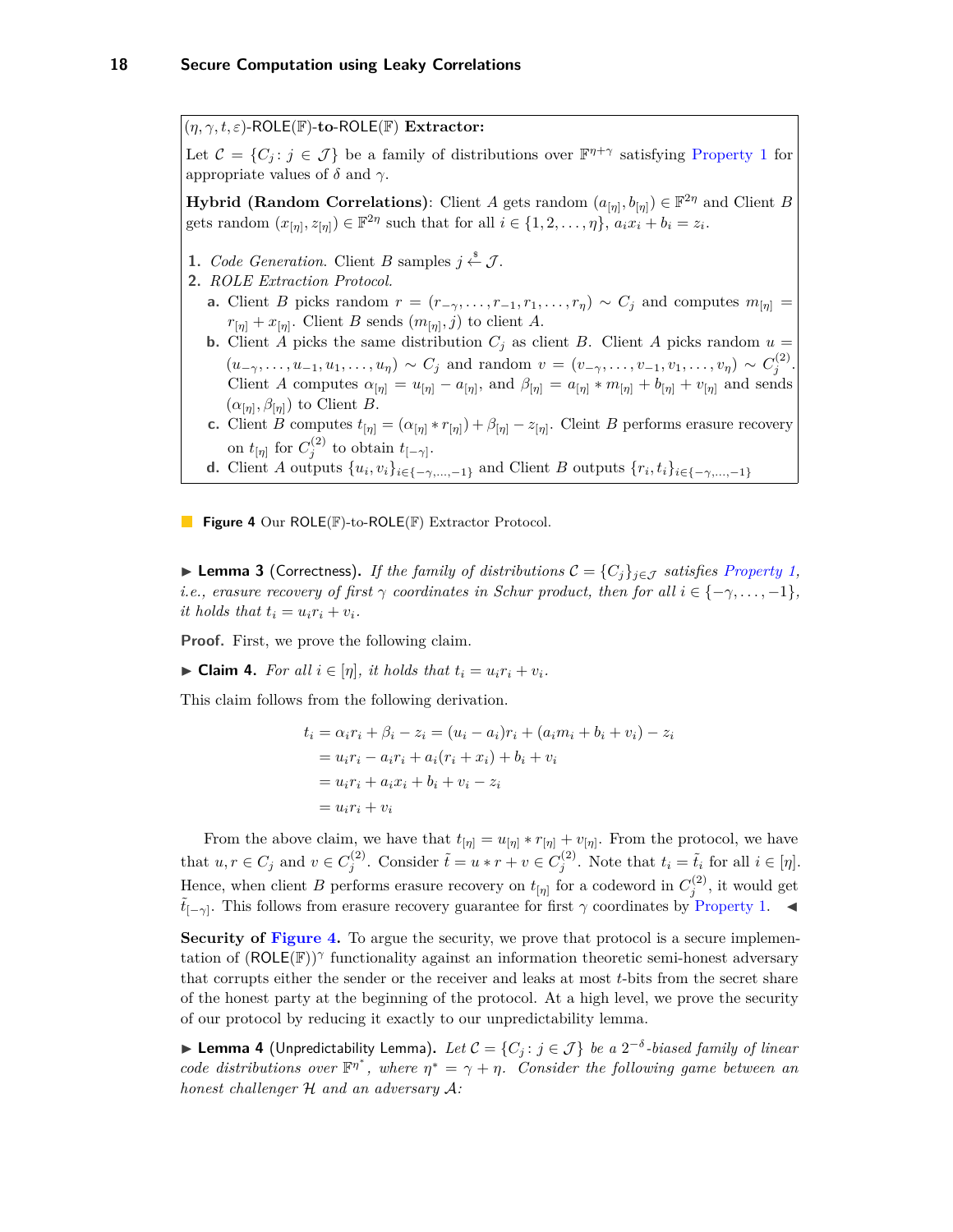**1.** H samples  $m_{\lfloor \eta \rfloor} \sim U_{\mathbb{F}^{\eta}}$ . **2.** A sends a leakage function  $\mathcal{L}: \mathbb{F}^{\eta} \to \{0,1\}^t$ . **3.** H sends  $\mathcal{L}(m_{[n]})$  to A. **4.** H samples  $j \stackrel{s}{\leftarrow} \mathcal{J}$ . H samples a uniform random  $(r_{−\gamma}, \ldots, r_{-1}, r_1, \ldots, r_n) \in C_j$ . H computes  $y_{[\eta]} = r_{[\eta]} + m_{[\eta]}$  *and sends*  $(y_{[\eta]}, j)$  *to* A.  $\mathcal{H}$  picks  $b \stackrel{s}{\leftarrow} \{0,1\}$ . If  $b = 0$ , then  $\mathcal{H}$  sends  $\mathsf{chal} = r_{[-\gamma]}$  to  $\mathcal{A}$ ; otherwise (if  $b = 1$ )  $\mathcal{H}$  sends  $\mathsf{chal} = u_{[\gamma]} \sim U_{\mathbb{F}^\gamma}$  *.* **5.** A sends  $\widetilde{b} \in \{0, 1\}$ 

*The adversary* A *wins the game if*  $b = \tilde{b}$ *. For any* A, the advantage of the adversary is  $\varepsilon \leqslant \frac{1}{2} \sqrt{\frac{|\mathbb{F}|^\gamma 2^t}{2^\delta}}$  $\frac{1}{2^{\delta}}$ .

**Proof.** Let  $M_{[\eta]}$  be the distribution corresponding to  $m_{[\eta]}$ . Consider  $M'_{[\eta+\gamma]} = (0^{\gamma}, M_{[\eta]}).$ By [Imported Lemma 1,](#page-11-3)  $\widetilde{\mathbf{H}}_{\infty}(M'|\mathcal{L}(M')) \geqslant \eta \log |\mathbb{F}| - t$ . Recall that  $\mathcal{C} = \{C_j : j \in \mathcal{J}\}\$ is a  $2^{-\delta}$ -bias family of distributions over  $\mathbb{F}^{\eta+\gamma}$ . Then, by [Theorem 5,](#page-11-2) we have the following:

$$
\mathrm{SD}\left(\ (C_{\mathcal{J}} \oplus M', \mathcal{L}(M'), \mathcal{J}\right)\, ,\ \left(U_{\mathbb{F}^{\eta + \gamma}}, \mathcal{L}(M'), \mathcal{J}\right)\right) \leqslant \frac{1}{2}\left(\frac{2^t \cdot |\mathbb{F}|^{\eta + \gamma}}{2^{\delta} \cdot |\mathbb{F}|^{\eta}}\right)^{\frac{1}{2}} = \frac{1}{2} \sqrt{\frac{|\mathbb{F}|^{\gamma} 2^t}{2^{\delta}}}.
$$

Note this lemma crucially relies on a family of small-bias distributions. Next, we prove the following security lemma.

**Example 1 Lemma 5.** *The simulation error of our protocol is*  $\epsilon \leq \sqrt{\frac{|\mathbb{F}|^2 2^t}{2^{\delta}}}$  $\frac{1}{2^{\delta}}$  *after t bits of leakage*, *where*  $\gamma$  *and*  $\delta$  *are the parameters for family of distributions*  $\dot{C}$  *provided by [Property 1.](#page-12-4)* 

**Proof.** We first prove Bob privacy followed by Alice privacy.

**Bob Privacy.** In order to prove privacy of client *B* against a semi-honest client *A*, it suffices to show that the adversary cannot distinguish between Bob's secret values  $(r_{-\gamma}, \ldots, r_{-1})$ and  $U_{\mathbb{F}\gamma}$ . We show that the statistical distance of  $(r_{-\gamma}, \ldots, r_{-1})$  and  $U_{\mathbb{F}\gamma}$  given the view of the adversary is at most  $\varepsilon$ , where  $\varepsilon$  is defined above.

We observe that client *B*'s privacy reduces directly to our unpredictability lemma [\(Lemma 4\)](#page-17-1) for the following variables. Let  $X_{[\eta]}$  be the random variable denoting *B*'s input in the initial correlations. Then,  $X_{[\eta]}$  is uniform over  $\mathbb{F}^{\eta}$ . Note that the adversary gets  $L = \mathcal{L}(X_{[\eta]})$  that is at most *t*-bits of leakage. Next, the honest client *B* picks  $j \stackrel{\$}{\leftarrow} \mathcal{J}$  and a random  $r = (r_{-\gamma}, \ldots, r_{-1}, r_1, \ldots, r_{\eta}) \in C_j$ . Client *B* sends  $m_{[\eta]} = r_{[\eta]} + x_{[\eta]}$ . This is exactly the game between the honest challenger and an semi-honest adversary in the unpredictability lemma (see [Lemma 4\)](#page-17-1). Hence, the adversary cannot distinguish between  $r_{[-\gamma]}$  and  $U_{\mathbb{F}^{\gamma}}$  with probability more than *ε*.

**Alice Privacy.** In order to prove privacy of client *A* against a semi-honest client *B*, it suffices to show that the adversary cannot distinguish between Alice's secret values  $(u_{-\gamma},...,u_{-1})$ and  $U_{\mathbb{F}^\gamma}$ . We show that the statistical distance of  $(u_{-\gamma},...,u_{-1})$  and  $U_{\mathbb{F}^\gamma}$  given the view of the adversary is at most  $\varepsilon$ , where  $\varepsilon$  is defined above by reducing to our unpredictability lemma (see [Lemma 4\)](#page-17-1).

Let  $A_{[\eta]}$  denote the random variable corresponding to the client *A*'s input  $a_{[\eta]}$  in the initial correlations. Then, without loss of generality, the adversary receives *t*-bits of leakage  $\mathcal{L}(A_{\lceil n \rceil})$ . We show a formal reduction to [Lemma 4](#page-17-1) in [Figure 5.](#page-19-1) Given an adversary A who can distinguish between  $(u_{-\gamma},...,u_{-1})$  and  $U_{\mathbb{F}^{\gamma}}$ , we construct an adversary  $\mathcal{A}'$  against an honest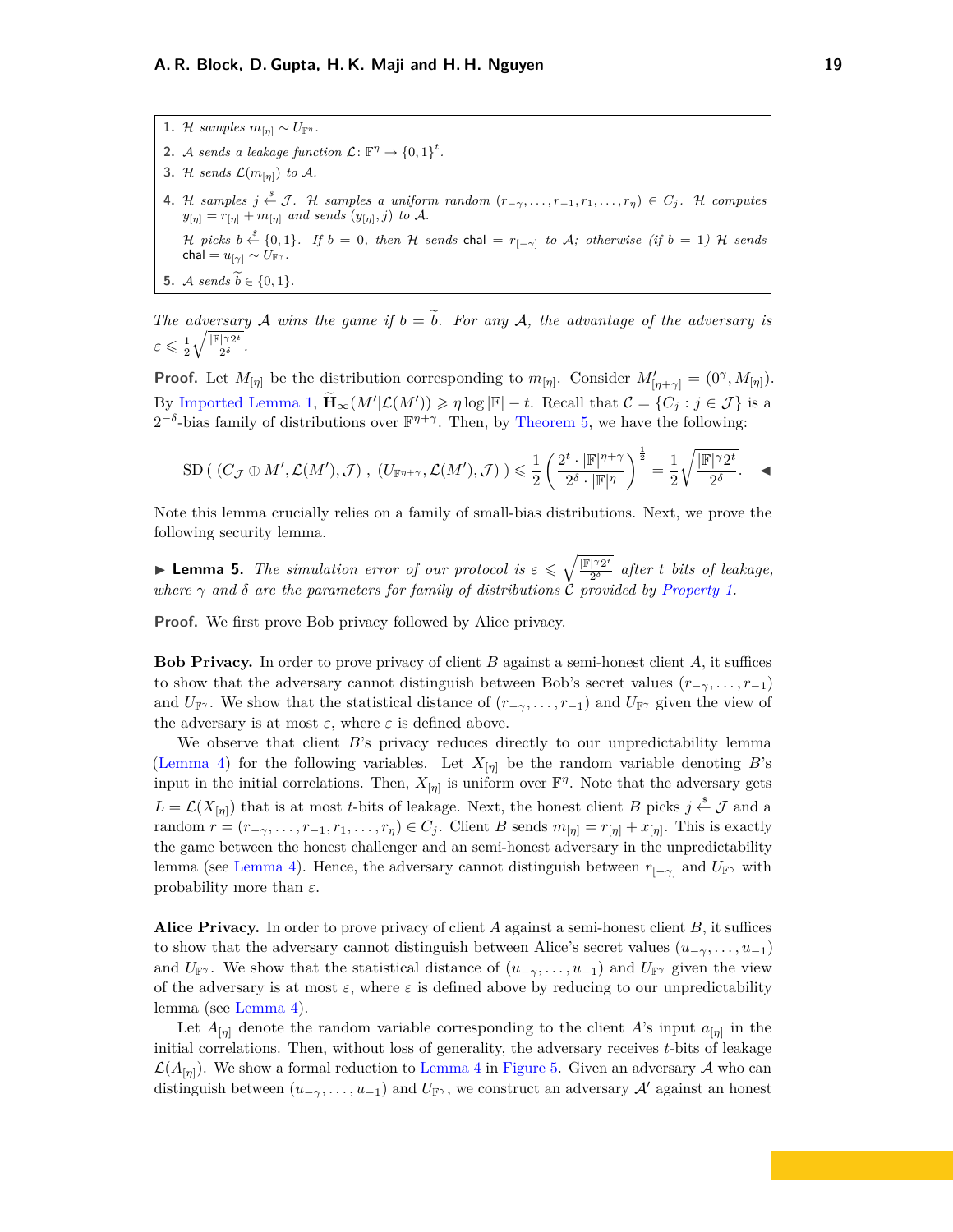<span id="page-19-2"></span><span id="page-19-1"></span>

**Figure 5** Simulator for Alice Privacy.

challenger  $H$  of [Lemma 4](#page-17-1) with identical advantage. It is easy to see that this reduction is perfect. The only differences in the simulator from actual protocol are as follows. In the simulation, the index  $j$  of the distribution is picked by the honest challenger  $\mathcal{H}$  instead of client *B*. This is identical because client *B* is a semi-honest adversary.

Also, the simulator  $\mathcal{A}'$  generates  $\beta_{[\eta]}$  slightly differently. We claim that the distribution of  $\beta_{[\eta]}$  in the simulation is identical to that of real protocol.

This holds by correctness of the protocol:  $t_{[\eta]} = u_{[\eta]} * r_{[\eta]} + v_{[\eta]} = (\alpha_{[\eta]} * r_{[\eta]}) + \beta_{[\eta]} - z_{[\eta]}$ . Hence,  $\beta_{[\eta]} = (u_{[\eta]} * r_{[\eta]} + v_{[\eta]}) - (\alpha_{[\eta]} * r_{[\eta]}) + z_{[\eta]} = w_{[\eta]} - (\alpha_{[\eta]} * r_{[\eta]}) + z_{[\eta]},$  where  $w_{[-\gamma,\eta]}$ is chosen as a random codeword in  $C_j^{(2)}$ . This holds because in the real protocol  $v_{[-\gamma,\eta]}$  is chosen as a random codeword in  $C_j^{(2)}$  and  $u_{[-\gamma,\eta]} * r_{[-\gamma,\eta]} \in C_j^{(2)}$ . Here, we denote by  $[-\gamma,\eta]$ the set  $\{-\gamma, \ldots, -1, 1, \ldots, \eta\}.$ 

#### <span id="page-19-0"></span>**4.2 OT Embedding**

The second conceptual block is the ROT embedding protocol from [\[BMN17\]](#page-25-7), referred to as the BMN embedding protocol, that embeds a constant number of ROT samples into one sample of  $ROLE(\mathbb{F})$ , where  $\mathbb F$  is a finite field of characteristic 2. The BMN embedding protocol is a two-message perfectly semi-honest secure protocol. For example, asymptotically, [\[BMN17\]](#page-25-7) embeds  $(s)^{1-o(1)}$  samples of ROT into one sample of the ROLE( $\mathbb{GF}[2^s]$ ) correlation. However, for reasonable values of *s*, say for  $s \le 2^{50}$ , a recursive embedding embeds  $s^{\log 10/\log 38}$  samples of ROT into one sample of the ROLE  $(\mathbb{GF}[2^s])$  correlation, and this embedding is more efficient than the asymptotically good one. Below, we show that this protocol composes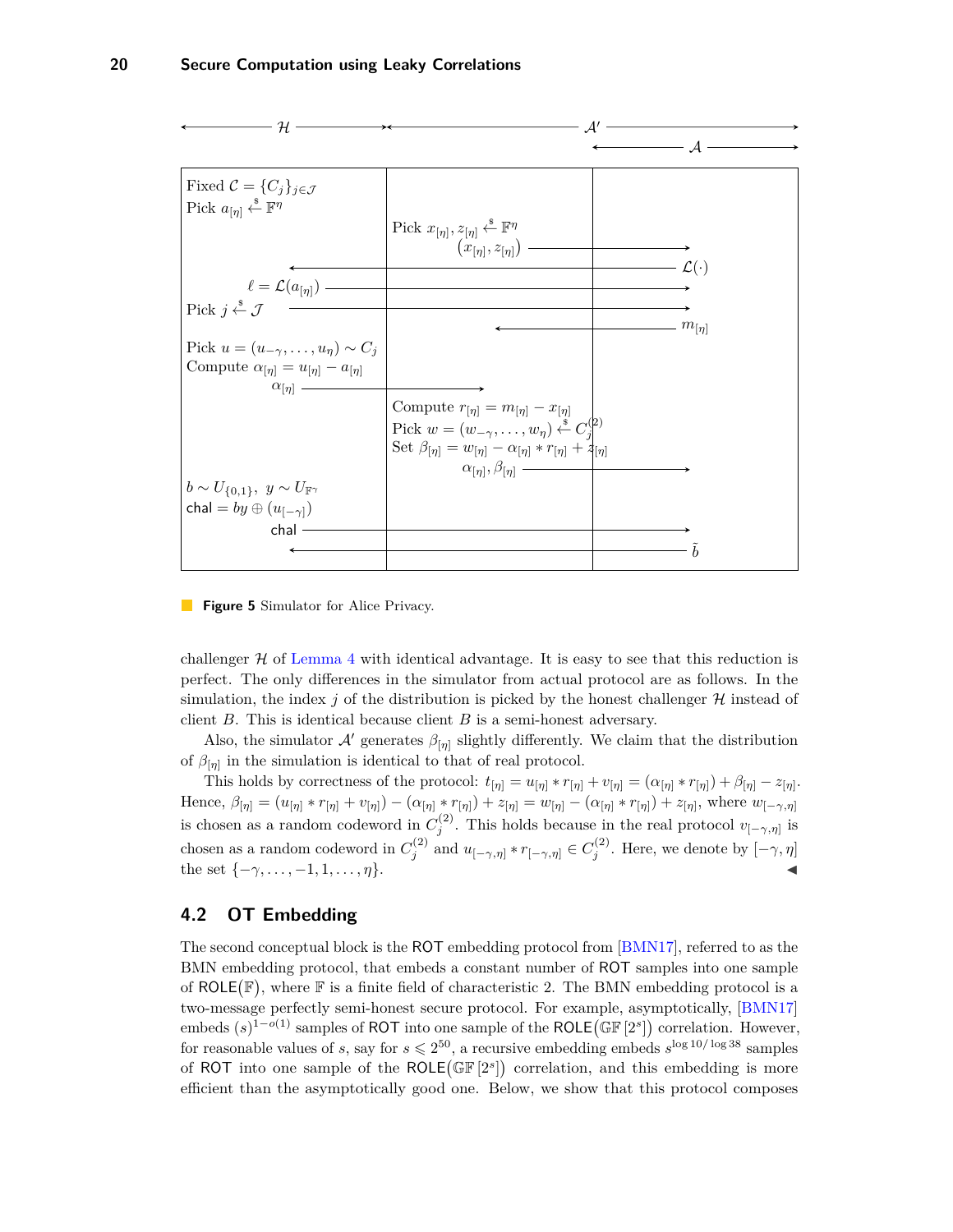<span id="page-20-2"></span>in parallel with our protocol in [Figure 4](#page-17-0) to give our overall round optimal protocol for  $(n, m, t, \varepsilon)$ -correlation extractor for ROLE(F) correlation satisfying [Theorem 3.](#page-4-3)

We note that the BMN embedding protocol satisfies the following additional properties. (1) The first message is sent by client *B*, and (2) this message depends only on the first share of client *B* in ROLE( $F$ ) (this refers to  $r_i$  in [Figure 4\)](#page-17-0) and does not depend on the second share (this refers to  $t_i$  in [Figure 4\)](#page-17-0). With these properties, the BMN embedding protocol can be run in parallel with the protocol in [Figure 4.](#page-17-0) Also, since the BMN protocol satisfies perfect correctness and perfect security, to prove overall security, it suffices to prove the correctness and security of our protocol in [Figure 4.](#page-17-0) This holds because we are in the semi-honest information theoretic setting.

#### <span id="page-20-0"></span>**4.3 Protocol for** ROT **Extractor [\(Theorem 2\)](#page-4-1)**

In this section, we describe a protocol to construct  $(ROLE(\mathbb{F})^{\eta})^{[t]}$  using  $(ROLE^{\eta})^{[t]}$ , that is the starting point of our protocol in [Section 4.1.](#page-16-1) This would prove [Theorem 2.](#page-4-1) Here,  $ROLE := ROLE(\mathbb{GF}[2])$ . Recall that ROLE and ROT are equivalent.

One of the several fascinating applications of algebraic function fields pioneered by the seminal work of Chudnovsky and Chudnovsky [\[CC87\]](#page-25-9), is the application to efficiently multiply over an extension field using multiplications over the base field. For example, 6 multiplications over  $\mathbb{GF}[2]$  suffice to perform one multiplication over  $\mathbb{GF}[2^3]$ , or 15 multiplications over  $\mathbb{GF}[2]$  suffice for one multiplication over  $\mathbb{GF}[2^6]$  (cf., Table 1 in [\[CÖ10\]](#page-25-8)).

Our first step of the correlation extractor for  $(ROLE<sup>n</sup>)<sup>[t]</sup>$  uses these efficient multiplication algorithms to (perfectly and securely) implement  $(\text{ROLE}(\mathbb{F})^{\eta})^{[t]}$ , where  $\mathbb{F} = \mathbb{GF}(2^{\alpha})$  is a finite field with characteristic 2.

We start by describing a protocol for realizing one  $ROLE(\mathbb{F})$  using  $ROLE^{\ell}$ , i.e.,  $\ell$  independent samples of ROLE (in the absence of leakage) in [Figure 6.](#page-21-2) Our protocol implements, for instance, one sample of ROLE( $\mathbb{GF}\left[2^{3}\right]$ ) correlation using 6 samples from the ROT correlation in two rounds. Our protocol uses a multiplication friendly code  $D$  over  $\{0,1\}^{\ell}$  and encodes messages in F. That is,  $\mathcal{D} * \mathcal{D} = \mathcal{D}^{(2)} \subset \{0,1\}^{\ell}$  is also a code for F. Later, we show how to extend this to the leakage setting.

**Security Guarantee.** It is easy to see that the protocol in [Figure 6](#page-21-2) is a perfectly secure realization of  $ROLE(\mathbb{F})$  in the  $ROLE^{\ell}$ -hybrid against a semi-honest adversary using the fact that  $D$  is a multiplication friendly code for  $\mathbb{F}$ . Moreover, [\[IKOS09\]](#page-26-2) proved the following useful lemma to argue *t*-leaky realization of  $ROLE(\mathbb{F})$  if the perfect oracle call to  $ROLE^{\ell}$  is replaced by a *t*-leaky oracle.

<span id="page-20-1"></span>**Imported Lemma 3** ([\[IKOS09\]](#page-26-2)). Let  $\pi$  be a perfectly secure (resp., statistically  $\varepsilon$  secure) *realization of f in the g-hybrid model, where*  $\pi$  *makes* a single call to q. Then,  $\pi$  *is also a perfectly secure (resp., statistically ε secure) realization of f* [*t*] *in the g* [*t*] *-hybrid model.*

Using the above lemma, we get that the protocol in [Figure 6](#page-21-2) is a perfect realization of  $(ROLE(\mathbb{F}))^{[t]}$  in  $(ROLE^{\ell})^{[t]}$ -hybrid. Finally, by running the protocol of [Figure 6](#page-21-2) in parallel for *η* samples of ROLE(F) and using [Imported Lemma 3,](#page-20-1) we get a perfectly secure protocol for  $(ROLE(\mathbb{F})^{\eta})^{[t]}$  in  $(ROLE^{\eta \ell})^{[t]}$ -hybrid.

**Round Optimality.** To realize the round-optimality in [Theorem 2,](#page-4-1) we can run the protocols in [Figure 6](#page-21-2) and [Figure 4](#page-17-0) in parallel. We note that the first messages of protocols in [Figure 6](#page-21-2) and [Figure 4](#page-17-0) can be sent together. This is because the first message of client *B* in protocol of [Figure 4](#page-17-0) is independent of the second message in [Figure 6.](#page-21-2) The security holds because we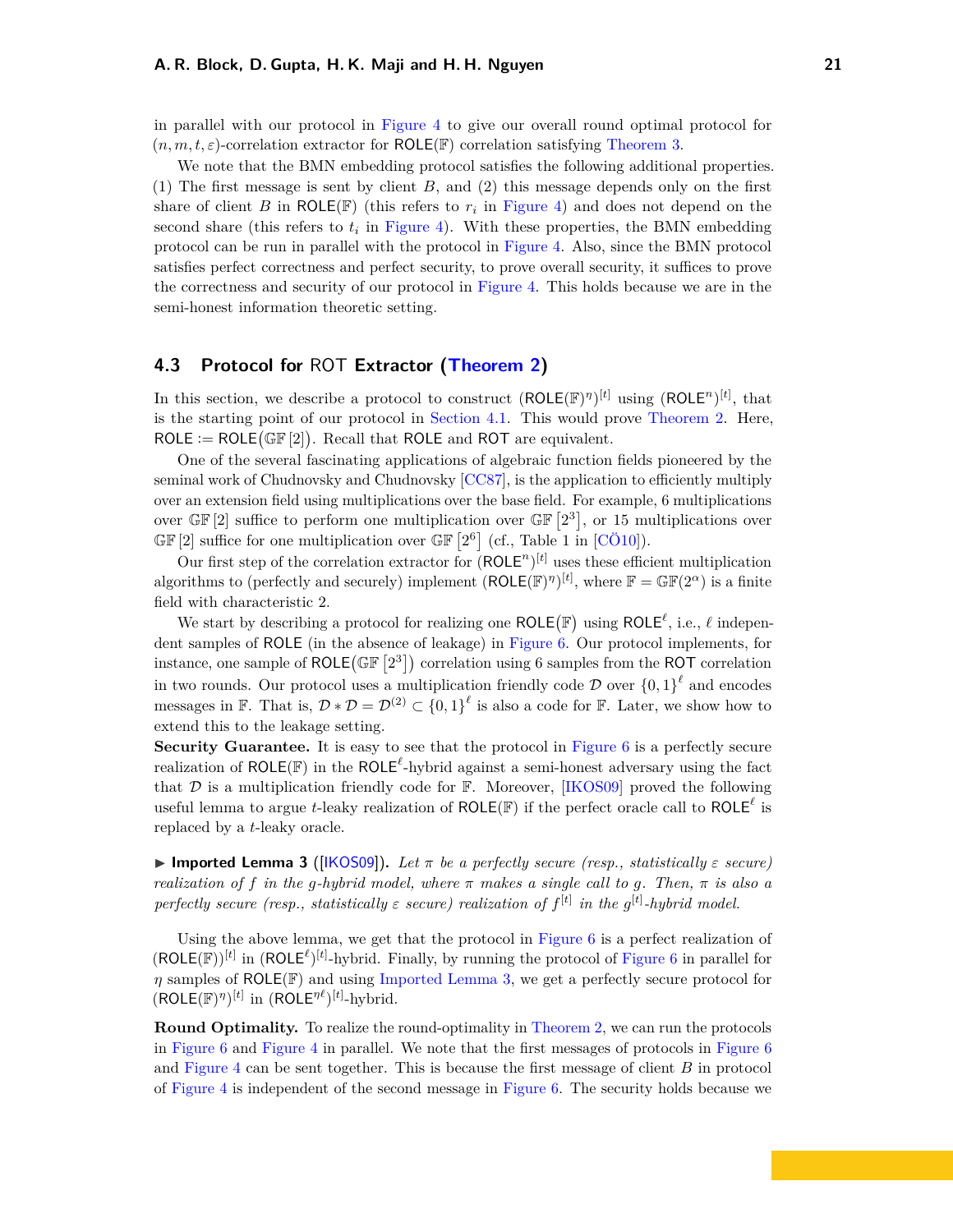<span id="page-21-4"></span><span id="page-21-2"></span>**Protocol for ROLE(F) in ROLE<sup>** $\ell$ **</sup> hybrid:** 

Let  $\mathcal{D} \subset \{0,1\}^{\ell}$  be a multiplication friendly code that encodes messages in  $\mathbb{F} = \mathbb{GF}(2^{\alpha})$ . Let ( $\text{Enc}_{\mathcal{D}}$ ,  $\text{Dec}_{\mathcal{D}}$ ) (resp.,  $\text{Enc}_{\mathcal{D}(2)}$ ,  $\text{Dec}_{\mathcal{D}(2)}$ ) be encoding and decoding procedures for  $\mathcal{D}$  $(r\text{esp.}, \mathcal{D}^{(2)})$ .

**Hybrid** ROLE<sup> $\ell$ </sup>: Client *A* and client *B* have access to a single call to ROLE<sup> $\ell$ </sup> functionality. Client *A* will play as the sender and client *B* will play as the receiver.

**Inputs:** Client *A* has inputs  $a_0, b_0 \in \mathbb{F}$  and client *B* has inputs  $x_0 \in \mathbb{F}$ .

- **1.** Client *A* picks a random codeword  $a_{[\ell]} \sim \text{Enc}_{\mathcal{D}}(a_0)$  and  $b_{[\ell]} \sim \text{Enc}_{\mathcal{D}^{(2)}}(b_0)$  Client *A* sends  $a_{[\ell]}, b_{[\ell]}$  as sender inputs to ROLE<sup> $\ell$ </sup> functionality.
- **2.** Client *B* picks a random codeword  $x_{[\ell]} \sim \text{Enc}_{\mathcal{D}}(x_0)$  and sends  $x_{[\ell]}$  as receiver input to ROLE<sup> $\ell$ </sup>. Client *B* gets  $z_{[\ell]} \in \{0,1\}^{\ell}$  as output. Client *B* runs Dec<sub>*D*<sup>(2)</sup>( $z_{[\ell]}$ ) to obtain</sub>  $z_0 \in \mathbb{F}$ .
- **3.** Client *A* outputs  $a_0, b_0$  and Client *B* outputs  $x_0, z_0$ .

**Figure 6** Perfectly secure protocol for ROLE(F) in ROLE*`* hybrid

are in the semi-honest information theoretic setting. Hence, overall round complexity is still 2.

#### <span id="page-21-0"></span>**5 Parameter Comparison**

#### <span id="page-21-1"></span>**5.1 Correlation Extractor from** ROLE(F)

In this section, we compare our correlation extractor for  $ROLE(\mathbb{F})$  correlation, where  $\mathbb F$  is a constant size field, with the BMN correlation extractor [\[BMN17\]](#page-25-7).

**BMN Correlation Extractor [\[BMN17\]](#page-25-7).** The BMN correlation extractor emphasizes high resilience while achieving multiple ROTs as output. Roughly, they show the following. If parties start with the  $\mathsf{IP}(\mathbb{GF}\left[2^{\Delta n}\right]^{1/\Delta})$  correlation, then they (roughly) achieve  $\frac{1}{2}-\Delta$ fractional resilience with production that depends on (∆*n*). Here, ∆ has to be the inverse of an even natural number  $\geq 4$ .

In particular, the  $IP(\mathbb{GF} [2^{n/4}]^4)$  correlation<sup>[12](#page-21-3)</sup> achieves the highest production using the BMN correlation extractor. The resilience of this correlation is  $(\frac{1}{4} - g)$ , where  $g \in (0, 1/4]$  is a positive constant. Then the BMN correlation extractor produces at most  $(n/4)^{\log 10/\log 38} \approx$  $(n/4)^{0.633}$  fresh samples from the ROT correlation as output when  $n \leq 2^{50}$ . This implies that the production is  $m \approx 2 \cdot (n/4)^{0.633}$ , because each ROT sample produces private shares that are two-bits long. For  $n = 10^3$ , the production is  $m \le 66$ , for  $n = 10^6$  the production is  $m \leq 5,223$ , and for  $n = 10^9$  the production is  $m \leq 413,913$ . We emphasize that the BMN extractor *cannot* increase its production any further by sacrificing its leakage resilience and

<span id="page-21-3"></span><sup>&</sup>lt;sup>12</sup> Recall that the inner-product correlation  $IP(\mathbb{K}^s)$  over finite field K samples random  $r_A = (u_1, \ldots, u_s) \in$  $\mathbb{K}^s$  and  $r_B = (v_1, \ldots, v_s) \in \mathbb{K}^s$  such that  $u_1v_1 + \cdots + u_sv_s = 0$ .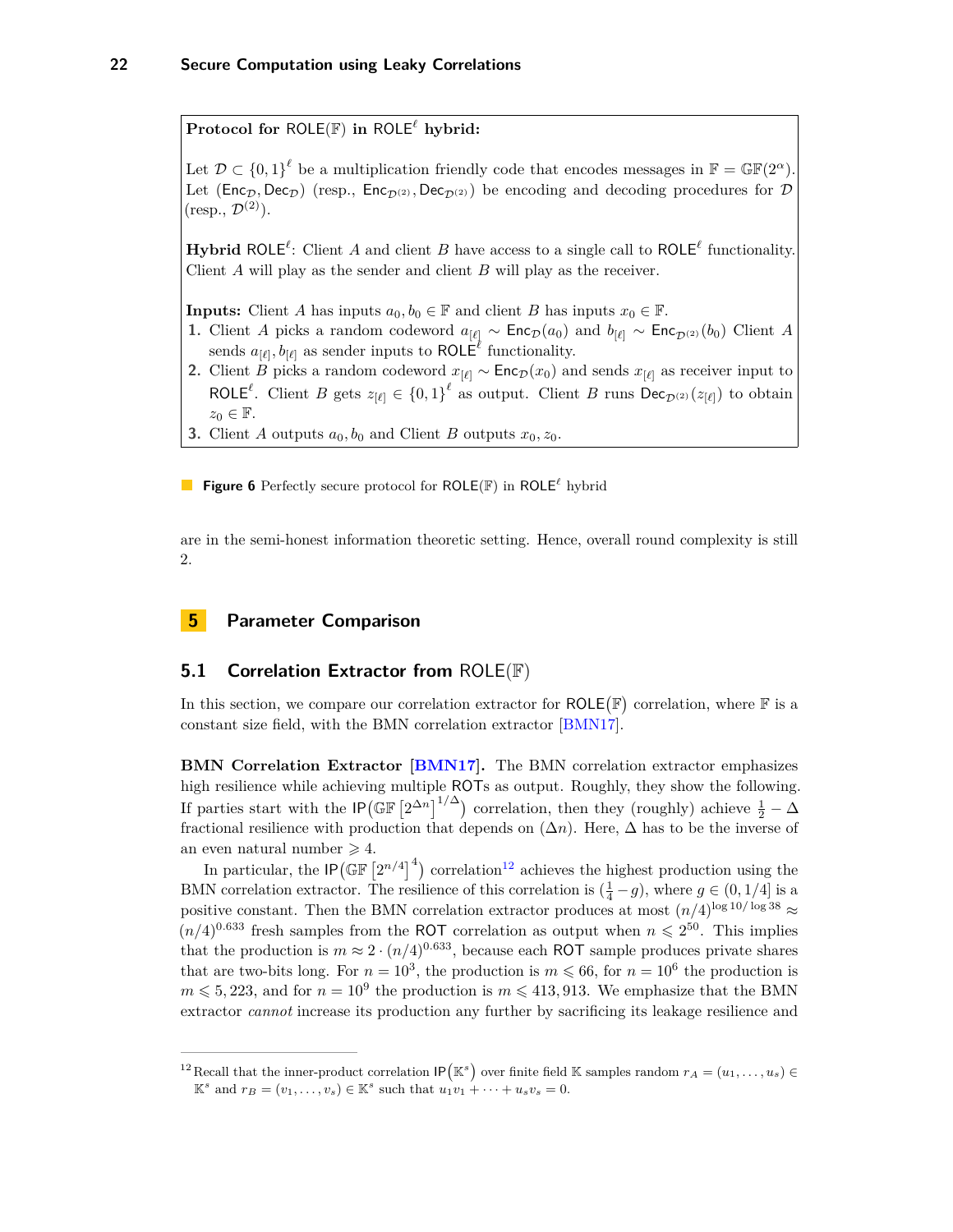| Field F                                          | $#$ of OTs Embedded            | Production ( $\alpha = m/n$ ) |  |  |
|--------------------------------------------------|--------------------------------|-------------------------------|--|--|
|                                                  | Per $ROLE(\mathbb{F})$ [BMN17] |                               |  |  |
| $\mathbb{GF}\left[2^6\right]$                    | 2                              | 4.83%                         |  |  |
| $12^{8}1$<br>$\mathbb{G}\mathbb{F}$              | 3                              | 11.39%                        |  |  |
| $\mathbb{GF}\left[2^{10}\right]$                 |                                | 15.59%                        |  |  |
| $12^{14}$<br>$\mathbb{G}\mathbb{F}$              | 5                              | 16.32%                        |  |  |
| $\Omega$ <sup>20</sup><br>$\mathbb{G}\mathbb{F}$ | 6                              | 14.31\%                       |  |  |

<span id="page-22-2"></span><span id="page-22-1"></span>!h

**Figure 7** The production rate of our correlation extractor for ROLE( $\mathbb{F}$ ), where  $\beta = t/n = 1\%$ rate of leakage using different finite fields.

going below <sup>1</sup>*/*4.

**Our Correlation Extractor for ROLE**( $\mathbb{F}$ ). We shall use  $\mathbb{F}$  such that  $q = |\mathbb{F}|$  is an even power of 2. For the suitable Algebraic Geometry codes [\[GS96\]](#page-26-11) to exist, we need  $q \geqslant 49$ . Since, the last step of our construction uses the OT embedding technique introduced by BMN [\[BMN17\]](#page-25-7), we need to consider only the smallest fields that allow a particular number of OT embeddings. Based on this observation, for fractional resilience  $\beta = (t/n) = 1\%$ , [Figure 7](#page-22-1) presents the achievable production rate  $\alpha = (m/n)$ . Note that the Algebraic Geometry codes become better with increasing *q*, but the BMN OT embedding becomes worse. So, the optimum  $\alpha = 16.32\%$  is achieved for  $\mathbb{F} = \mathbb{GF}\left[2^{14}\right]$ . For  $n = 10^3$ , for example, the production is  $m = 163$ , for  $n = 10^6$  the production is  $m = 163, 200$ , and for  $n = 10^9$  the production is  $m = 163,200,000$ . In [Figure 9](#page-24-0) [\(Section 6\)](#page-23-1), we demonstrate the trade-off between leakage rate (Y-axis) with production rate (X-axis). We note that even in the high leakage setting, for instance, for  $\beta = 20\%$ , we have  $\alpha \approx 3\%$ . Hence, the production is  $m \approx 30$ , for  $n = 10^6$ the production is  $m \approx 30,000$ , and for  $n = 10^9$  the production is  $m \approx 30,000,000$ . Our production is overwhelmingly higher than the BMN production rate.

#### <span id="page-22-0"></span>**5.2 Correlation Extractor for ROT**

In this section we compare our construction with the GIMS [\[GIMS15\]](#page-26-4) correlation extractor from ROT. The IKOS [\[IKOS09\]](#page-26-2) correlation extractor is a feasibility result with minuscule fractional resilience and production rate.

**GIMS Production.** The GIMS correlation extractor for ROT [\[GIMS15\]](#page-26-4) trades-off simulation error to achieve higher production by sub-sampling the precomputed ROTs. For  $\beta = (t/n) = 1\%$  fractional leakage, the GIMS correlation extractor achieves (roughly)  $m = n/4p$  production with  $\varepsilon = m \cdot 2^{-p/4}$  simulation error. To achieve negligible simulation error, suppose  $p = \log^2(n)$ . For this setting, at  $n = 10^3$ ,  $n = 10^6$ , and  $n = 10^9$ , the GIMS correlation extractor obtains  $m = 3$ ,  $m = 625$ , and  $m = 277,777$ , respectively. These numbers are significantly lower than what our construction achieves.

**Our Production.** We use a bilinear multiplication algorithm to realize one  $ROLE(\mathbb{F})$ by performing several ROT. For example, we use  $\mu_2(s) = 15$  ROTs to implement one ROLE( $\mathbb{GF}[2^s]$ ), where  $s = 6$ . Thus, our original *n*-bit share changes into *n'*-bit share, where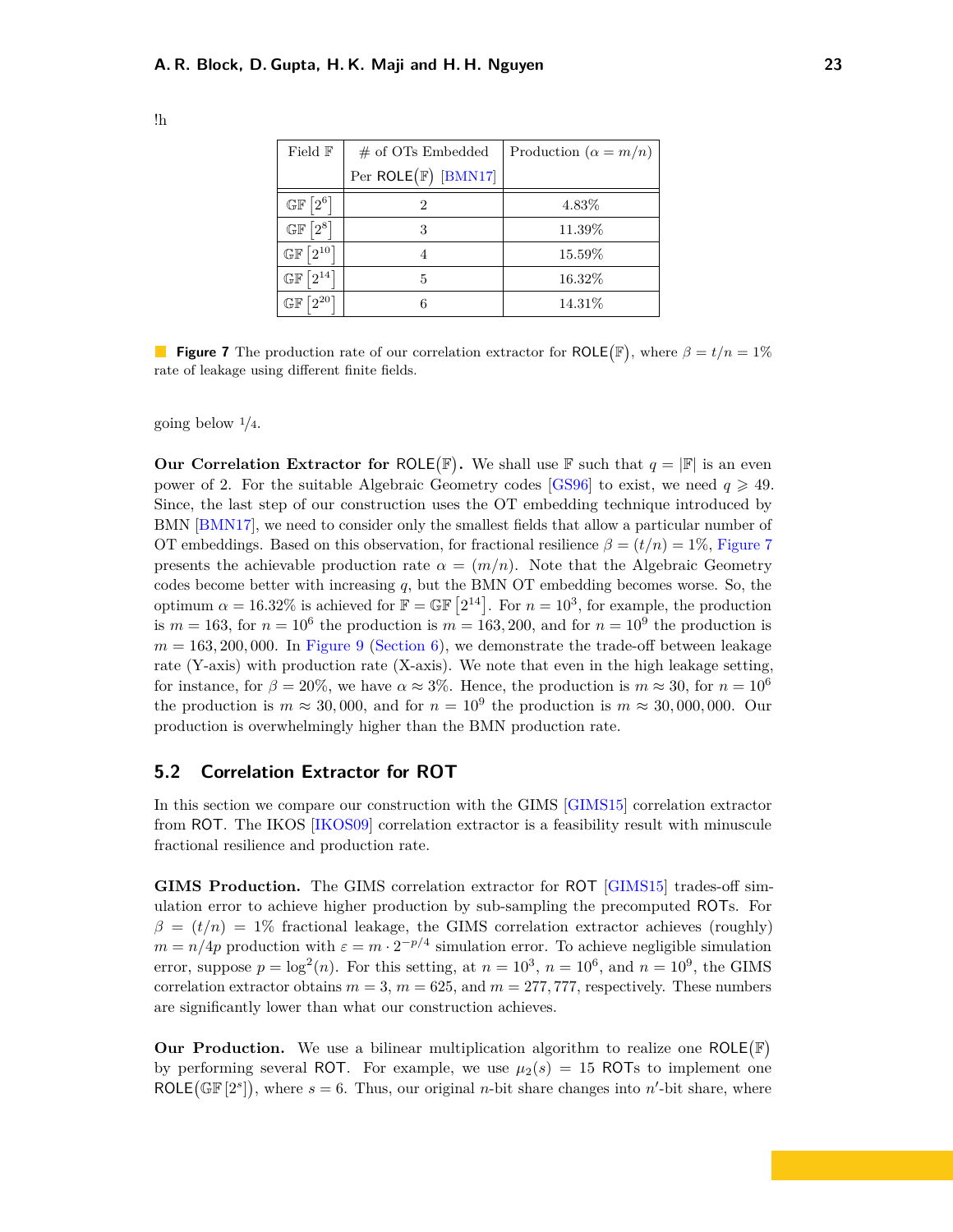<span id="page-23-3"></span><span id="page-23-2"></span>

| Field                            | Bilinear Comp.          |                  | $n' = \frac{s}{\mu_2(s)}n\left[\beta' = \frac{\mu_2(s)}{s}\beta\right]$ | OT Embed.      | $\alpha'$ | $\alpha = \frac{s}{\mu_2(s)} \alpha'$ |
|----------------------------------|-------------------------|------------------|-------------------------------------------------------------------------|----------------|-----------|---------------------------------------|
| $\mathbb{F} = \mathbb{GF}[2^s]$  | Mult. $\mu_2(s)$ [CÖ10] |                  |                                                                         | [BMN17]        |           |                                       |
| $\mathbb{GF}\left[2^6\right]$    | 15                      | $\frac{6}{15}n$  | 2.50%                                                                   | $\overline{2}$ | 4.05%     | 1.62%                                 |
| $\mathbb{GF}\left[2^8\right]$    | 24                      | $\frac{8}{24}n$  | 3.00%                                                                   | 3              | 10.07%    | $3.35\%$                              |
| $\mathbb{GF}\left[2^{10}\right]$ | 33                      | $\frac{10}{33}n$ | 3.30%                                                                   | 4              | 13.86%    | $4.20\%$                              |
| $\mathbb{GF}\left[2^{14}\right]$ | 51                      | $\frac{14}{51}n$ | 3.64%                                                                   | 5              | 14.46%    | $3.97\%$                              |
| $\mathbb{GF}\left[2^{20}\right]$ | 81                      | $\frac{20}{81}n$ | 4.05%                                                                   | 6              | 12.48%    | $3.08\%$                              |

**Figure 8** The production rate of our correlation extractor for ROT. We are given *n*-bit shares of the ROT<sup>n/2</sup> correlation, and fix  $\beta = t/n = 1\%$  fractional leakage. Each row corresponds to using our  $ROLE(\mathbb{F})$ -to-ROT correlation extractor as an intermediate step. The final column represents the production rate  $\alpha = m/n$  of our ROT-to-ROT correlation extractor corresponding to the choice of the finite field F.

 $n' = (6/15)n$  while preserving the leakage  $t = \beta n$ . So, the fractional leakage now becomes  $t = \beta' n'$ , where  $\beta' = (15/6)\beta$ . Now, we can compute the production  $m' = \alpha' n' = \alpha n$ .

The highest rate is achieved for *s* = 10, i.e., constructing the correlation extractor for ROT via the correlation extractor for  $ROLE(\mathbb{GF}[2^{10}])$ . For this choice, our correlation extractor achieves production rate  $\alpha = (m/n) = 4.20\%$ , if the fractional leakage is  $\beta = (t/n) = 1\%$ . For  $n = 10^3$ ,  $n = 10^6$ , and  $n = 10^9$ , our construction obtains  $m = 42$ ,  $m = 42,000$ , and  $m = 42,000,000$ , respectively.

#### <span id="page-23-0"></span>**5.3 Close to Optimal Resilience**

An interesting facet of our correlation extractor for ROLE( $\mathbb{F}$ ) is the following. As  $q = |\mathbb{F}|$ increases, the maximum fractional resilience, i.e., the intercept of the feasibility curve on the *Y* -axis, tends to 1*/*4. Ishai et al. [\[IMSW14\]](#page-26-5) showed that any correlation extractor cannot be resilient to fractional leakage  $\beta = (t/n) = 25\%$ . For every  $g \in (0, 1/4]$ , we show that, by choosing sufficiently large q, we can achieve positive production rate  $\alpha = (m/n)$  for  $\beta = (1/4 - g)$ . Thus, our family of correlation extractors (for larger, albeit constant-size, finite fields) achieve near optimal fractional resilience. [Figure 9](#page-24-0) [\(Section 6\)](#page-23-1) demonstrates this phenomenon for a few values of *q*. [Appendix E](#page-39-0) provides a proof of this result, thus proving [Theorem 4.](#page-5-0)

#### <span id="page-23-1"></span>**6 Parameter Comparison Graphs**

In this section we highlight the feasibility of parameters for our ROT to ROT correlation extractor [\(Theorem 2\)](#page-4-1) for a few representative values of  $q = |\mathbb{F}|$ .

The shaded regions in the graphs in [Figure 9](#page-24-0) represent the feasible parameter choices. In particular, the *X*-axis represents the production rate *m/n* and the *Y* -axis represents the leakage rate  $t/n$  given our parameter choices. The full version of the paper  $[BGMN18]$  details the calculation of the feasible parameters.

Note that, as the size of the field  $\mathbb F$  increases, the quality of the algebraic geometric code used in our construction increases. This observation translates into higher possible production values and leakage resilience, which is illustrated by increasing  $q = 2^6$  to  $q = 2^{14}$ . However, as the size of the field  $\mathbb F$  increases, the efficiency of the BMN embedding [\[BMN17\]](#page-25-7)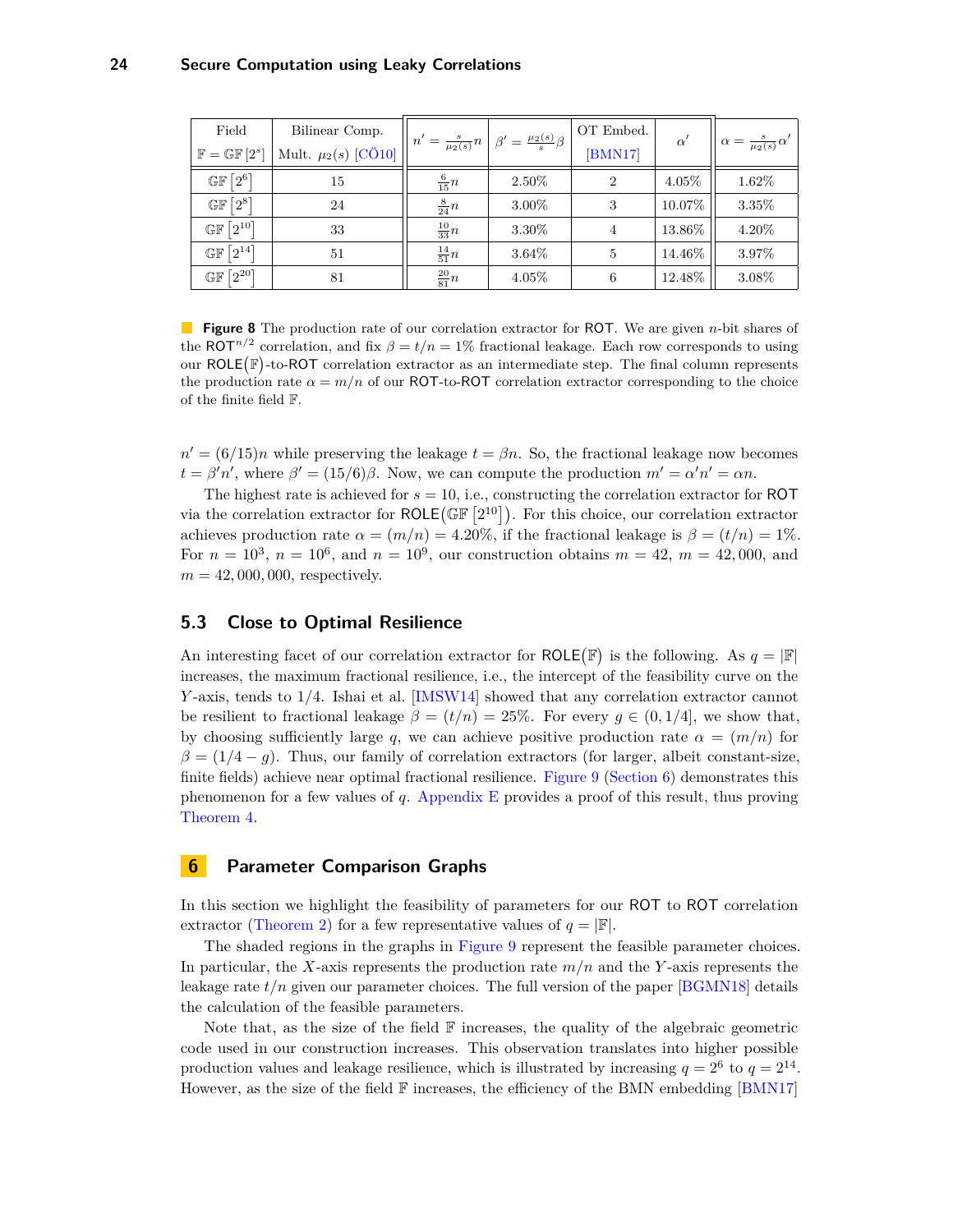#### <span id="page-24-1"></span>**A. R. Block, D. Gupta, H. K. Maji and H. H. Nguyen 25**

reduces, potentially reducing the overall production rate (for example, increasing  $q = 2^{14}$  to  $q = 2^{20}$ .

Finally, as noted earlier, the feasibility graphs demonstrate that our family of correlation extractors achieve near optimal fractional resilience. That is, as the size of the field F increases, the fractional leakage resilience approaches 1*/*4, which is optimal [\[IMSW14\]](#page-26-5).

<span id="page-24-0"></span>

**Figure 9** A comparison of the feasibility regions for our correlation extractors for  $ROLE(\mathbb{F})$  for various finite fields F of characteristic 2. For each plot, the *X*-axis represents the relative production rate  $\alpha = m/n$ and the *Y*-axis represents the fractional leakage resilience  $\hat{\beta} = t/n$ .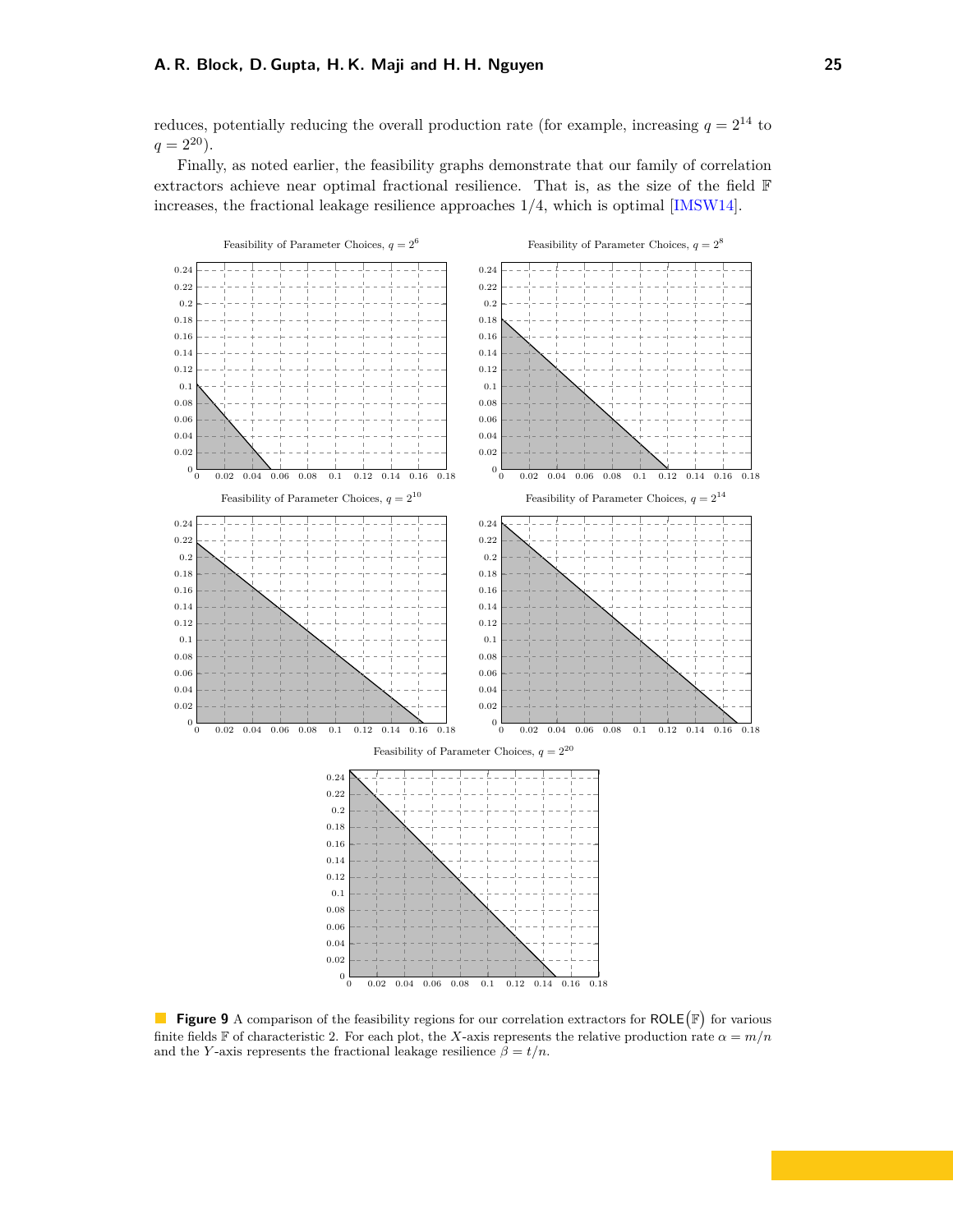#### **References**

- <span id="page-25-0"></span>**ADI**<sup>+</sup>**17** Benny Applebaum, Ivan Damgård, Yuval Ishai, Michael Nielsen, and Lior Zichron. Secure arithmetic computation with constant computational overhead. In Jonathan Katz and Hovav Shacham, editors, *CRYPTO 2017, Part I*, volume 10401 of *LNCS*, pages 223–254. Springer, Heidelberg, August 2017. [3](#page-2-4)
- <span id="page-25-13"></span>**AGHP90** Noga Alon, Oded Goldreich, Johan Håstad, and René Peralta. Simple constructions of almost k-wise independent random variables. In *31st FOCS*, pages 544–553. IEEE Computer Society Press, October 1990. [8](#page-7-2)
- <span id="page-25-6"></span>**AIK04** Benny Applebaum, Yuval Ishai, and Eyal Kushilevitz. Cryptography in NC<sup>0</sup> . In *45th FOCS*, pages 166–175. IEEE Computer Society Press, October 2004. [3](#page-2-4)
- <span id="page-25-5"></span>**App17** Benny Applebaum. Garbled circuits as randomized encodings of functions: a primer. Cryptology ePrint Archive, Report 2017/385, 2017. <http://eprint.iacr.org/2017/385>. [3](#page-2-4)
- <span id="page-25-14"></span>**AR94** Noga Alon and Yuval Roichman. Random cayley graphs and expanders. *Random Structures & Algorithms*, 5(2):271–284, 1994. [8,](#page-7-2) [12](#page-11-4)
- <span id="page-25-2"></span>**BDNP08** Assaf Ben-David, Noam Nisan, and Benny Pinkas. FairplayMP: a system for secure multi-party computation. In Peng Ning, Paul F. Syverson, and Somesh Jha, editors, *ACM CCS 08*, pages 257–266. ACM Press, October 2008. [3](#page-2-4)
- <span id="page-25-1"></span>**Bea92** Donald Beaver. Efficient multiparty protocols using circuit randomization. In Joan Feigenbaum, editor, *CRYPTO'91*, volume 576 of *LNCS*, pages 420–432. Springer, Heidelberg, August 1992. [3](#page-2-4)
- <span id="page-25-10"></span>**BGMN18** Alexander R. Block, Divya Gupta, Hemanta K. Maji, and Hai H. Nguyen. Secure computation using leaky correlations (asymptotically optimal constructions). Cryptology ePrint Archive, Report 2018/372, 2018. <https://eprint.iacr.org/2018/372>. [7,](#page-6-4) [24](#page-23-3)
- <span id="page-25-7"></span>**BMN17** Alexander R. Block, Hemanta K. Maji, and Hai H. Nguyen. Secure computation based on leaky correlations: High resilience setting. In Jonathan Katz and Hovav Shacham, editors, *CRYPTO 2017, Part II*, volume 10402 of *LNCS*, pages 3–32. Springer, Heidelberg, August 2017. [4,](#page-3-3) [5,](#page-4-5) [6,](#page-5-3) [7,](#page-6-4) [17,](#page-16-2) [20,](#page-19-2) [22,](#page-21-4) [23,](#page-22-2) [24,](#page-23-3) [39](#page-38-0)
- <span id="page-25-4"></span>**Can00** Ran Canetti. Security and composition of multiparty cryptographic protocols. *Journal of Cryptology*, 13(1):143–202, 2000. [3](#page-2-4)
- <span id="page-25-9"></span>**CC87** David V Chudnovsky and Gregory V Chudnovsky. Algebraic complexities and algebraic curves over finite fields. *Proceedings of the National Academy of Sciences*, 84(7):1739–1743, 1987. [6,](#page-5-3) [21](#page-20-2)
- <span id="page-25-11"></span>**CC06** Hao Chen and Ronald Cramer. Algebraic geometric secret sharing schemes and secure multi-party computations over small fields. In Cynthia Dwork, editor, *CRYPTO 2006*, volume 4117 of *LNCS*, pages 521–536. Springer, Heidelberg, August 2006. [7](#page-6-4)
- <span id="page-25-12"></span>**CDFR17** Ignacio Cascudo, Ivan Damgård, Oriol Farràs, and Samuel Ranellucci. Resourceefficient OT combiners with active security. In Yael Kalai and Leonid Reyzin, editors, *TCC 2017, Part II*, volume 10678 of *LNCS*, pages 461–486. Springer, Heidelberg, November 2017. [8](#page-7-2)
- <span id="page-25-8"></span>**CÖ10** Murat Cenk and Ferruh Özbudak. On multiplication in finite fields. *Journal of Complexity*, 26(2):172–186, 2010. [6,](#page-5-3) [21,](#page-20-2) [24](#page-23-3)
- <span id="page-25-3"></span>**DGN**<sup>+</sup>**17** Nico Döttling, Satrajit Ghosh, Jesper Buus Nielsen, Tobias Nilges, and Roberto Trifiletti. TinyOLE: Efficient actively secure two-party computation from oblivious linear function evaluation. In Bhavani M. Thuraisingham, David Evans, Tal Malkin, and Dongyan Xu, editors, *ACM CCS 17*, pages 2263–2276. ACM Press, October / November 2017. [3](#page-2-4)
- <span id="page-25-15"></span>**DORS08** Yevgeniy Dodis, Rafail Ostrovsky, Leonid Reyzin, and Adam Smith. Fuzzy extractors: How to generate strong keys from biometrics and other noisy data. *SIAM J. Comput.*, 38(1):97–139, 2008. URL: <http://dx.doi.org/10.1137/060651380>, [doi:](http://dx.doi.org/10.1137/060651380) [10.1137/060651380](http://dx.doi.org/10.1137/060651380). [12](#page-11-4)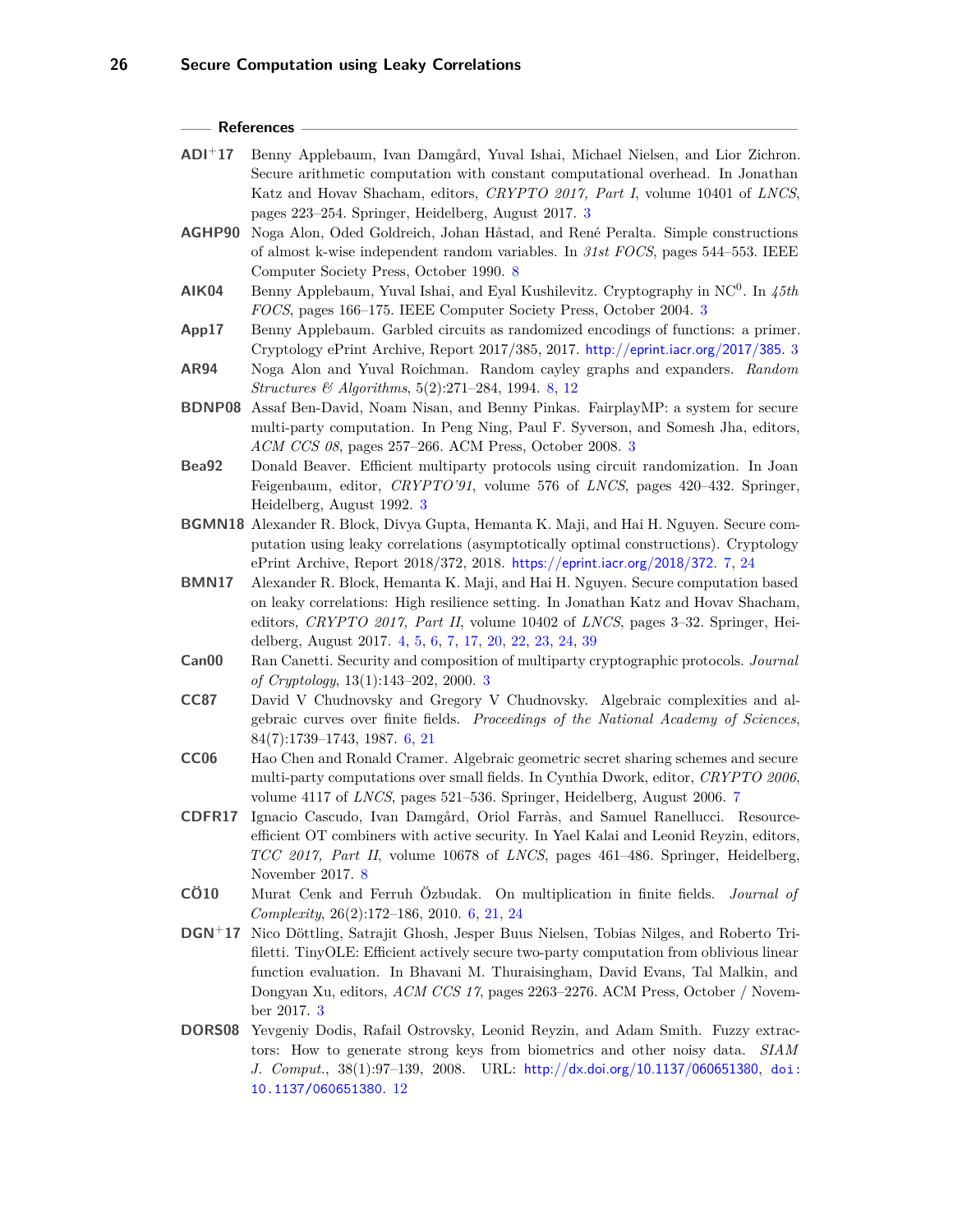- <span id="page-26-0"></span>**DPSZ12** Ivan Damgård, Valerio Pastro, Nigel P. Smart, and Sarah Zakarias. Multiparty computation from somewhat homomorphic encryption. In Reihaneh Safavi-Naini and Ran Canetti, editors, *CRYPTO 2012*, volume 7417 of *LNCS*, pages 643–662. Springer, Heidelberg, August 2012. [3](#page-2-4)
- <span id="page-26-9"></span>**DS05** Yevgeniy Dodis and Adam Smith. Correcting errors without leaking partial information. In Harold N. Gabow and Ronald Fagin, editors, *37th ACM STOC*, pages 654–663. ACM Press, May 2005. [8,](#page-7-2) [12](#page-11-4)
- <span id="page-26-13"></span>**FR93** Gui Liang Feng and Thammavarapu R. N. Rao. Decoding algebraic-geometric codes up to the designed minimum distance. *IEEE Transactions on Information Theory*, 39(1):37–45, 1993. [32](#page-31-2)
- <span id="page-26-4"></span>**GIMS15** Divya Gupta, Yuval Ishai, Hemanta K. Maji, and Amit Sahai. Secure computation from leaky correlated randomness. In Rosario Gennaro and Matthew J. B. Robshaw, editors, *CRYPTO 2015, Part II*, volume 9216 of *LNCS*, pages 701–720. Springer, Heidelberg, August 2015. [doi:10.1007/978-3-662-48000-7\\_34](http://dx.doi.org/10.1007/978-3-662-48000-7_34). [4,](#page-3-3) [5,](#page-4-5) [6,](#page-5-3) [23](#page-22-2)
- <span id="page-26-12"></span>**Gop81** Valerii Denisovich Goppa. Codes on algebraic curves. In *Soviet Math. Dokl*, pages 170–172, 1981. [8,](#page-7-2) [32](#page-31-2)
- <span id="page-26-11"></span>**GS96** Arnaldo Garcia and Henning Stichtenoth. On the asymptotic behaviour of some towers of function fields over finite fields. *Journal of Number Theory*, 61(2):248–273, 1996. [8,](#page-7-2) [23,](#page-22-2) [32](#page-31-2)
- <span id="page-26-10"></span>**GW97** Oded Goldreich and Avi Wigderson. Tiny families of functions with random properties: A quality-size trade-off for hashing. *Random Struct. Algorithms*, 11(4):315–343, 1997. URL: [https://doi.org/10.1002/\(SICI\)1098-2418\(199712\)11:4<315::AID-RSA3>3.0.CO;](https://doi.org/10.1002/(SICI)1098-2418(199712)11:4<315::AID-RSA3>3.0.CO;2-1) [2-1](https://doi.org/10.1002/(SICI)1098-2418(199712)11:4<315::AID-RSA3>3.0.CO;2-1), [doi:10.1002/\(SICI\)1098-2418\(199712\)11:4<315::AID-RSA3>3.0.CO;2-1](http://dx.doi.org/10.1002/(SICI)1098-2418(199712)11:4<315::AID-RSA3>3.0.CO;2-1). [8,](#page-7-2) [12](#page-11-4)
- <span id="page-26-8"></span>**HIKN08** Danny Harnik, Yuval Ishai, Eyal Kushilevitz, and Jesper Buus Nielsen. OT-combiners via secure computation. In Ran Canetti, editor, *TCC 2008*, volume 4948 of *LNCS*, pages 393–411. Springer, Heidelberg, March 2008. [7](#page-6-4)
- <span id="page-26-7"></span>**HKN**<sup>+</sup>**05** Danny Harnik, Joe Kilian, Moni Naor, Omer Reingold, and Alon Rosen. On robust combiners for oblivious transfer and other primitives. In Ronald Cramer, editor, *EU-ROCRYPT 2005*, volume 3494 of *LNCS*, pages 96–113. Springer, Heidelberg, May 2005. [7](#page-6-4)
- <span id="page-26-3"></span>**IK02** Yuval Ishai and Eyal Kushilevitz. Perfect constant-round secure computation via perfect randomizing polynomials. In Peter Widmayer, Francisco Triguero Ruiz, Rafael Morales Bueno, Matthew Hennessy, Stephan Eidenbenz, and Ricardo Conejo, editors, *ICALP 2002*, volume 2380 of *LNCS*, pages 244–256. Springer, Heidelberg, July 2002. [doi:10.1007/3-540-45465-9\\_22](http://dx.doi.org/10.1007/3-540-45465-9_22). [3](#page-2-4)
- <span id="page-26-2"></span>**IKOS09** Yuval Ishai, Eyal Kushilevitz, Rafail Ostrovsky, and Amit Sahai. Extracting correlations. In *50th FOCS*, pages 261–270. IEEE Computer Society Press, October 2009. [3,](#page-2-4) [4,](#page-3-3) [5,](#page-4-5) [6,](#page-5-3) [7,](#page-6-4) [21,](#page-20-2) [23](#page-22-2)
- <span id="page-26-5"></span>**IMSW14** Yuval Ishai, Hemanta K. Maji, Amit Sahai, and Jürg Wullschleger. Single-use ot combiners with near-optimal resilience. In *2014 IEEE International Symposium on Information Theory, Honolulu, HI, USA, June 29 - July 4, 2014*, pages 1544–1548. IEEE, 2014. URL: <http://dx.doi.org/10.1109/ISIT.2014.6875092>, [doi:10.1109/ISIT.](http://dx.doi.org/10.1109/ISIT.2014.6875092) [2014.6875092](http://dx.doi.org/10.1109/ISIT.2014.6875092). [6,](#page-5-3) [7,](#page-6-4) [24,](#page-23-3) [25](#page-24-1)
- <span id="page-26-1"></span>**IPS08** Yuval Ishai, Manoj Prabhakaran, and Amit Sahai. Founding cryptography on oblivious transfer - efficiently. In David Wagner, editor, *CRYPTO 2008*, volume 5157 of *LNCS*, pages 572–591. Springer, Heidelberg, August 2008. [3,](#page-2-4) [7,](#page-6-4) [8](#page-7-2)
- <span id="page-26-6"></span>**Kil91** Joe Kilian. A general completeness theorem for two-party games. In *23rd ACM STOC*, pages 553–560. ACM Press, May 1991. [7](#page-6-4)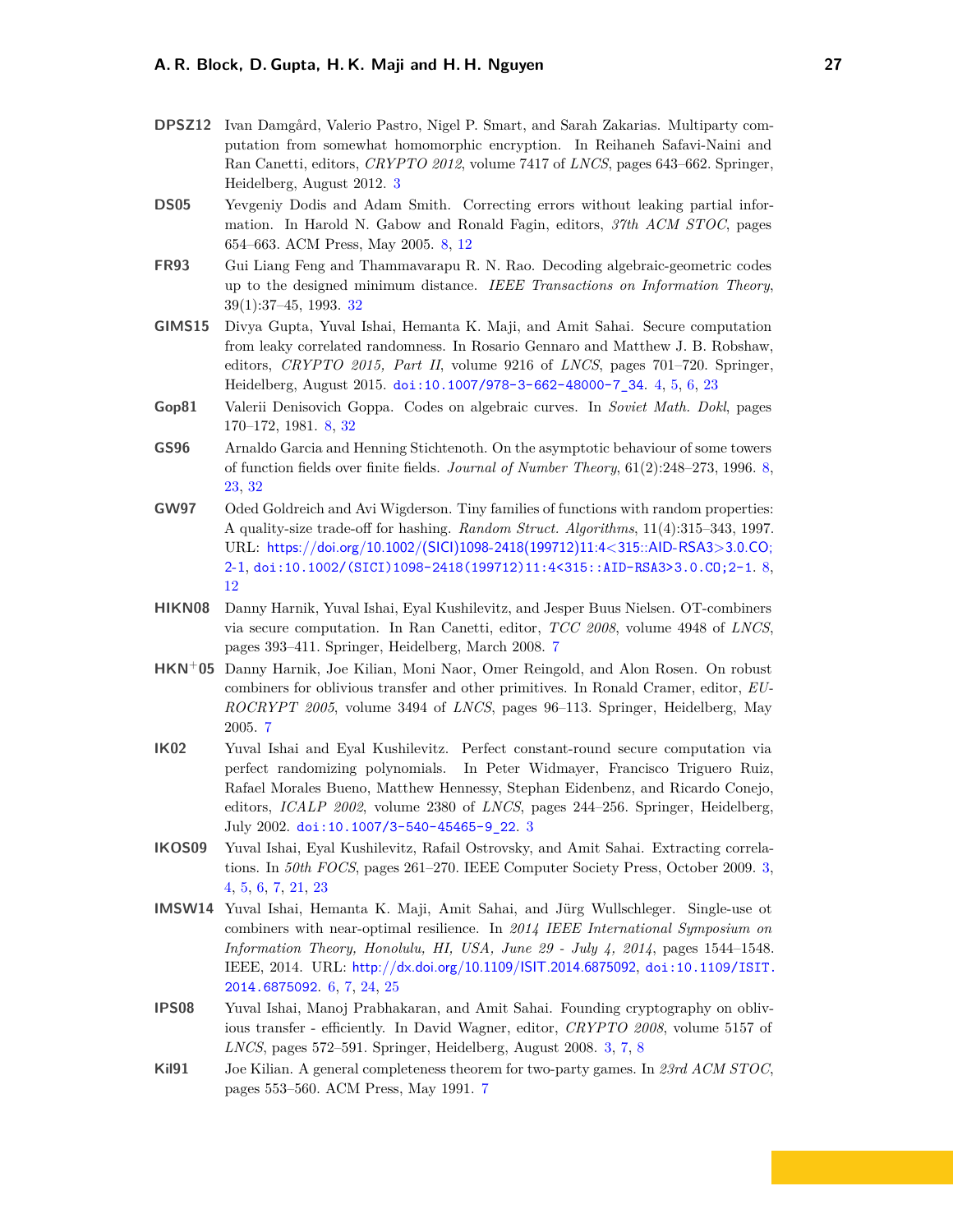- <span id="page-27-0"></span>**KOS16** Marcel Keller, Emmanuela Orsini, and Peter Scholl. MASCOT: Faster malicious arithmetic secure computation with oblivious transfer. In Edgar R. Weippl, Stefan Katzenbeisser, Christopher Kruegel, Andrew C. Myers, and Shai Halevi, editors, *ACM CCS 16*, pages 830–842. ACM Press, October 2016. [3](#page-2-4)
- <span id="page-27-12"></span>**Mas95** J. L. Massey. Some applications of coding theory in cryptography. In *Codes and Ciphers: Cryptography and Coding IV*, pages 33–47, 1995. [17](#page-16-2)
- <span id="page-27-1"></span>**MNPS04** Dahlia Malkhi, Noam Nisan, Benny Pinkas, and Yaron Sella. Fairplay - secure twoparty computation system. In Matt Blaze, editor, *Proceedings of the 13th USENIX Security Symposium, August 9-13, 2004, San Diego, CA, USA*, pages 287–302. USENIX, 2004. URL: [http://www.usenix.org/publications/library/proceedings/sec04/tech/malkhi.](http://www.usenix.org/publications/library/proceedings/sec04/tech/malkhi.html) [html](http://www.usenix.org/publications/library/proceedings/sec04/tech/malkhi.html). [3](#page-2-4)
- <span id="page-27-5"></span>**MP06** Remo Meier and Bartosz Przydatek. On robust combiners for private information retrieval and other primitives. In Cynthia Dwork, editor, *CRYPTO 2006*, volume 4117 of *LNCS*, pages 555–569. Springer, Heidelberg, August 2006. [7](#page-6-4)
- <span id="page-27-6"></span>**MPW07** Remo Meier, Bartosz Przydatek, and Jürg Wullschleger. Robuster combiners for oblivious transfer. In Salil P. Vadhan, editor, *TCC 2007*, volume 4392 of *LNCS*, pages 404–418. Springer, Heidelberg, February 2007. [7](#page-6-4)
- <span id="page-27-8"></span>**NN90** Joseph Naor and Moni Naor. Small-bias probability spaces: Efficient constructions and applications. In *22nd ACM STOC*, pages 213–223. ACM Press, May 1990. [8,](#page-7-2) [12](#page-11-4)
- <span id="page-27-2"></span>**NNOB12** Jesper Buus Nielsen, Peter Sebastian Nordholt, Claudio Orlandi, and Sai Sheshank Burra. A new approach to practical active-secure two-party computation. In Reihaneh Safavi-Naini and Ran Canetti, editors, *CRYPTO 2012*, volume 7417 of *LNCS*, pages 681–700. Springer, Heidelberg, August 2012. [3](#page-2-4)
- <span id="page-27-3"></span>**NP05** Moni Naor and Benny Pinkas. Computationally secure oblivious transfer. *Journal of Cryptology*, 18(1):1–35, January 2005. [5](#page-4-5)
- <span id="page-27-13"></span>**O'S95** M. E. O'Sullivan. Decoding of codes defined by a single point on a curve. *IEEE Transactions on Information Theory*, 41(6):1709–1719, 1995. [32](#page-31-2)
- <span id="page-27-9"></span>**Ple11** Vera Pless. *Introduction to the theory of error-correcting codes*, volume 48. John Wiley & Sons, 2011. [9](#page-8-2)
- <span id="page-27-7"></span>**PW08** Bartosz Przydatek and Jürg Wullschleger. Error-tolerant combiners for oblivious primitives. In Luca Aceto, Ivan Damgård, Leslie Ann Goldberg, Magnús M. Halldórsson, Anna Ingólfsdóttir, and Igor Walukiewicz, editors, *ICALP 2008, Part II*, volume 5126 of *LNCS*, pages 461–472. Springer, Heidelberg, July 2008. [7](#page-6-4)
- <span id="page-27-10"></span>**Rao07** Anup Rao. An exposition of bourgain's 2-source extractor. *ECCCTR: Electronic Colloquium on Computational Complexity*, Technical Reports, 2007. [11](#page-10-1)
- <span id="page-27-11"></span>**VNT07** Serge Vladut, Dmitry Nogin, and Michael Tsfasman. *Algebraic Geometric Codes: Basic Notions*. American Mathematical Society, Boston, MA, USA, 2007. [16,](#page-15-1) [33](#page-32-0)
- <span id="page-27-4"></span>**WW06** Stefan Wolf and Jürg Wullschleger. Oblivious transfer is symmetric. In Serge Vaudenay, editor, *EUROCRYPT 2006*, volume 4004 of *LNCS*, pages 222–232. Springer, Heidelberg, May / June 2006. [5](#page-4-5)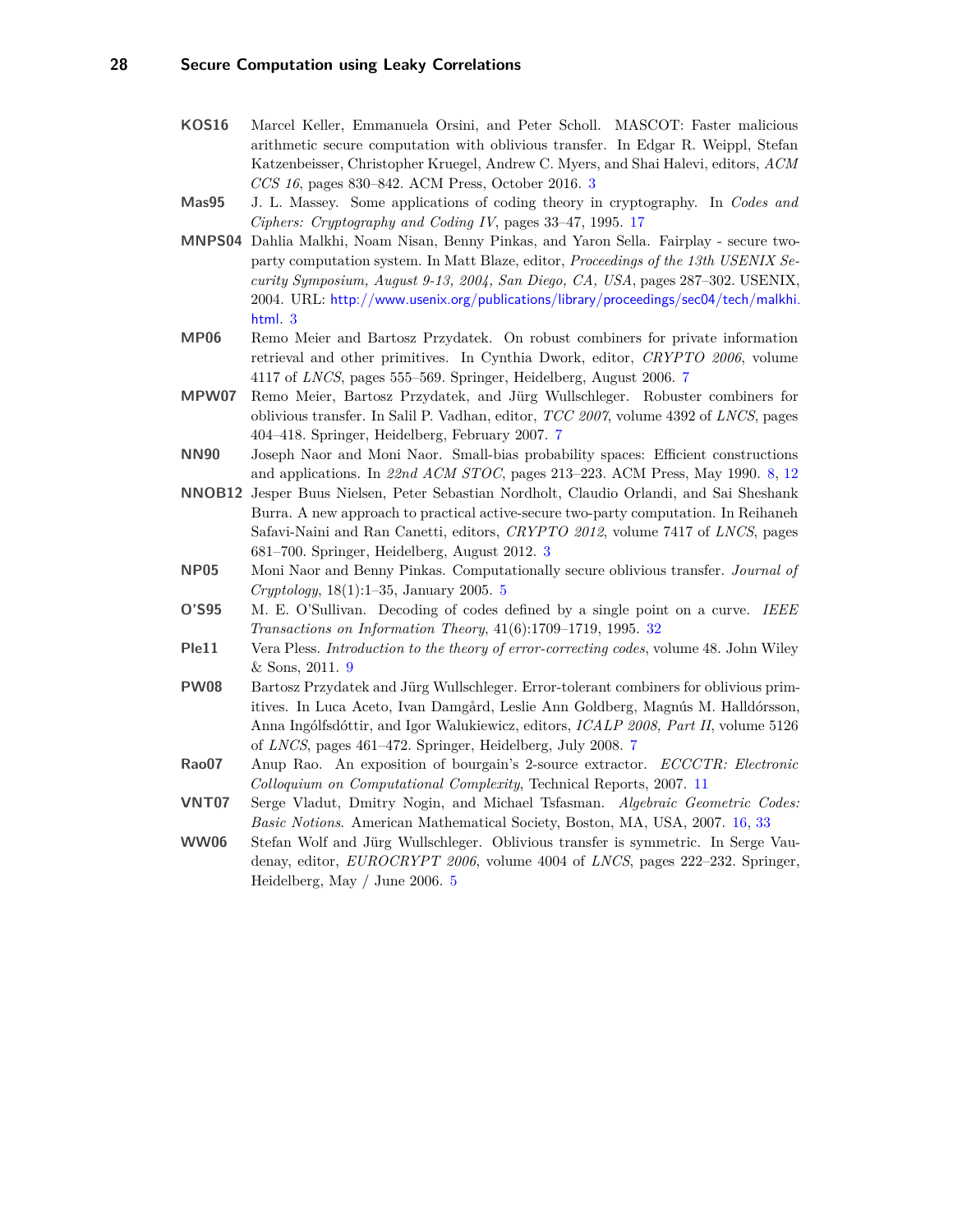#### <span id="page-28-0"></span>**A Fourier Analysis Basic Definitions**

In this section, we prove results relating to Fourier analysis and statements in [Section 2.](#page-9-0)

We begin by showing that  $\chi$  as stated in [Definition 3](#page-10-2) is a symmetric, non-degenerate, bilinear map.

**Bilinear map.** The function  $\chi$  is a bilinear map if and only if for every  $x \in \mathbb{F}^{\eta}$ , both  $\chi(x, \cdot)$ and  $\chi(\cdot,x)$  are homomorphisms. This follows immediately by the fact that  $\psi$  is a group homomorphism. Namely, for fixed  $x \in \mathbb{F}^{\eta}$  and any  $y, z \in \mathbb{F}^{\eta}$ , we have

$$
\chi_x(y+z) = \psi(x \cdot (y+z)) = \psi\left(\sum_i x_i(y+z)_i\right) = \psi\left(\sum_i x_i y_i + x_i z_i\right)
$$

$$
= \psi(x \cdot y + x \cdot z) = \psi(x \cdot y)\psi(x \cdot z) = \chi_x(y)\chi_x(z).
$$

The function  $\chi(\cdot, x)$  is a homomorphism by the same argument.

**Non-degenerate.** The function  $\chi$  is non-degenerate if and only if for every  $0^{\eta} \neq x \in \mathbb{F}^{\eta}$ , both  $\chi(x, \cdot)$  and  $\chi(\cdot, x)$  are non-trivial. Taking the function  $\psi$  to be non-trivial  $(\psi \neq 1)$ immediately yields this property.

**Symmetric.** The function  $\chi$  is symmetric if and only if for all  $x, y \in \mathbb{F}^n$ , we have  $\chi_x(y) =$  $\chi_y(x)$ . This follows directly since the vector dot product is symmetric.

Therefore  $\chi$  satisfies all properties stated in [Definition 3.](#page-10-2)

Next we show some properties of any character function *χS*.

<span id="page-28-1"></span>**I** Lemma 6 (Character Magnitude).  $|\chi_S| = 1$  *for any character*  $\chi_S$ *.* 

**Proof.** Since  $\chi$ *S* is a group homomorphism, we have  $\chi$ <sup>*S*</sup>(*x* + *y*) =  $\chi$ <sup>*S*</sup>(*x*)*/<sub>S</sub>*(*y*) for any  $x, y \in \mathbb{F}^{\eta}$ . Thus  $\chi_S(0^{\eta}) = \chi_S(0^{\eta})^2$ , which implies that  $\chi_S(0^{\eta}) = 1$  since  $\psi(0) = 1$ . Applying the homomorphism property repeatedly for  $x = y$ , we have

$$
\chi_S(x)^{|\mathbb{F}^\eta|} = \chi_S(|\mathbb{F}^\eta|x) = \chi_S(0) = 1.
$$

Hence  $|\chi_S(x)| = 1$  for all  $x \in \mathbb{F}^n$ . J

**I Lemma 7** (Character Conjugate). For any character  $\chi_S$  and any  $x \in \mathbb{F}^{\eta}$ , we have  $\overline{\chi_S(x)}$  =  $\chi_S(x)^{-1} = \chi_S(-x)$ *.* 

**Proof.** Note that  $|\chi_S(x)| = 1$  for any  $S, x \in \mathbb{F}^n$  by [Lemma 6.](#page-28-1) Thus by definition of complex conjugate we have

$$
\chi_S(x)\overline{\chi_S(x)} = |\chi_S(x)|^2 = 1.
$$

This implies  $\overline{\chi_S(x)} = \chi_S(x)^{-1}$  in  $\mathbb{C}^*$ . Furthermore, since  $\chi$  is a bilinear map, for any  $x \in \mathbb{F}^n$ we have

$$
\chi_S(x)\chi_S(-x) = \chi_S(x-x) = \chi_S(0) = 1 = \chi_S(x)\overline{\chi_S(x)}
$$

Therefore  $\overline{\chi_S(x)} = \chi_S(-x)$ .

<span id="page-28-2"></span>► **Lemma 8.** *For any non-trivial character*  $\chi_S$ *, we have*  $\sum_{x \in \mathbb{F}^n} \chi_S(x) = 0$ *.* 

**Proof.** Since  $\chi_S$  is a non-trivial character, there exists a vector  $v \in \mathbb{F}^{\eta}$  such that  $\chi_S(v) \neq 1$ . We have

$$
\chi_S(v) \sum_{x \in \mathbb{F}^{\eta}} \chi_S(x) = \sum_{x \in \mathbb{F}^{\eta}} \chi_S(v) \chi_S(x) = \sum_{x \in \mathbb{F}^{\eta}} \chi_S(v+x) = \sum_{y \in \mathbb{F}^{\eta}} \chi_S(y) = \sum_{x \in \mathbb{F}^{\eta}} \chi_S(x)
$$

Thus, we must have  $\Sigma$  $\sum_{x \in \mathbb{F}^n} \chi_S(x) = 0.$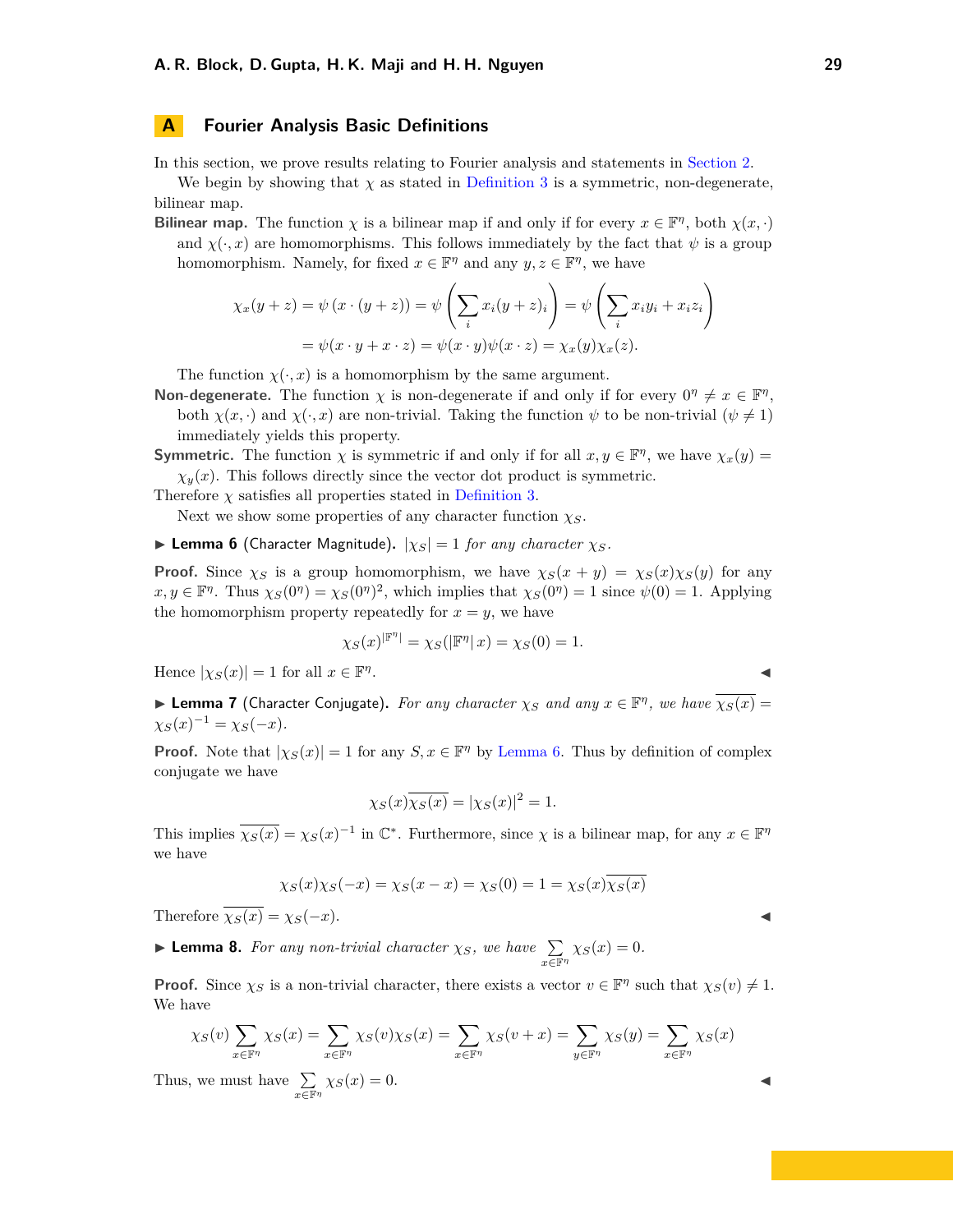#### **30 Secure Computation using Leaky Correlations**

<span id="page-29-0"></span>**I Lemma 9** (Orthogonality). For any two characters  $\chi_S$  and  $\chi_T$ , we have that

$$
\langle \chi_S, \chi_T \rangle = \begin{cases} 1 & \text{if } S = T \\ 0 & otherwise \end{cases}
$$

**Proof.**

$$
\langle \chi_S, \chi_T \rangle = \frac{1}{|\mathbb{F}|^{\eta}} \sum_{x \in \mathbb{F}^{\eta}} \chi_S(x) \overline{\chi_T(x)} = \frac{1}{|\mathbb{F}|^{\eta}} \sum_{x \in \mathbb{F}^{\eta}} \chi_x(S) \chi_x(-T) = \frac{1}{|\mathbb{F}|^{\eta}} \sum_{x \in \mathbb{F}^{\eta}} \chi_x(S - T)
$$

If  $S = T$ , then  $\langle \chi_S, \chi_T \rangle = \frac{1}{\ln 2}$  $\frac{1}{\left|\mathbb{F}\right|^{\eta}}\sum_{x\in\mathbb{F}}$  $\sum_{x \in \mathbb{F}^n} \chi_x(0) = 1$ . Otherwise, by [Lemma 8,](#page-28-2) we have  $\langle \chi_S, \chi_T \rangle =$  $\blacksquare$ 

The following corollary is a direct result of [Lemma 6](#page-28-1) and [Lemma 9.](#page-29-0)

<span id="page-29-1"></span>**► Corollary 1** (Orthonormal Basis). *The set*  $\{ \chi_S \}_{S \in \mathbb{F}^n}$  *is an orthonormal basis for the vector*  $space \{f | f : \mathbb{F}^{\eta} \to \mathbb{C}\}.$ 

We show linearity of [Definition 4.](#page-10-3)

**► Lemma 10** (Linearity of Fourier Transform). For any two functions  $f, g: \mathbb{F}^n \to \mathbb{C}$  and for  $any \ a,b \in \mathbb{C} \ and \ S \in \mathbb{F}^n, \ we \ have$ 

$$
\widehat{(af+bg)}(S) = a\widehat{f}(S) + b\widehat{g}(S)
$$

**Proof.** This follows from definition of Fourier transform and the linearity property of inner product.

$$
\widehat{af + bg}(S) = \langle af + bg, \chi_S \rangle = \langle af, \chi_S \rangle + \langle bg, \chi_S \rangle = a \langle f, \chi_S \rangle + b \langle g, \chi_S \rangle = a \widehat{f}(S) + b \widehat{g}(S)
$$

We note that [Lemma 1](#page-10-4) [\(Section 2.3\)](#page-10-0) follows directly from [Corollary 1](#page-29-1) and [Definition 4](#page-10-3)  $\sum_{S \in \mathbb{F}^n} \langle f, \chi_S \rangle \chi_S(x) = \sum_{S \in \mathbb{F}^n} \widehat{f}(S) \chi_S(x)$ <br>  $\sum_{S \in \mathbb{F}^n} \widehat{f}(S) \chi_S(x)$ by definition of orthonormal basis. Next we show how to express the inner product of two functions in terms of their Fourier coefficients.

► **Lemma 11.** *For any two functions*  $f, g: \mathbb{F}^{\eta} \to \mathbb{C}$ *, we have*  $\langle f, g \rangle = \sum_{S \in \mathbb{F}^{\eta}} \widehat{f}(S) \overline{\widehat{g}(S)}$ *.* **Proof.**

$$
\langle f, g \rangle = \mathop{\mathbb{E}}_{x \stackrel{s}{\leftarrow} \mathbb{F}^{\eta}} f(x) \overline{g(x)}
$$
  
\n
$$
= \frac{1}{|\mathbb{F}|^{\eta}} \sum_{x \in \mathbb{F}^{\eta}} \left( \sum_{S \in \mathbb{F}^{\eta}} \widehat{f}(S) \chi_{S}(x) \right) \left( \sum_{T \in \mathbb{F}^{\eta}} \overline{\widehat{g}(T)} \overline{\chi_{T}(x)} \right)
$$
 [Lemma 1]  
\n
$$
= \frac{1}{|\mathbb{F}|^{\eta}} \sum_{x, S, T \in \mathbb{F}^{\eta}} \widehat{f}(S) \chi_{S}(x) \overline{\widehat{g}(T)} \overline{\chi_{T}(x)}
$$
  
\n
$$
= \sum_{S, T \in \mathbb{F}^{\eta}} \widehat{f}(S) \overline{\widehat{g}(T)} \left( \frac{1}{|\mathbb{F}|^{\eta}} \sum_{x \in \mathbb{F}^{\eta}} \chi_{S}(x) \overline{\chi_{T}(x)} \right)
$$
  
\n
$$
= \sum_{S, T \in \mathbb{F}^{\eta}} \widehat{f}(S) \overline{\widehat{g}(T)} \langle \chi_{S}, \chi_{T} \rangle
$$
 [Definition 2]  
\n
$$
= \sum_{S \in \mathbb{F}^{\eta}} \widehat{f}(S) \overline{\widehat{g}(S)}
$$
 [Lemma 9]

 $\blacktriangleleft$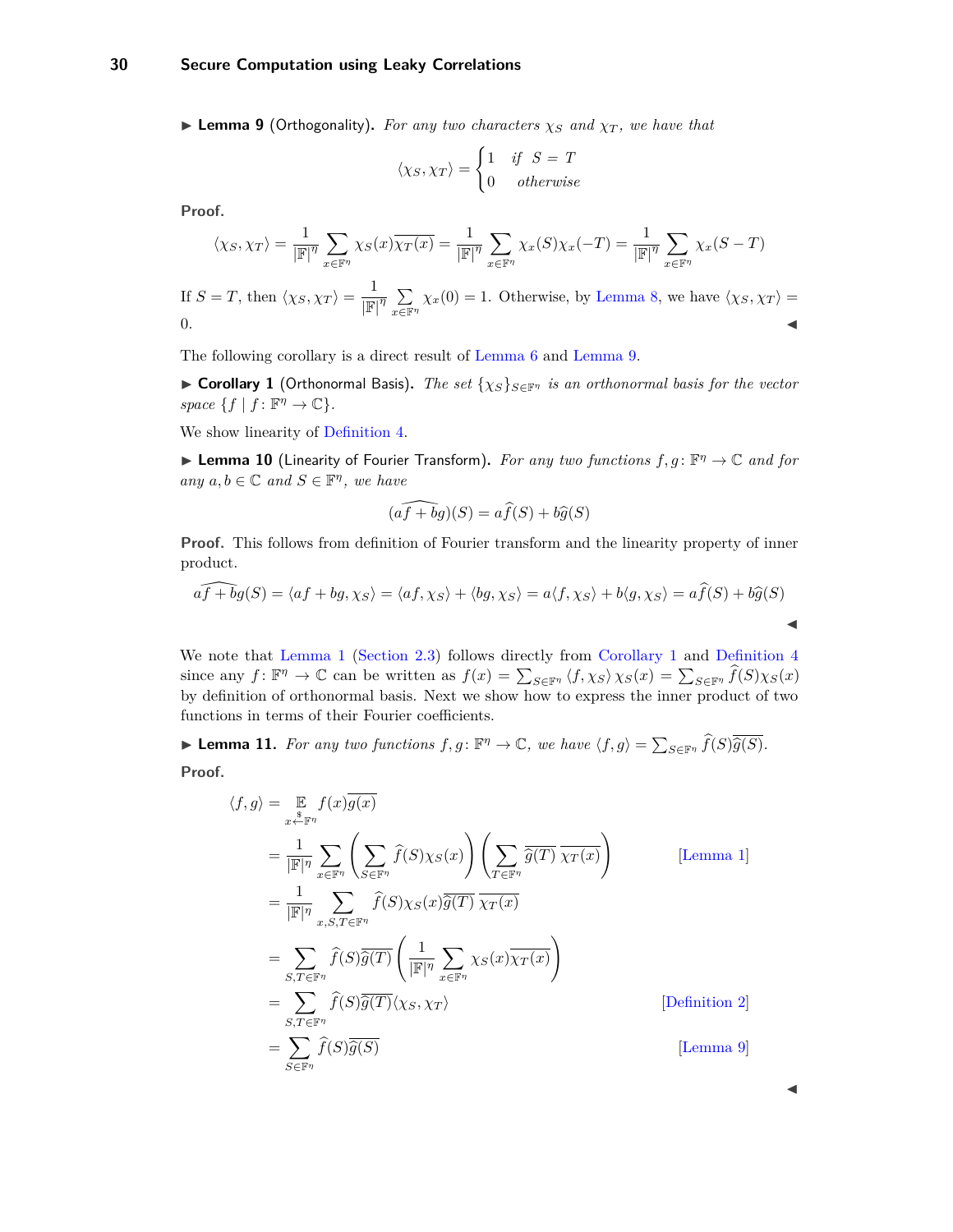#### **A. R. Block, D. Gupta, H. K. Maji and H. H. Nguyen 31**

When  $f = g$ , we have Parseval's identity as a corollary.

<span id="page-30-0"></span>**I Corollary 2** (Parseval's Identity). Let  $f: \mathbb{F}^{\eta} \to \mathbb{C}$ . Then  $\mathbb{E}$ *x \$*←F*<sup>η</sup>*  $|f(x)|^2 = \sum$  $\sum_{S\in\mathbb{F}^{\eta}}|\widehat{f}(S)|^2.$ 

Next we prove [Lemma 2](#page-11-5) [\(Section 2.4\)](#page-11-0).

**Proof.** By [Corollary 2](#page-30-0) and assumption  $\mathbf{H}_{\infty}(X) \geq k$ , we have

$$
\sum_{S} |\widehat{X}(S)|^2 = \frac{1}{|\mathbb{F}|^{\eta}} \sum_{x \in \mathbb{F}^{\eta}} |X(x)|^2 \leq \frac{1}{|\mathbb{F}|^{\eta}} \sum_{x \in \mathbb{F}^{\eta}} \frac{1}{2^k} |X(x)|
$$

$$
= \frac{1}{|\mathbb{F}|^{\eta}} \frac{1}{2^k} \sum_{x \in \mathbb{F}^{\eta}} |X(x)| = \frac{1}{|\mathbb{F}|^{\eta} 2^k}
$$

We introduce the Convolution operator and prove related properties.

**Definition 8** (Convolution). For any two functions  $f, g : \mathbb{F}^{\eta} \to \mathbb{R}$ , the convolution of f and *g* is defined as

$$
(f*g)(x):=\mathop{\mathbb{E}}\limits_{y\in\mathbb{F}^n}f(x-y)g(y)
$$

► Lemma 12 (Fourier Transform of Convolution). *For every vector*  $S \in \mathbb{F}^n$ , we have  $\widehat{f*g}(S) =$  $\widehat{f}(S)\widehat{g}(S)$ 

**Proof.**

$$
\widehat{f * g}(S) = \frac{1}{|\mathbb{F}|^{\eta}} \sum_{x \in \mathbb{F}^{\eta}} (f * g)(x) \overline{\chi_{S}(x)} = \frac{1}{|\mathbb{F}|^{2\eta}} \sum_{x,y \in \mathbb{F}^{\eta}} f(x - y)g(y) \overline{\chi_{S}(x)}
$$
\n
$$
= \frac{1}{|\mathbb{F}|^{2\eta}} \sum_{x,y \in \mathbb{F}^{\eta}} f(x - y) \overline{\chi_{S}(x - y)} g(y) \overline{\chi_{S}(y)}
$$
\n
$$
= \frac{1}{|\mathbb{F}|^{2\eta}} \sum_{y \in \mathbb{F}^{\eta}} g(y) \overline{\chi_{S}(y)} \sum_{x \in \mathbb{F}^{\eta}} f(x - y) \overline{\chi_{S}(x - y)}
$$
\n
$$
= \frac{1}{|\mathbb{F}|^{\eta}} \sum_{y \in \mathbb{F}^{\eta}} g(y) \overline{\chi_{S}(y)} \cdot \widehat{f}(S) = \frac{1}{|\mathbb{F}|^{\eta}} \widehat{f}(S) \sum_{y \in \mathbb{F}^{\eta}} g(y) \overline{\chi_{S}(y)}
$$
\n
$$
= \widehat{f}(S)\widehat{g}(S)
$$

We prove facts about distributions and their Fourier coefficients.

<span id="page-30-1"></span>**Example 13** (Masking Lemma). Let  $X, Y: \mathbb{F}^n \to \mathbb{R}$  be two independent random variables *(functions, distributions). Then*  $\mathbb{F}^{\eta}$   $(X * Y)$  *is the distribution of the random variable*  $Z = X \oplus Y$  *and*  $\widehat{X \oplus Y}(S) = |\mathbb{F}|^{\eta} (\widehat{X * Y})(S) = |\mathbb{F}|^{\eta} \widehat{X}(S)\widehat{Y}(S)$ .

**Proof.**

$$
Z(z) = \Pr[Z = z] = \Pr[X + Y = z] = \Pr[X = z - Y]
$$
  
=  $\sum_{y \in \mathbb{F}^n} \Pr[X = z - y | Y = y] = \sum_{y \in \mathbb{F}^n} \Pr[X = z - y] \Pr[Y = y]$   
=  $\sum_{y \in \mathbb{F}^n} X(z - y)Y(y) = |\mathbb{F}|^n (X * Y)$ 

 $\blacktriangleleft$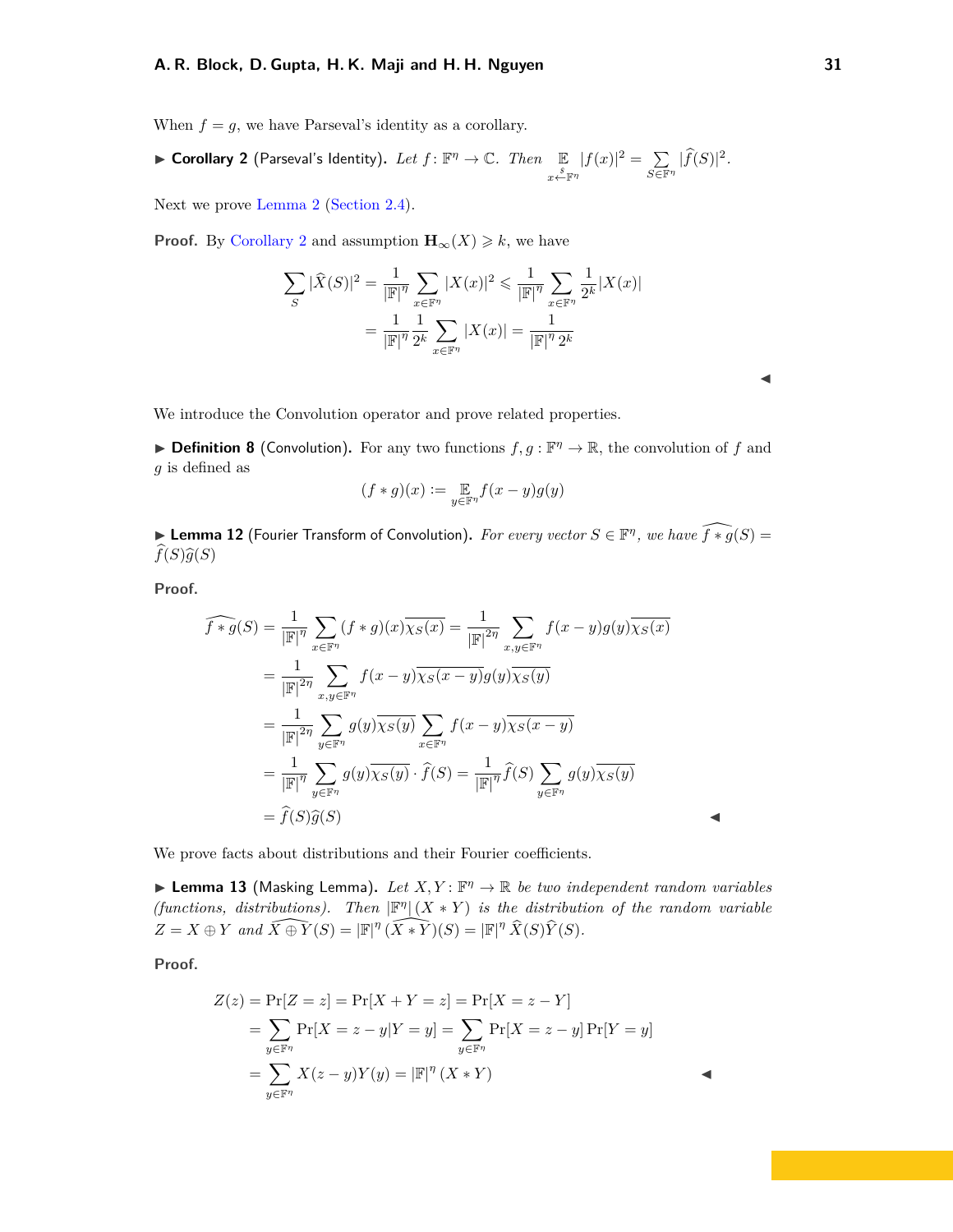#### <span id="page-31-2"></span>**32 Secure Computation using Leaky Correlations**

<span id="page-31-4"></span>**Example 14** (Zeroth Fourier Coefficient of a Distribution). For any distribution  $f: \mathbb{F}^n \to \mathbb{R}$ , *we have*  $\widehat{f}(0) = \frac{1}{|\mathbb{F}|^{\eta}}$ .

**Proof.**

$$
\widehat{f}(0) = \frac{1}{|\mathbb{F}|^{\eta}} \sum_{x \in |\mathbb{F}|^{\eta}} f(x) \chi_0(x) = \frac{1}{|\mathbb{F}|^{\eta}} \sum_{x \in |\mathbb{F}|^{\eta}} f(x) \cdot 1 = \frac{1}{|\mathbb{F}|^{\eta}}
$$

<span id="page-31-5"></span>I **Lemma 15** (Fourier Coefficients of Uniform Distributions)**.** *Let U*F*<sup>η</sup> be the uniform distribution over*  $\mathbb{F}^n$ *. Then, for every nonzero*  $S \in \mathbb{F}^n$ *, we have*  $\widehat{U}_{\mathbb{F}^n}(S) = 0$ *.* 

**Proof.**

$$
\widehat{U}_{\mathbb{F}^{\eta}}(S) = \frac{1}{|\mathbb{F}|^{\eta}} \sum_{x \in \mathbb{F}^{\eta}} U_{\mathbb{F}^{\eta}}(x) \overline{\chi_{S}(x)} = \frac{1}{|\mathbb{F}|^{\eta}} \sum_{x \in \mathbb{F}^{\eta}} \frac{1}{|\mathbb{F}|^{\eta}} \chi_{S}(-x)
$$
\n
$$
= \frac{1}{|\mathbb{F}|^{2\eta}} \sum_{S \in \mathbb{F}^{\eta}} \chi_{S}(-x) = 0
$$
\n[Lemma 8]

Note  $\chi_S$  is non-trivial if  $S \neq 0$ .

#### <span id="page-31-0"></span>**B Algebraic Geometry Codes**

<span id="page-31-3"></span>▶ Imported Theorem 2 (Garcia-Stichtenoth [\[GS96\]](#page-26-11)). *For every q that is an even power of a prime, there exists an infinite family of curves*  ${C_u}_{u \in \mathbb{N}}$  *such that:* 

- **1.** *The number of rational points*  $\#C_u(\mathbb{F}_q) \geq q^{u/2}(\sqrt{q}-1)$ *, and*
- **2.** *The genus of the curve*  $g(C_u) \leqslant q^{u/2}$ .

Using the above theorem, we get the following corollary.

► **Corollary 3.** For every q that is an even power of a prime, there exists an  $[\eta^*, \kappa, d, d^{\perp}]_q$ *code* C *such that:*

- **1.**  $\eta^* = q^{u/2}(\sqrt{q}-1),$ **2.**  $\kappa = \Delta - q^{u/2} + 1$ ,
- **3.**  $d = \eta^* \Delta$ *, and*
- **4.**  $d^{\perp} \geqslant \kappa q^{u/2} + 1$ .

*Further,*  $d^{(2)} = d(C^{(2)}) = \eta^* - 2\Delta$ , and there exists an efficient decoding algorithm for  $\mathcal{C}^{(2)}$  *that can correct*  $\left| \frac{d^{(2)}-1}{2} \right|$  *errors and*  $d^{(2)}-1$  *erasures.* 

**Proof.** By choosing the Garcia-Stichtenoth curves over  $\mathbb{F}_q$  (see [Imported Theorem 2\)](#page-31-3) and a divisor *D* such that  $\text{deg}D = \Delta$ , we can define a Goppa code [\[Gop81\]](#page-26-12) with these parameters.

O'Sullivan [\[O'S95\]](#page-27-13) proved that the unique decoding can be performed efficiently by the syndrome-based Berlekamp-Massey-Sakata algorithm with the Feng-Rao [\[FR93\]](#page-26-13) majority voting.  $\triangleleft$ 

#### <span id="page-31-1"></span>**C Analysis of** Γ(*w*)**: Completing the Proof of [Theorem 6](#page-12-3)**

In this section, we analyze the behavior of the function

$$
\Gamma(w) = \max_{\eta^* - w \leqslant j \leqslant \eta^* - d^\perp} \left\{ \binom{j}{\eta^* - w} B_j \right\}
$$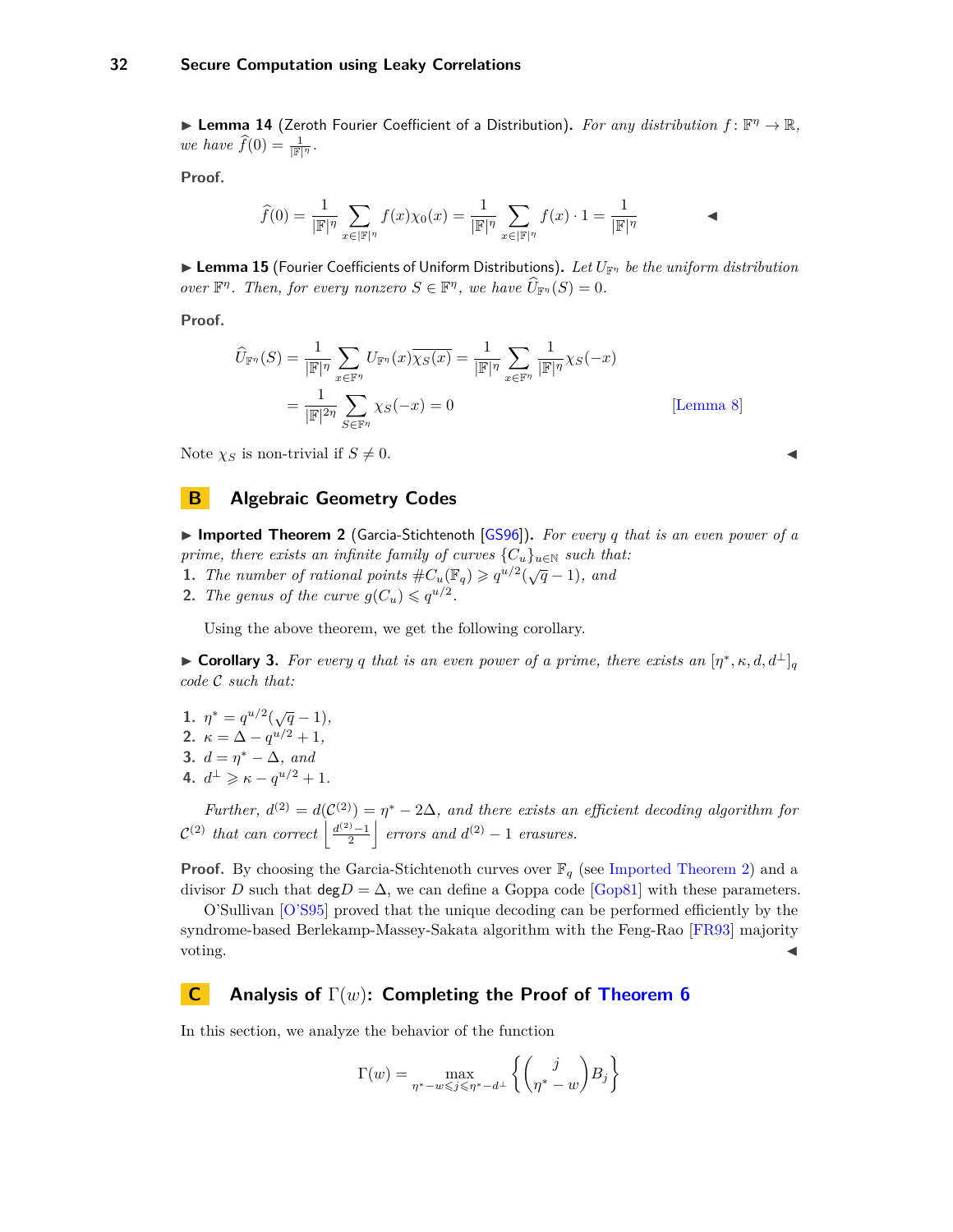<span id="page-32-0"></span>from the proof of [Theorem 6](#page-12-3) in [Section 3.](#page-12-1) Let *q* be an even prime power and let

$$
a = \eta^* - d^\perp
$$
  $a' = a - \left(\frac{\eta^*}{\sqrt{q} - 1}\right) + 1$   $a'' = a - 2\left(\frac{\eta^*}{\sqrt{q} - 1}\right) + 1.$ 

We use the following results.

▶ Imported Theorem 3 (Theorem 1.1.18 and 1.1.28 from [\[VNT07\]](#page-27-11)). *For*  $i \in \{0, 1, \ldots, a\}$ , *we have the following estimates of Bi.*

**1.** *For*  $0 \leq i \leq a''$ 

$$
B_i = \binom{\eta^*}{i} \left( \frac{q^{a'}}{q^i} - 1 \right)
$$

**2.** *For*  $a'' < i \leqslant a'$ 

$$
\binom{\eta^*}{i} \left( q^{\frac{\eta^*}{(\sqrt{q}-1)}} - 1 \right) \geq B_i \geq \binom{\eta^*}{i} \left( \frac{q^{a'}}{q^i} - 1 \right)
$$

**3.** *For*  $a' < i \leq a$ 

$$
\binom{\eta^*}{i} \left( \frac{q^{a+1}}{q^i} - 1 \right) \geq B_i \geq 0
$$

Note that  $\binom{i}{\eta^*-w}\binom{\eta^*}{i}$  $\binom{n^*}{i}$  =  $\binom{n^*}{w}$  $\binom{n^*}{w}\binom{w}{i-(n^*-w)}$ . Thus the above theorem implies the following bounds. **1.** For  $0 \leq i \leq a''$ 

$$
\binom{i}{\eta^* - w} B_i \leqslant \binom{\eta^*}{w} \binom{w}{i - (\eta^* - w)} q^{a' - i}
$$

**2.** For  $a'' < i \leqslant a'$ 

$$
\left(\begin{smallmatrix}i&\\ \eta^*-w\end{smallmatrix}\right)B_i\leqslant \left(\begin{smallmatrix}\eta^*\\ w\end{smallmatrix}\right)\left(\begin{smallmatrix}w&\\i-(\eta^*-w)\end{smallmatrix}\right)q^{\frac{\eta^*}{(\sqrt{q}-1)}}
$$

**3.** For  $a' < i \leqslant a$ 

$$
\left(\begin{smallmatrix}i&\\ \eta^*-w\end{smallmatrix}\right)B_i \leqslant \left(\begin{smallmatrix}\eta^*\\w\end{smallmatrix}\right)\left(\begin{smallmatrix}w&\\i-(\eta^*-w)\end{smallmatrix}\right)q^{a+1-i}
$$

<span id="page-32-1"></span>**Lemma 16.** Assume  $\eta^*$ , w are fixed. Let  $f(i) = {w \choose i - (\eta^* - w)} q^{-i}$  for  $\eta^* - w \leq i \leq \eta^*$ . Let  $f_1(i) = \binom{\eta^*}{w}$  $\int_{w}^{\pi}$  *q*<sup>*a*</sup> · *f*(*i*) *for*  $0 \le i \le a''$ ,  $f_2(i) = \binom{\eta^*}{w}$  $\int_{w}^{\pi}$ )  $q^{\frac{n^*}{(\sqrt{q}-1)}+i} \cdot f(i)$  *for*  $a'' < i \leqslant a'$ ,  $f_3(i) = \left(\begin{matrix} \tilde{\eta}^* \\ w \end{matrix}\right)$  $\int_{w}^{\pi} q^{a+1} \cdot f(i)$ , for  $a' < i \leq a$ .

*Then*  $f, f_1, f_3$  *(asymptotically) have the same critical point at*  $i = \eta^* - w + w/(q+1)$ *. More concretely, they are asymptotically increasing in the range*  $[\eta^* - w, \eta^* - w + \frac{w}{q+1}]$  and *asymptotically decreasing in the range*  $[\eta^* - w + \frac{w}{q+1}, \eta^*]$ *.* 

*In addition, the function*  $f_2$  *is increasing in the range*  $[\eta^* - w, \eta^* - w/2]$ *,and decreasing in the range*  $[\eta^* - w/2, \eta^*]$ *.* 

**Proof.** The function f is asymptotically similar to a binomial distribution of bias p, where

$$
\frac{p}{1-p} = \frac{1}{q} \iff p = \frac{1}{q+1}
$$

*.*

The maximum of the binomial distribution shall be achieved at the critical point

$$
i - (\eta^* - w) = p \cdot w = \frac{w}{q+1}.
$$

Thus,  $f(i)$  is increasing in the range  $[\eta^* - w, \eta^* - w + \frac{w}{q+1}]$  and is decreasing in the range  $[\eta^* - w + \frac{w}{q+1}, w]$ . Since the three functions  $f_1, f_2, f_3$  are just scalar multiplication of  $f(i)$ , they behave asymptotically same as *f*. J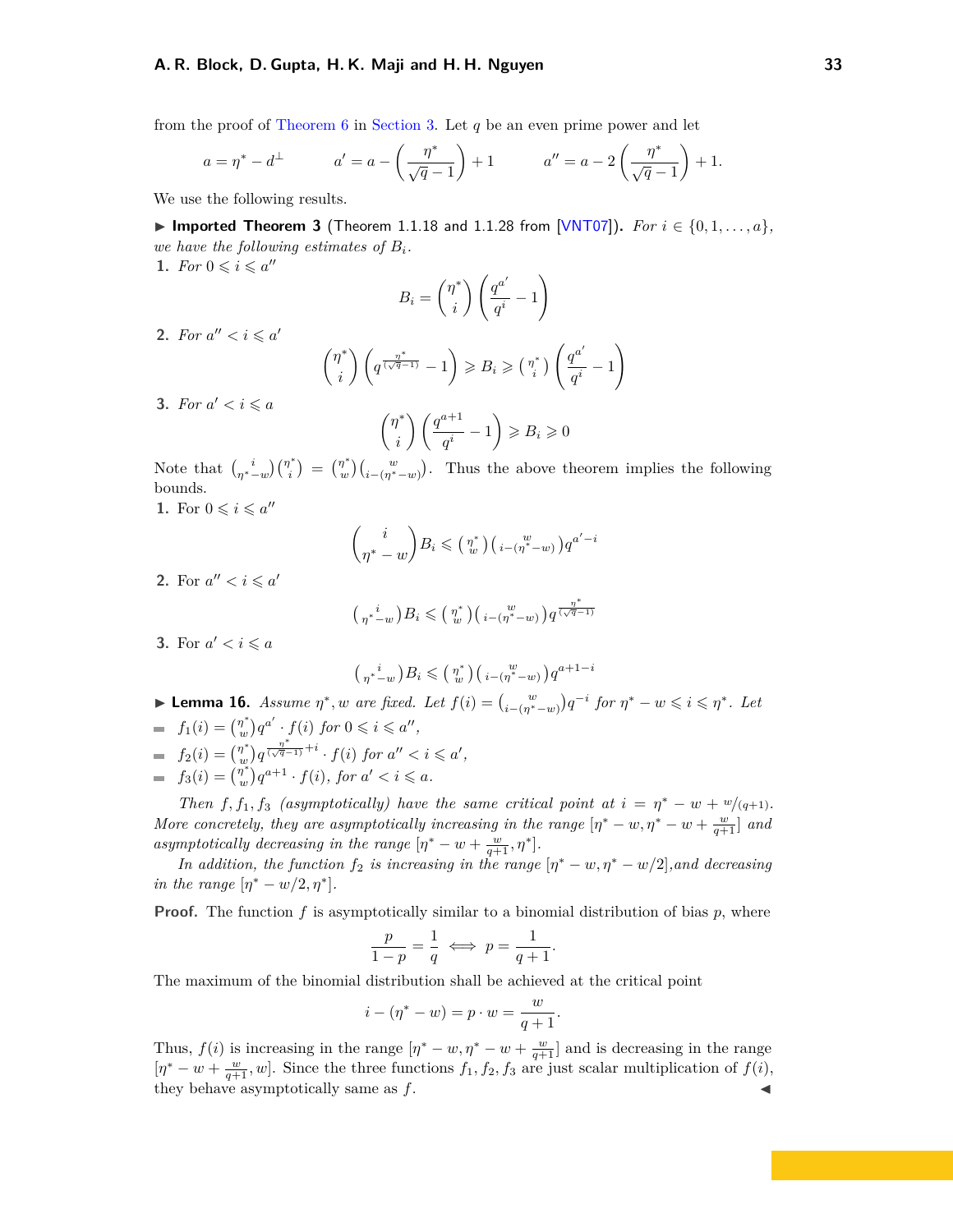Now, we upper-bound  $\Gamma(w)$ .

<span id="page-33-0"></span>► **Lemma 17.** *Let*  $p^* = \eta^* - w + \frac{w}{q+1}$ *. For*  $w \in \{d^{\perp}, \ldots, \eta^*\}$ *, we have*  $\Gamma(w)$  *is less than or equal to* **1.**  $\binom{n^*}{w}$  $w^{n^*}$ <sub>*w*</sub> $\left(\frac{w}{d^{\perp}}\right)q$ *, where*  $w \in I_1 = [d^{\perp}, \left(\frac{q+1}{q}\right)d^{\perp}]$ **2.**  $\binom{n^*}{n}$  $w^*$ <sub>*w*</sub>) $\left(\frac{w}{q+1}\right)q^{a+1-p^*}$ , where  $w \in I_2 = \left[\frac{q+1}{q}d^ \right]d^ \perp, \eta^* - a'\right]$ **3.**  $\binom{n^*}{w}$  $\binom{w}{w} \left( \frac{w}{q+1} \right) q^{\frac{n^*}{(\sqrt{q}-1)}}$ , where  $w \in I_3 = [\eta^* - a', (\frac{q+1}{q})(\eta^* - a')]$ **4.**  $\binom{n^*}{n}$  $w^*$ <sub>*w*</sub>  $\big(\frac{w}{\eta^*-\alpha'}\big)q^{\frac{\eta^*}{\sqrt{q}-1}}$ , where  $w \in I_4 = \frac{q+1}{q}$   $(\eta - a'), \eta^* - a''$ **5.**  $\binom{n^*}{w}$  $w^*$   $\int_{(\eta^*-\alpha')}\left(q^{\frac{\eta^*}{(\sqrt{q}-1)}}\right)$ , where  $w \in I_5 = [\eta^*-\alpha'', \frac{q+1}{q}(\eta^*-\alpha'')]$ **6.**  $\binom{n^*}{n}$  $\left\{ \sum_{w=0}^{n} y \right\} \cdot \max \left\{ \left( \frac{w}{q+1} \right) q^{a'-p^*}, \left( \frac{w}{\eta^{*}-a'} \right) q^{\frac{\eta^{*}}{(\sqrt{q}-1)}} \right\}, \text{ if } w \in I_6 = \left[ \frac{q+1}{q} (\eta^{*}-a''), 2d^{\perp} + \frac{2\eta^{*}}{\sqrt{q}-1} \right] \text{ or }$  $w \in I_8 = [2d^{\perp} + \frac{4\eta^*}{\sqrt{q}-1}, \eta^*], \text{ and}$  *η* ∗  $\left\{ \sum_{w=0}^{n} y \right\} \cdot \max \left\{ \left( \frac{w}{q+1} \right) q^{a'-p^*}, \left( \frac{w}{w/2} \right) q^{\frac{n^*}{(\sqrt{q}-1)}} \right\}, \text{ if } w \in I_7 = [2d^{\perp} + \frac{2\eta^*}{\sqrt{q}-1}, 2d^{\perp} + \frac{4\eta^*}{\sqrt{q}-1}].$ 

**Proof.** We will use the facts stated in [Lemma 16](#page-32-1) frequently in our proof.

**Case 1:**  $d^{\perp} \leqslant w \leqslant \left(\frac{q+1}{q}\right)$  $\left(\frac{+1}{q}\right)d^{\perp}$ , which implies  $a \geqslant \eta - w \geqslant a'$  and  $p^* > a$ . In this case, the function  $f_3$  is increasing. So  $\Gamma(w)$  is maximized at *a*. Therefore

$$
\Gamma(w) \leqslant \left(\begin{smallmatrix} \eta^* \\ w \end{smallmatrix}\right) \left(\begin{smallmatrix} w & w \\ a - \eta^* + w \end{smallmatrix}\right) q = \left(\begin{smallmatrix} \eta^* \\ w \end{smallmatrix}\right) \left(\begin{smallmatrix} w & w \\ w - d^\perp \end{smallmatrix}\right) q = \left(\begin{smallmatrix} \eta^* \\ w \end{smallmatrix}\right) \left(\begin{smallmatrix} w & w \\ d^\perp \end{smallmatrix}\right) q
$$

**Case 2:**  $\left(\frac{q+1}{q}\right)$  $\left(\frac{+1}{q}\right)d^{\perp} \leqslant w \leqslant \eta^* - a'$ , which implies  $\eta^* - w \geqslant a'$  and  $p^* \leqslant a$ . In this case, the maximum is achieved at  $p^*$ . Thus

$$
\Gamma(w) \leqslant \left(\begin{smallmatrix} \eta^* \\ w \end{smallmatrix}\right) \left(\begin{smallmatrix} w \\ \frac{w}{q+1} \end{smallmatrix}\right) q^{a+1-p^*}
$$

**Case 3:**  $\eta^* - a' \leqslant w \leqslant \left(\frac{q+1}{a}\right)$  $\left(\frac{+1}{q}\right)(\eta^* - a')$ , which implies  $a'' < \eta - w \leqslant a'$ ,  $p^* > a'$ , and  $\eta^* - w/2 > a'$ . In this case, the function  $f_3$  is maximized at  $p^*$ . Thus for  $a' < i \leq a$ ,

$$
\left(\begin{smallmatrix}i\\ \eta^*-w\end{smallmatrix}\right)B_i\leqslant \left(\begin{smallmatrix}\eta^*\\ w\end{smallmatrix}\right)\left(\begin{smallmatrix}w\\ \frac{w}{q+1}\end{smallmatrix}\right)q^{a+1-p^*}
$$

This also implies that  $f_2(i)$  is increasing in the interval  $[\eta^* - w, a']$ , so the maximum within this interval is achieved at  $a'$ , which yields

$$
\binom{i}{\eta^*-w}B_i \leqslant \binom{\eta^*}{w}\binom{w}{a'-\eta^*+w}q^{\frac{\eta^*}{(\sqrt{q}-1)}} = \binom{\eta^*}{w}\binom{w}{\eta^*-a'}q^{\frac{\eta^*}{(\sqrt{q}-1)}}
$$

Comparing the two expressions, we note that  $\left(\frac{w}{q+1}\right) \geqslant \left(a' - \eta^* + w\right)$  since  $w/2 > w/(q+1) \geqslant$  $a' - \eta^* + w$ , and similarly  $q^{\frac{\eta^*}{(\sqrt{q}-1)}} \geqslant q^{a+1-p^*}$ . So in this case, we can see that

$$
\Gamma(w) \leqslant \left(\begin{smallmatrix} \eta^* \\ w \end{smallmatrix}\right) \left(\begin{smallmatrix} w \\ \frac{w}{q+1} \end{smallmatrix}\right) q^{\frac{\eta^*}{(\sqrt{q}-1)}}.
$$

**Case 4:**  $\left(\frac{q+1}{q}\right)$  $\left(\frac{+1}{q}\right)(\eta^* - a') \leqslant w \leqslant \eta^* - a''$ , which implies  $a'' \leqslant \eta^* - w < a', p^* \leqslant a'$ , and  $\eta^* - w/2 > a'$ . In this case, the function  $f_2$  is maximized at *a*'. This implies that for every  $\eta^* - w \leqslant i \leqslant a'$ 

$$
\left(\begin{smallmatrix}i&\\ \eta^*\end{smallmatrix}\right)B_i\leqslant \left(\begin{smallmatrix}\eta^*\\w\end{smallmatrix}\right)\left(\begin{smallmatrix}w&\\ a'-\eta^*\end{smallmatrix}\right)q^{\frac{\eta^*}{(\sqrt{q}-1)}}.
$$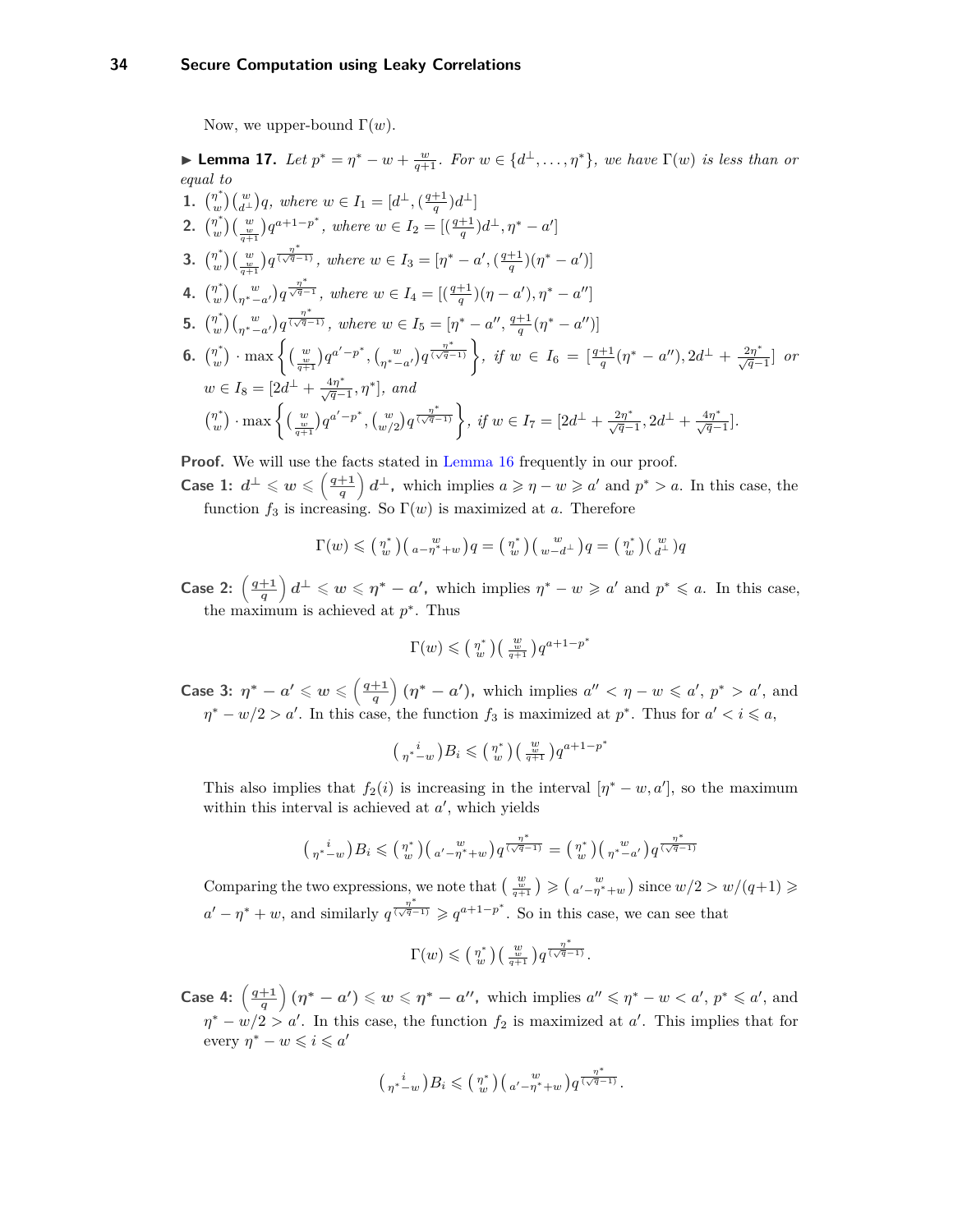#### **A. R. Block, D. Gupta, H. K. Maji and H. H. Nguyen 35**

Further this implies that the function  $f_3(i)$  is decreasing in the range  $[a', a]$ , and thus we have

$$
\binom{i}{\eta^* - w} B_i \leqslant \binom{\eta^*}{w} \binom{w}{a' - \eta + w} q^{a + 1 - a'} = \binom{\eta^*}{w} \binom{w}{a' - \eta^* + w} q^{\frac{\eta^*}{\sqrt{q} - 1}}
$$

Thus we have

$$
\Gamma(w) \leqslant \left(\begin{smallmatrix} \eta^* \\ w \end{smallmatrix}\right) \left(\begin{smallmatrix} w \\ a' - \eta + w \end{smallmatrix}\right) q^{\frac{\eta^*}{\sqrt{q}-1}} = \left(\begin{smallmatrix} \eta^* \\ w \end{smallmatrix}\right) \left(\begin{smallmatrix} w \\ \eta^{*} - a' \end{smallmatrix}\right) q^{\frac{\eta^*}{\sqrt{q}-1}}
$$

**Case 5:**  $\eta^* - a'' \leqslant w \leqslant \left(\frac{q+1}{q}\right)$  $\left(\frac{+1}{q}\right)(\eta^* - a'')$ , which implies  $\eta^* - w \leqslant a''$ ,  $p^* > a''$ , and  $\eta^* - w/2 > a'$  as long as  $d^{\perp} \geqslant \frac{2\eta^*}{(q-1)(\sqrt{q}-1)}$ . In this case,  $f_2$  is maximized at *a*'. This implies that for every  $a'' \leqslant i \leqslant a'$ ,

$$
\left(\begin{smallmatrix}i&\\ \eta^*-w\end{smallmatrix}\right)B_i\leqslant \left(\begin{smallmatrix}\eta^*\\w\end{smallmatrix}\right)\left(\begin{smallmatrix}w&\\ a'-\eta^*+w\end{smallmatrix}\right)q^{\frac{\eta^*}{\sqrt{q}-1}}
$$

Further this implies that the function  $f_1$  is increasing. Thus we have for every  $\eta^* - w \leq$  $i \leqslant a^{\prime\prime}$ 

$$
\left(\begin{smallmatrix}i&\\ \eta^*-w\end{smallmatrix}\right)B_i\leqslant \left(\begin{smallmatrix}\eta^*\\w\end{smallmatrix}\right)\left(\begin{smallmatrix}w&\\ a''-\eta^*+w\end{smallmatrix}\right)q^{\frac{\eta^*}{\sqrt{q}-1}}
$$

It also implies that the function  $f_3$  is decreasing. Thus we have for every  $a' \leqslant i \leqslant a$ ,

$$
\binom{i}{\eta^*-w}B_i\leqslant \binom{\eta^*}{w}\binom{w}{\alpha'-\eta^*+w}q^{\frac{\eta^*}{(\sqrt{q}-1)}}
$$

Note that  $a' - \eta^* + w < \frac{w}{2}$  and  $a'' < a'$ . Hence, in this subcase

$$
\Gamma(w) \leqslant \left(\begin{smallmatrix} \eta \\ w \end{smallmatrix}\right)\left(\begin{smallmatrix} w \\ a'-\eta^* + w \end{smallmatrix}\right) q^{\frac{\eta^*}{(\sqrt{q}-1)}} = \left(\begin{smallmatrix} \eta^* \\ w \end{smallmatrix}\right)\left(\begin{smallmatrix} w \\ \eta^* - a' \end{smallmatrix}\right) q^{\frac{\eta^*}{(\sqrt{q}-1)}}
$$

**Case 6:**  $\left(\frac{q+1}{q}\right)$  $\left(\frac{+1}{q}\right)(\eta^* - a'') \leqslant w \leqslant \eta$ , which implies  $\eta^* - w \leqslant a''$  and  $p^* \leqslant a''$ . In this case, *f*<sub>1</sub> is maximized at *p*<sup>\*</sup>. Thus, for every  $\eta$ <sup>\*</sup> –  $w \leqslant i \leqslant a''$ ,

$$
\binom{i}{\eta^*-w}B_i \leqslant \binom{\eta^*}{w}\binom{\frac{w}{w}}{\frac{q+1}{q+1}}q^{a'-p^*}
$$

Further this implies that the function  $f_3$  is also decreasing in the range  $[a', a]$ , and thus we have

$$
\left(\begin{smallmatrix}i&\\ \eta^*-w\end{smallmatrix}\right)B_i \leqslant \left(\begin{smallmatrix}\eta^*\\ w\end{smallmatrix}\right)\left(\begin{smallmatrix}w&\\ a'-\eta^*+w\end{smallmatrix}\right)q^{\frac{\eta^*}{(\sqrt{q}-1)}} \text{ for every }a'\leqslant i\leqslant a
$$

**1. Subcase 1:**  $\left(\frac{q+1}{q}\right)(\eta^* - a'') \leq w \leq 2d^{\perp} + \frac{2\eta^*}{\sqrt{q}-1}$ , which implies  $\eta^* - w/2 \geq a'$ . Thus,  $f_2$  is maximized at *a*', which yields for every  $a'' \leqslant i \leqslant a'$ 

$$
\left(\begin{smallmatrix}i\\ \eta^* - w\end{smallmatrix}\right)B_i \leqslant \left(\begin{smallmatrix}\eta^* \\ w\end{smallmatrix}\right) \left(\begin{smallmatrix}w\\ \eta^* - a'\end{smallmatrix}\right) q^{\frac{\eta^*}{\sqrt{q}-1}}
$$

Hence,

.

$$
\Gamma(w) \leqslant \max\left\{ \left( \begin{smallmatrix} \eta^* \\ w \end{smallmatrix} \right) \left( \begin{smallmatrix} w \\ \frac{w}{q+1} \end{smallmatrix} \right) q^{a'-p^*}, \left( \begin{smallmatrix} \eta^* \\ w \end{smallmatrix} \right) \left( \begin{smallmatrix} w \\ \eta^* - a' \end{smallmatrix} \right) q^{\frac{\eta^*}{(\sqrt{q}-1)}} \right\}
$$

**2. Subcase 2:**  $2d^{\perp} + \frac{2\eta^*}{\sqrt{q-1}} \leq w \leq 2d^{\perp} + \frac{4\eta^*}{\sqrt{q-1}}$ , which implies  $a'' \leq \eta^* - w/2 \leq a'$ . So *f*<sub>2</sub> is maximized at  $\eta^* - w/2$ , which yields for every  $a'' \leqslant i \leqslant a'$ 

$$
\left(\begin{smallmatrix}i&\\ \eta^*-w\end{smallmatrix}\right)B_i\leqslant\left(\begin{smallmatrix}\eta^*\\w\end{smallmatrix}\right)\left(\begin{smallmatrix}w\\w/2\end{smallmatrix}\right)q^{\frac{\eta^*}{\sqrt{q}-1}}
$$

Hence,

$$
\Gamma(w) \leqslant \max \left\{ \left( \begin{smallmatrix} \eta^* \\ w \end{smallmatrix} \right) \left( \begin{smallmatrix} w \\ \frac{w}{q+1} \end{smallmatrix} \right) q^{a'-p^*}, \left( \begin{smallmatrix} \eta^* \\ w \end{smallmatrix} \right) \left( \begin{smallmatrix} w \\ w/2 \end{smallmatrix} \right) q^{\frac{\eta^*}{(\sqrt{q}-1)}} \right\}
$$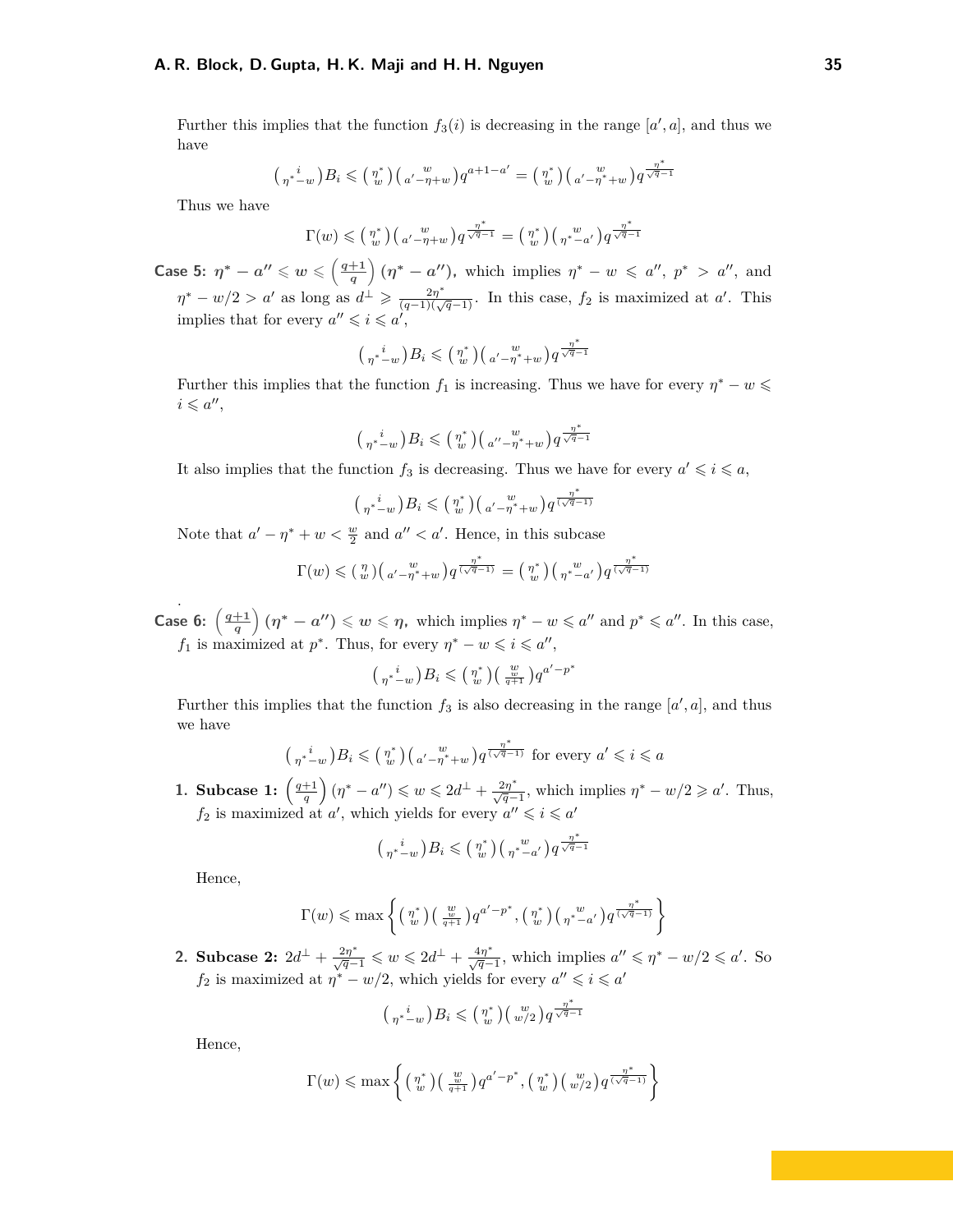#### **36 Secure Computation using Leaky Correlations**

**3. Subcase 3:**  $2d^{\perp} + \frac{4\eta^*}{\sqrt{q}-1} \leq w \leq \eta^*$ , which implies  $\eta^* - w/2 \leq a''$ . So  $f_2$  is maximized at  $a''$ , which yields for every  $a'' \leqslant i \leqslant a'$ 

$$
\big(\begin{smallmatrix}i\\ \eta^*\,-w\end{smallmatrix}\big)B_i\leqslant \big(\begin{smallmatrix}\eta^*\\ w\end{smallmatrix}\big)\big(\begin{smallmatrix}w\\ \eta^*-a''\end{smallmatrix}\big)q^{\frac{\eta^*}{\sqrt{q}-1}}
$$

By [Lemma 18,](#page-35-1) we can show that  $\left(\frac{w}{q+1}\right)q^{a'-p^*} \geqslant \left(\frac{w}{q^*-a''}\right)q^{\frac{\eta^*}{\sqrt{q}-1}}$ . Hence,

$$
\Gamma(w) \leqslant \max \left\{ \left( \begin{smallmatrix} \eta^* \\ w \end{smallmatrix} \right) \left( \begin{smallmatrix} w \\ \frac{w}{q+1} \end{smallmatrix} \right) q^{a'-p^*}, \left( \begin{smallmatrix} \eta^* \\ w \end{smallmatrix} \right) \left( \begin{smallmatrix} w \\ \eta^* - a' \end{smallmatrix} \right) q^{\frac{\eta^*}{(\sqrt{q}-1)}} \right\}
$$

This completes the proof.

We prove the following lemma used to prove [Lemma 17.](#page-33-0)

<span id="page-35-1"></span> $\triangleright$  **Lemma 18.** *For every natural number*  $\Delta$ *, we have the following inequality* 

$$
q^{\Delta} \cdot \left(\begin{array}{c} w \\ w/(q+1) \end{array}\right) \geqslant \left(\begin{array}{c} w \\ w/(q+1)+\Delta \end{array}\right)
$$

**Proof.** Let  $k = w/(q + 1)$ . then  $w = k(q + 1)$ . It is easy to see that  $\frac{w-k-i}{k+\Delta-i} \leq q$  for every  $0 \leqslant i \leqslant \Delta - 1$ . Therefore, we have

$$
\frac{\binom{w}{k+\Delta}}{\binom{w}{k}} = \frac{k!(w-k)!}{(k+\Delta)!(w-k-\Delta)!} = \frac{(w-k)(w-k-1)\dots(w-k-\Delta+1)}{(k+\Delta)(k+\Delta-1)\dots(k+1)}
$$

$$
= \prod_{i=0}^{\Delta-1} \frac{w-k-i}{k+\Delta-i} \leq \prod_{i=0}^{\Delta-1} q
$$

$$
= q^{\Delta}
$$

**► Lemma 19.** For every natural number  $\Delta$ , we have the following inequality

$$
\left(\begin{smallmatrix}w\\ w/(q+1)\end{smallmatrix}\right)\geqslant q^\Delta\left(\begin{smallmatrix}w\\ w/(q+1)-\Delta\end{smallmatrix}\right)
$$

**Proof.** Let  $k = w/(q + 1)$ . then  $w = k(q + 1)$ . It is easy to see that  $\frac{w-k+\Delta-i}{k-i} \geqslant q$  for every 0 ≤  $i$  ≤  $\Delta$  − 1. Therefore, we have

$$
\frac{\binom{w}{k}}{\binom{w}{k-\Delta}} = \frac{(k-\Delta)!(w-k+\Delta)!}{k!(w-k)!} = \frac{(w-k+\Delta)(w-k+\Delta-1)\dots(w-k+1)}{k(k-1)\dots(k-\Delta+1)}
$$

$$
= \prod_{i=0}^{\Delta-1} \frac{w-k+\Delta-i}{k-i} \ge \prod_{i=0}^{\Delta-1} q
$$

$$
= q^{\Delta}
$$

 $\blacktriangleleft$ 

 $\blacktriangleleft$ 

#### <span id="page-35-0"></span>**C.1 Bias Calculation**

Note that in this section  $S(S)$  is the same as  $S(w)$ , where  $w = \text{wt}(S)$ . We are interested in finding the maximum possible bias. That is,

$$
2^{-\delta}\leqslant \max_{d^\perp\leqslant w\leqslant \eta} \frac{\Gamma(w)}{|\mathcal{S}(w)|}.
$$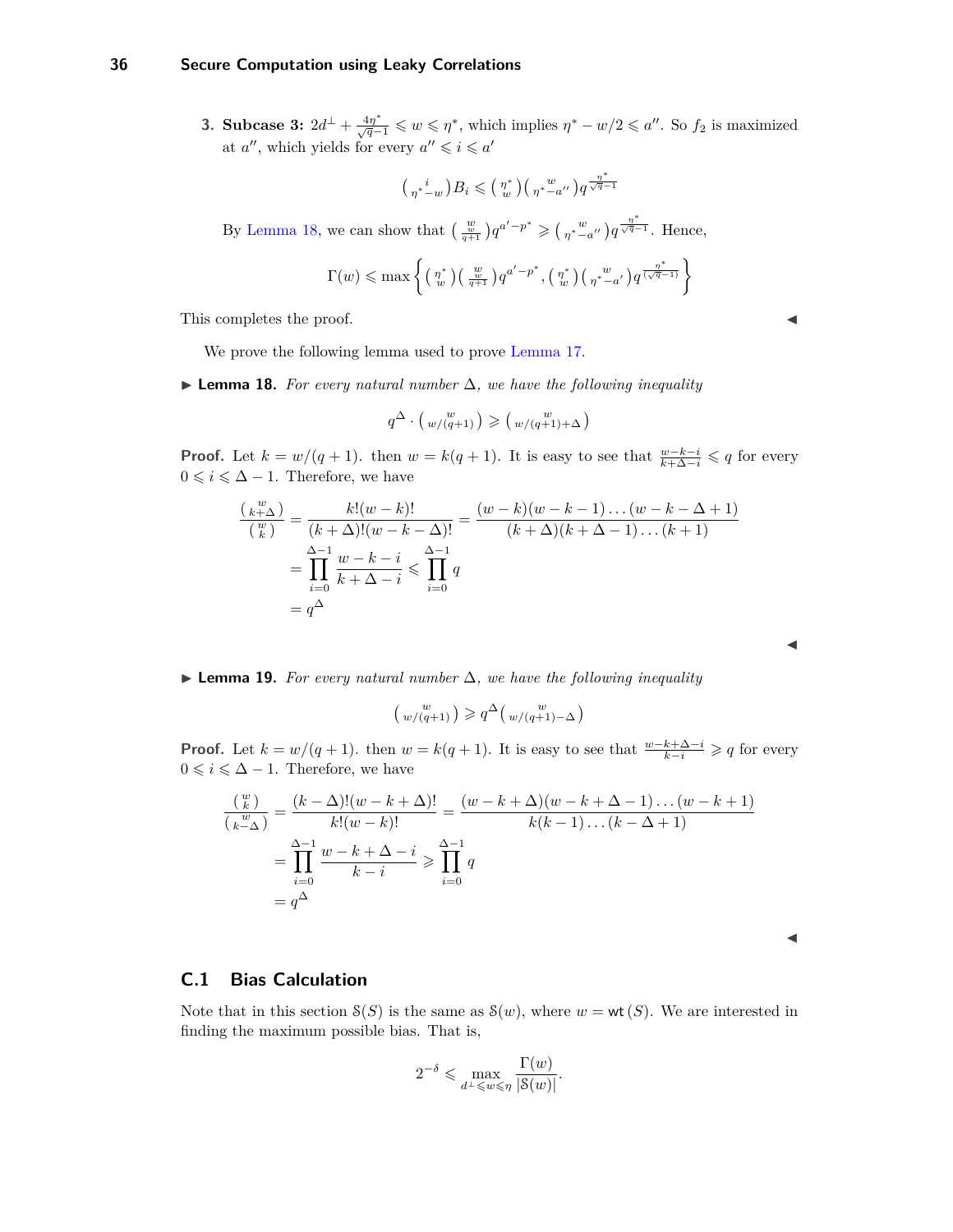which is equivalent to

$$
\delta \geqslant \min_{d^{\perp} \leqslant w \leqslant \eta} \lg \frac{|\mathcal{S}(w)|}{\Gamma(w)}
$$

Define  $g(w) = \lg \frac{|\mathcal{S}(w)|}{\Gamma(w)}$ .

- <span id="page-36-0"></span>I **Lemma 20.** *We have the following.*
- **1.** *Let*  $g_1(w) = w \lg(q-1) \mathbf{h_2}(\frac{d^{\perp}}{w})$  $\frac{d^{\perp}}{w}$ )*w* − lg *q for w* ∈ *I*<sub>1</sub>*, then g*<sub>1</sub> *is decreasing.*
- **2.** Let  $g_2(w) = w \lg(q-1) \ln_2(\frac{1}{q+1})w (\frac{wq}{q+1} d^{\perp} + 1)(\lg q)$  for  $w \in I_2$ , then  $g_2$  is decreasing.
- **3.** Let  $g_3(w) = w \lg(q-1) \frac{\eta^*}{\sqrt{q}-1} (\lg q) \mathbf{h_2}(\frac{1}{q+1})w$  for  $w \in I_3$ , then  $g_3$  is increasing.
- **4.** *Let*  $g_4(w) = w \lg(q-1) \mathbf{h}_2(\frac{\eta^*-a'}{w})$  $\frac{-a'}{w}$ ) $w - (\frac{wq}{q+1} - d^{\perp} + 1)(\lg q)$  *for*  $w \in I_4$ *, then g*<sub>4</sub> *is decreasing.*
- **5.** *Let*  $g_5(w) = w \lg(q-1) \ln_2(\frac{\eta^*-a'}{w})$  $\frac{(-a')}{w}$  *w* −  $\frac{\eta^*}{\sqrt{q}-1}$  (lg *q*) *for w* ∈ *I*<sub>5</sub>*, then g*<sub>5</sub> *is increasing.*
- **6.** *Let*  $g_6(w) = w \lg(q-1) \frac{\eta^*}{\sqrt{q-1}} (\lg q) \mathbf{h_2} \left(\frac{1}{2}\right) w$  *for*  $w \in I_7$ *. Then*  $g_6$  *is increasing.*

We use the [Lemma 20](#page-36-0) to bound [Lemma 17.](#page-33-0) We do case analysis on each case of  $\Gamma(w)$ . In the following proof, we will use the facts stated in [Lemma 20](#page-36-0) frequently. Recall that  $g(w) = \lg \frac{|\mathcal{S}(w)|}{\Gamma(w)}$ .

Case 1: 
$$
d^{\perp} \leq w \leq \left(\frac{q+1}{q}\right)d^{\perp}
$$
. Let  $w_1 = \left(\frac{q+1}{q}\right)d^{\perp}$ , then we have  
\n
$$
g(w) \geqslant \lg\left(q-1\right)^w - \lg\left[q\left(\frac{w}{d^{\perp}}\right)\right] \approx w \lg(q-1) - \ln\left(\frac{d^{\perp}}{w}\right)w - \lg q
$$
\n
$$
\geqslant g_1(w_1)
$$

**Case 2:**  $\left(\frac{q+1}{q}\right)$  $\left(\frac{+1}{q}\right)d^{\perp} \leqslant w \leqslant \eta^* - a'.$  Let  $w_2 = \eta^* - a'.$  then  $g(w) \geqslant \lg(q-1)^w - \lg \left[ \left( \frac{w}{q+1} \right) q^{a+1-p^*} \right]$  $\approx w \lg(q-1) - \mathbf{h_2} \left( \frac{1}{q+1} \right) w - (a+1-p^*) \lg q$  $= w \lg(q-1) - \mathbf{h_2} \left(\frac{1}{q+1}\right) w - \left(\frac{wq}{q+1}\right)$  $\frac{wq}{q+1} - d^{\perp} + 1$  (lg *q*)  $\geqslant q_2(w_2)$ 

**Case 3:**  $\eta^* - a' \leqslant w \leqslant \frac{q+1}{a}$  $\frac{+1}{q}(\eta^* - a')$ . Let  $w_3 = \eta^* - a'$ , then

$$
g(w) \geqslant \lg(q-1)^w - \lg\left[\left(\frac{w}{q+1}\right)q^{\frac{\eta^*}{\sqrt{q-1}}}\right]
$$
  
= 
$$
w \lg(q-1) - \frac{\eta^*}{\sqrt{q-1}} \lg q - \mathbf{h_2}\left(\frac{1}{q+1}\right)w
$$
  

$$
\geqslant g_3(w_3)
$$

**Case 4:**  $\frac{q+1}{q}(\eta^* - a') \leqslant w \leqslant \eta^* - a''$ . Let  $w_4 = \eta^* - a''$ ,

$$
g(w) \geqslant \lg(q-1)^w - \lg\left[\left(\frac{w}{w}\right)q^{a+1-p^*}\right]
$$
  
\n
$$
\approx w \lg(q-1) - \ln\left(\frac{\eta^*-a'}{w}\right)w - (a+1-p^*)\lg q
$$
  
\n
$$
= w \lg(q-1) - \ln\left(\frac{\eta^*-a'}{w}\right)w - \left(\frac{wq}{q+1} - d^\perp + 1\right)(\lg q)
$$
  
\n
$$
\geqslant g_4(w_4)
$$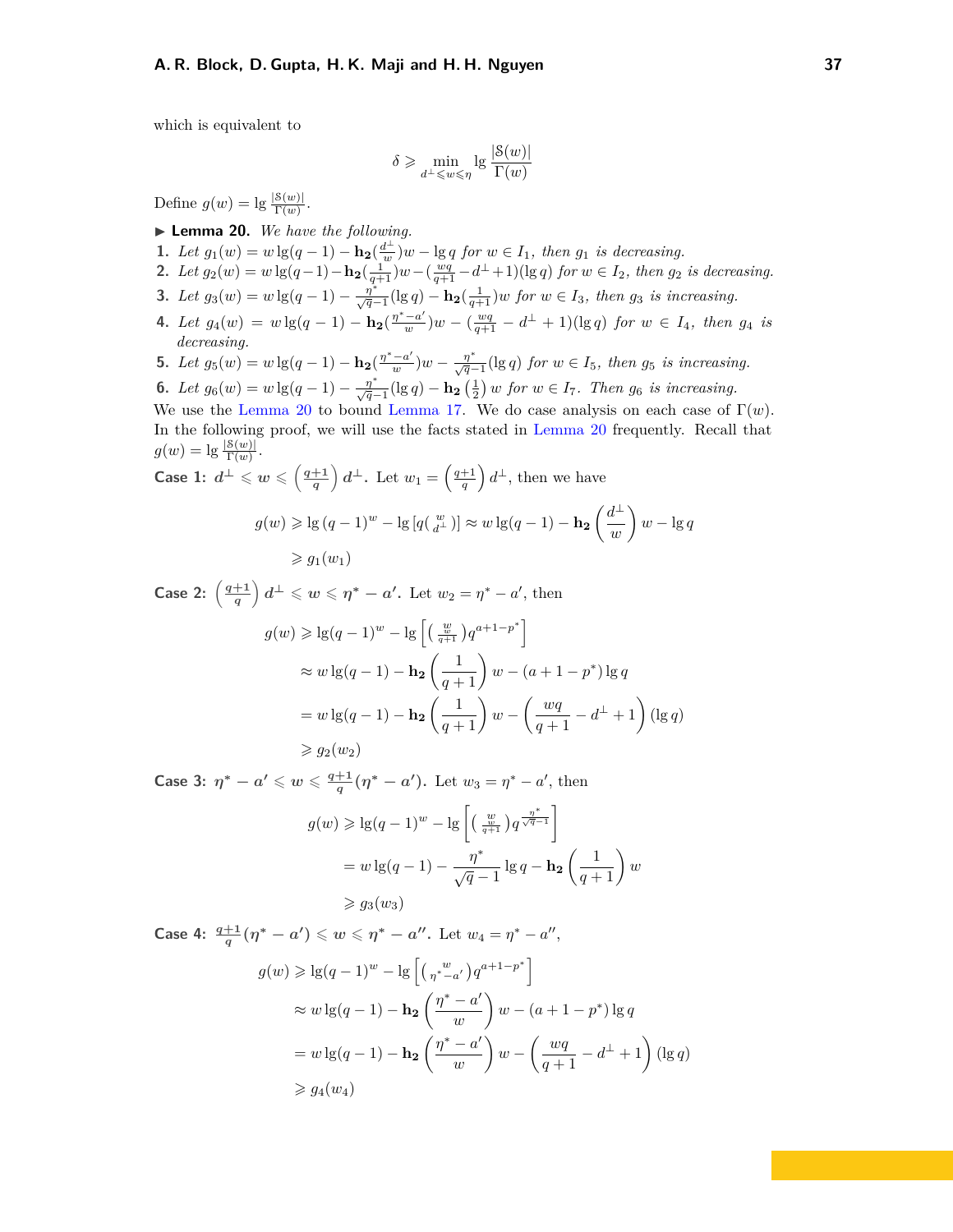#### **38 Secure Computation using Leaky Correlations**

**Case 5:**  $\eta^* - a'' \leqslant w \leqslant \frac{q+1}{a}$  $\frac{+1}{q}(\eta^* - a'')$ . Let  $w_5 = \eta^* - a''$ .  $g(w) \geqslant \lg(q-1)^w - \lg \left[ \binom{w}{q^*-a'} q^{\frac{\eta^*}{\sqrt{q-1}}} \right]$  $\approx w \lg(q-1) - \frac{\eta^*}{\sqrt{n}}$  $\frac{\eta^*}{\sqrt{q} - 1} (\lg q) - \mathbf{h_2} \left( \frac{\eta^* - a'}{w} \right)$ *w*  $\big)$  w  $\geqslant g_5(w_5)$ 

**Case 6:**  $\frac{q+1}{q}(\eta^* - a'') \leq w \leq \eta^*$ . Let  $w_6 = \frac{q+1}{q}(\eta^* - a'')$ ,  $w_7 = 2d^{\perp} + \frac{2\eta^*}{\sqrt{q}-1}$ , and  $w_8 =$  $2d^{\perp} + \frac{4\eta^*}{\sqrt{q}-1}.$ 

$$
g(w) \geqslant \lg(q-1)^w - \lg\left(\frac{w}{q+1}\right) - \lg q^{a'-p^*}
$$
  
\n
$$
\approx w \lg(q-1) - \mathbf{h_2} \left(\frac{1}{q+1}\right) w - (a'-p^*) \lg q
$$
  
\n
$$
= w \lg(q-1) - \mathbf{h_2} \left(\frac{1}{q+1}\right) w - \left(\frac{qw}{q+1} - d^{\perp} - \frac{\eta^*}{\sqrt{q}-1}\right) (\lg q)
$$

Let  $g_7(w) = g_2(w) + \frac{\eta^*}{\sqrt{q}-1}(\lg q)$ **1. Subcase 1:** For  $\left(\frac{q+1}{q}\right)(\eta^*-a'') \leq w \leq 2d^{\perp} + \frac{2\eta^*}{\sqrt{q}-1}$ , we have  $g(w) \geqslant \min(g_7(w_7), g_5(w_6))$ **2. Subcase 2:** For  $2d^{\perp} + \frac{2\eta^*}{\sqrt{q-1}} \leq w \leq 2d^{\perp} + \frac{4\eta^*}{\sqrt{q-1}}$ , we have  $g(w) \geq \min(g_7(w_8), g_6(w_7))$ **3. Subcase 3:**  $2d^{\perp} + \frac{4\eta^*}{\sqrt{q-1}} \leqslant w \leqslant \eta^*$ , we have

$$
g(w) \geqslant \min\left(g_{7}(\eta^*), g_{5}(w_{8})\right)
$$

Combining all cases together, we obtain

$$
\delta \ge g_3(w_3) = \left[ \left( d^\perp + \frac{\eta^*}{\sqrt{q} - 1} - 1 \right) \left( \lg(q - 1) - \mathbf{h_2} \left( \frac{1}{q + 1} \right) \right) \right] - \left( \frac{\eta^*}{\sqrt{q} - 1} \right) \lg q
$$

Let  $\mathbf{h}_2(x) = -x \lg x - (1-x) \lg(1-x)$ . We claim the following result by applying Stirling's approximation.

 $\blacktriangleright$  **Claim 5.** For every positive integers n, m, we have

$$
\lg \binom{n}{m} \approx \mathbf{h_2}(m/n)n.
$$

#### <span id="page-37-0"></span>**D Parameter Choices for Construction of [Theorem 6](#page-12-3)**

We shall now instantiate the parameters of the code discussed in [Appendix B](#page-31-0) used to instantiate the family of codes used in [Theorem 6.](#page-12-3) The code *C* has the following parameters.  $|\mathbb{F}| = q = p^s$ , for prime *p* and even integer *s* and  $q \ge 49$ .

- 
- $\eta^* = (\sqrt{q} 1) \cdot (\sqrt{q})^u$ , or equivalently  $\eta^*/(\sqrt{q} 1) = (\sqrt{q})^u$ , and genus  $g = (\sqrt{q})^u$  for  $u \in \mathbb{N}$
- Divisor *D* with deg  $D = (\frac{\sqrt{q}-1}{2} \rho)g 1$ , for  $\rho > 0$

$$
k = \deg D - g + 1 = (\frac{\sqrt{q-1}}{2} - \rho - 1)g
$$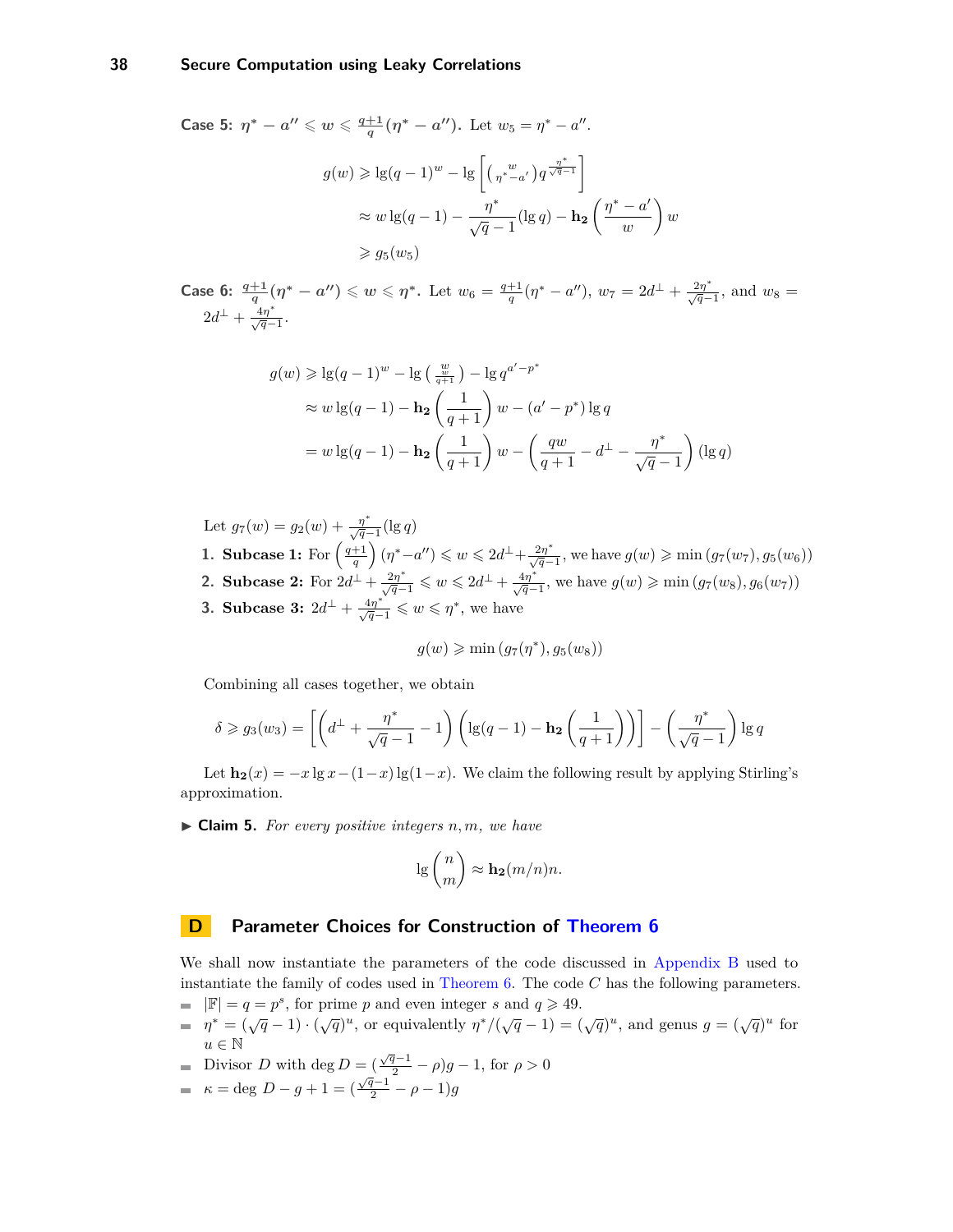<span id="page-38-0"></span>
$$
= d = \eta^* - \deg D = (\frac{\sqrt{q}-1}{2} + \rho)g + 1
$$

The code  $C^{\perp}$  has the following parameters.

Divisor  $D^{\perp}$  with degree deg  $D^{\perp} = (\frac{\sqrt{q}-1}{2} + \rho + 2)g - 1$  $\kappa^{\perp} = \deg D^{\perp} - g + 1 = (\frac{\sqrt{q}-1}{2} + \rho + 1)g$  $d^{\perp} = \eta^* - \text{deg } D^{\perp} = (\frac{\sqrt{q}-1}{2} - \rho - 2)g + 1$ 

The code  $\mathcal{C}^{(2)}$  has the following parameters.

- Divisor  $D^{(2)}$  with degree deg  $D^{(2)} = (\sqrt{q} 1 2\rho)g 2$
- $\kappa^{(2)} = \text{deg } D^{(2)} g + 1 = (\sqrt{q} 2 2\rho)g 1$
- $d^{(2)} = \eta^* \text{deg } D^{(2)} = 2\rho g + 2$
- Set  $\gamma = d^{(2)} 2 = 2\rho g$

**Simulation Error Computation.** We have secret share length  $n = 2 \cdot \eta \cdot \lg |\mathbb{F}| = 2(\eta^* - \eta^*)$ *γ*) lg |F|, where  $\eta = \eta^* - \gamma$ . This implies  $n = 2(\lg q)(\sqrt{q} - 1 - 2\rho)g$ .

For each ROLE( $\mathbb{GF}[2^s]$ ), let  $f(s)$  be the number of samples of ROT we extract using [\[BMN17\]](#page-25-7). Therefore, the number of ROT samples is  $m/2 = f(s)\gamma = f(s)2\rho g$ , which implies that  $m = f(s)4\rho g$ .

We have production rate

$$
\alpha = m/n = \frac{f(s)2\rho}{(\lg q)(\sqrt{q} - 1 - 2\rho)}.
$$

Given a fixed  $\alpha$ , we can compute the value of  $\rho$  from this equation; namely,

$$
\rho = \frac{(\lg q)(\sqrt{q} - 1)\alpha}{2(f(s) + (\lg q)\alpha)}.
$$

Define

$$
Q_N := (\gamma/n) \lg |\mathbb{F}| + (t/n) = [m/(2f(s)n)](\lg q) + \beta = [(\lg q)/(2f(s))] \alpha + \beta
$$

Then we are interested in computing the small bias. By [Theorem 6,](#page-12-3) we have that

$$
\delta = \left(d^{\perp} + \frac{\eta^*}{\sqrt{q} - 1} - 1\right) \cdot \left(\lg(|\mathbb{F}| - 1) - \mathbf{h_2}\left(\frac{1}{q + 1}\right)\right) - \frac{\eta^*}{\sqrt{q} - 1} \lg|\mathbb{F}|
$$

$$
= \left[\left(\frac{\sqrt{q} - 1}{2} - \rho - 1\right)g\right] \left[\lg(q - 1) - \mathbf{h_2}\left(\frac{1}{q + 1}\right)\right] - g(\lg q)
$$

Define  $Q_D := \frac{\delta}{n}$ . Then we have

$$
Q_D = \frac{\left[\left(\frac{\sqrt{q}-1}{2} - \rho - 1\right)g\right] \left[\lg(q-1) - \mathbf{h_2}\left(\frac{1}{q+1}\right)\right] - g(\lg q)}{2(\lg q)(\sqrt{q}-1-2\rho)g}
$$

$$
= \frac{\left(\frac{\sqrt{q}-1}{2} - \rho - 1\right) \left(\lg(q-1) - \mathbf{h_2}\left(\frac{1}{q+1}\right)\right) - \lg q}{2(\lg q)(\sqrt{q}-1-2\rho)}
$$

Now, let  $\zeta = -\frac{1}{n} \lg \varepsilon = Q_D - Q_N$ . We need to ensure that  $Q_D > Q_N$  so that  $\zeta > 0$ .

**One Choice of parameters.** Suppose for  $q = 2^{14}$ , we are interested in  $\alpha = 16\%$  and  $β = 1\%$ . For these choices of *α* and *β*, we have  $ζ > 0$ . [Figure 9](#page-24-0) shows the feasibility region for  $\alpha$  and  $\beta$  for  $q = 2^{14}$ , as well as other values of q.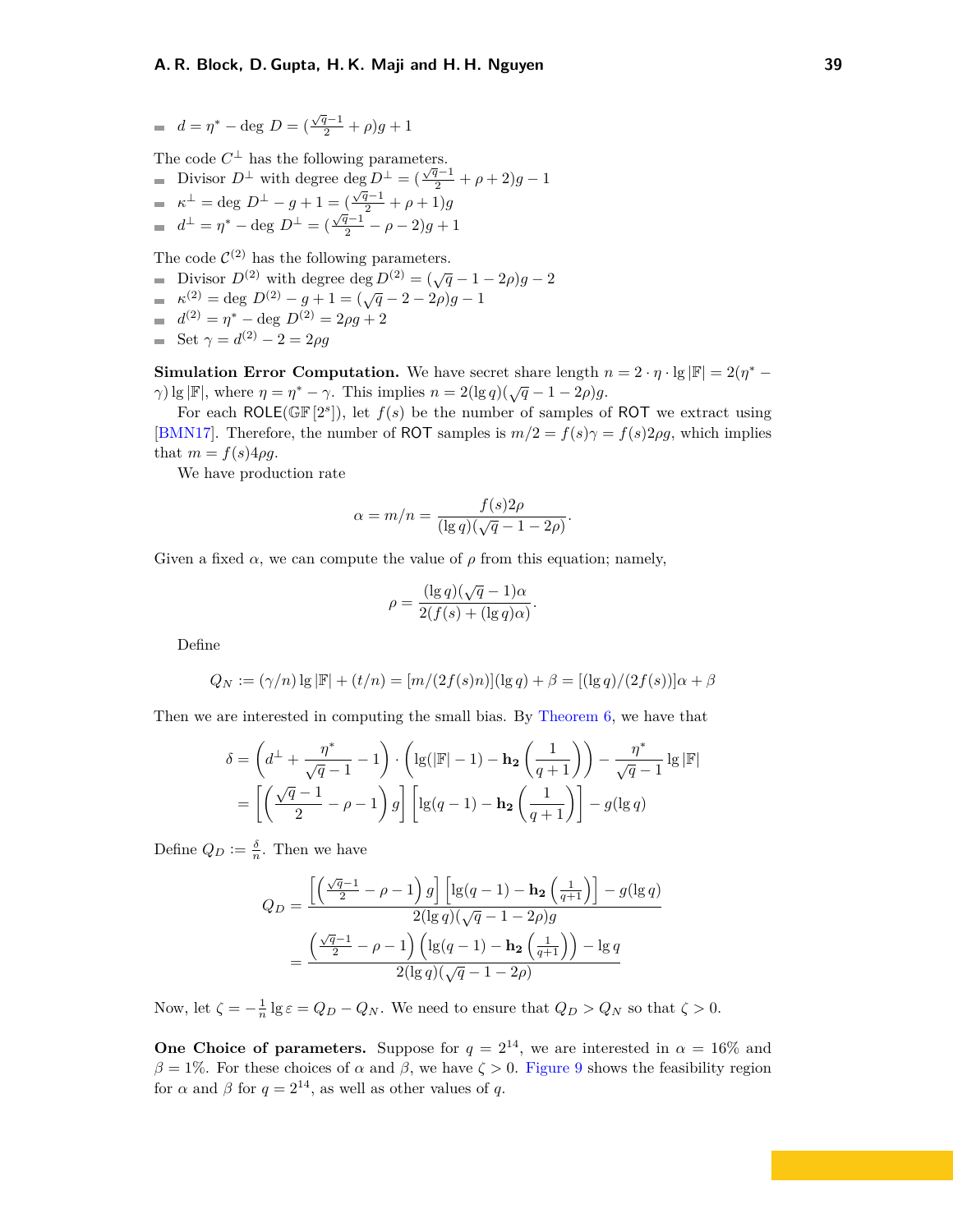<span id="page-39-0"></span>**E Proof of [Theorem 4](#page-5-0)**

We will show that our correlation extractor can achieve  $t = (1/4 - g)n$ ,  $m = \Theta(n)$ , and  $\varepsilon = \exp(-\Theta(n))$ . In this section we use the same parameters as in [Appendix D](#page-37-0) for general field  $\mathbb F$  of size q.

- production rate  $\alpha = \frac{m}{n}$
- leakage resilience  $\beta = \frac{t}{n} = \frac{1}{4} g$ , where  $m = c' \gamma$  for some constant *c'*.
- $Q_D = \frac{\delta}{n}$ , where  $\delta$  is the small bias calculated in [Appendix C.1](#page-35-0)
- $Q_N = (γ/n) \lg |\mathbb{F}| + (t/n) = cα + β = cα + 1/4 g$  for some constant *c* > 0
- *ζ* =  $-\frac{1}{n}$  lg  $\varepsilon$  =  $Q_D Q_N = \delta/n 1/4 c\alpha + g$

Choose  $\alpha = (g - \varepsilon')/c > 0$  for some constant  $\varepsilon' \in (0, g)$ . It is clear that  $\alpha$  is a constant. Then we need to show that there exists a large enough field size  $q^*$  such that  $\zeta$  is a positive constant. Recall that

 $\delta = (d^{\perp} + \frac{\eta^*}{\sqrt{q}-1} - 1)(\lg(q-1) - \mathbf{h_2}(\frac{1}{q+1})) - \frac{\eta^*}{\sqrt{q}-1}\lg q$  $d^{\perp} = \left(\frac{\sqrt{q}-1}{2} - 2 - \rho\right) \frac{\eta^*}{\sqrt{q}-1}$  $n = 2(\eta^* - \gamma) \lg q$  $\gamma = \frac{2\rho\eta^*}{\sqrt{q}-1}$ , where  $\rho$  is a constant

Thus, we have the following as  $\eta^* \to \infty$ 

$$
\frac{\delta}{n} \approx \frac{\left(\frac{\sqrt{q}-1}{2} - 1 - \rho\right) \frac{\eta^*}{\sqrt{q}-1} (\lg(q-1) - \mathbf{h_2}(\frac{1}{q+1})) - \frac{\eta^*}{\sqrt{q}-1} \lg q}{2\eta^*(1 - 2\rho/(\sqrt{q}-1)) \lg q}
$$
\n
$$
\approx \frac{\lg(q-1) - \mathbf{h_2}(\frac{1}{q+1})}{4(1 - 2\rho/(\sqrt{q}-1)) \lg q} - \frac{(1+\rho)\left(\lg(q-1) - \mathbf{h_2}(\frac{1}{q+1})\right) - \lg q}{2(1 - 2\rho/(\sqrt{q}-1))(\sqrt{q}-1) \lg q}
$$
\n
$$
= f(q).
$$

Note that  $f(q)$  is increasing and that  $f(q) \to 1/4$  as  $q \to \infty$ , which implies that there exists a large enough constant  $q^*$  such that  $f(q^*) \geq 1/4 - \varepsilon'/2$ . Therefore

$$
\zeta \geqslant (1/4-\varepsilon'/2) - 1/4 - c \cdot \frac{g-\varepsilon'}{c} + g = \varepsilon'/2 > 0
$$

which completes our proof.

### <span id="page-39-1"></span>**F Proof of [Theorem 5](#page-11-2)**

For completeness, we restate and prove [Theorem 5.](#page-11-2)

Let  $\mathcal{F} = \{F_1, \ldots, F_\mu\}$  be a  $\rho^2$ -biased family of distributions over the sample space  $\mathbb{F}^{\eta}$  for field  $\mathbb F$  of size q. Let  $(M, L)$  be a joint distribution such that the marginal distribution M is over  $\mathbb{F}^{\eta}$  and  $\widetilde{\mathbf{H}}_{\infty}(M|L) \geqslant m$ . Then, the following holds:

$$
SD((F_J \oplus M, L, J), (U_{\mathbb{F}^{\eta}}, L, J)) \leqslant \frac{\rho}{2} \left(\frac{|\mathbb{F}|^{\eta}}{2^m}\right)^{1/2}
$$

where *J* is a uniform distribution over  $[\mu]$ .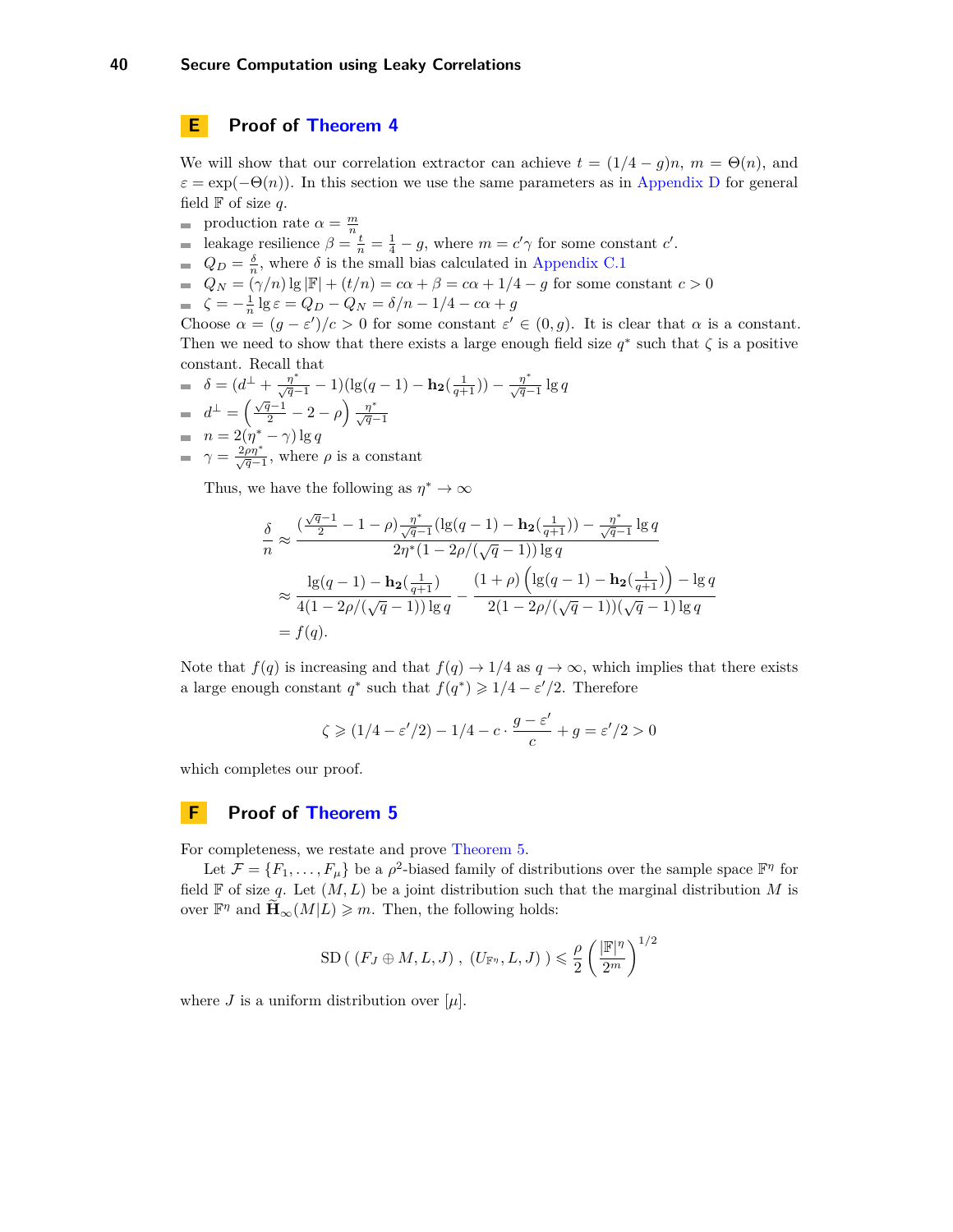**Proof.**

$$
2\text{SD}\left((F_J \oplus M, L, J), (U_{\mathbb{F}^n}, L, J)\right)
$$
\n
$$
= \underset{j \sim J}{\mathbb{E}} 2\text{SD}\left((F_j \oplus M \mid \ell, j), (U_{\mathbb{F}^n} \mid \ell, j)\right) = \underset{j \sim J}{\mathbb{E}} \sum_{x \in \mathbb{F}^n} |(F_j \oplus M \mid \ell, j)(x) - (U_{\mathbb{F}^n} \mid \ell, j)(x)|
$$
\n
$$
< \mathbb{F} \left(\underset{j \sim J}{\mathbb{F}} \left(\underset{\mathbb{F} \mid \mathcal{D}}{\mathbb{F}} \sum |(F_i \oplus M \mid \ell, j) - (U_{\mathbb{F}^n} \mid \ell, j)(x)|^2\right)\right)^{1/2}
$$
\n
$$
(1)
$$

$$
\leqslant \mathop{\mathbb{E}}_{\substack{\ell \sim L \\ j \sim J}} \left( \left| \mathbb{F} \right|^{\eta} \sum_{x \in \mathbb{F}^{\eta}} \left| \left[ (F_j \oplus M \mid \ell, j) - (U_{\mathbb{F}^{\eta}} \mid \ell, j) \right] (x) \right|^2 \right)
$$
\n
$$
\tag{1}
$$

$$
=|\mathbb{F}|^{\eta/2}\mathop{\mathbb{E}}_{\substack{\ell\sim L\\j\sim J}}\left(|\mathbb{F}|^{\eta}\sum_{S\in\mathbb{F}^{\eta}}\left|\left[\overline{(F_j\oplus M \mid \ell,j)-(U_{\mathbb{F}^{\eta}}\mid \ell,j)}\right](S)\right|^{2}\right)^{1/2} \tag{2}
$$

$$
=|\mathbb{F}|^{\eta} \mathop{\mathbb{E}}_{\substack{i \sim I \\ j \sim J}} \left( \sum_{S \in \mathbb{F}^{\eta}} \left| \widehat{(F_j \oplus M \mid \ell, j)}(S) - \widehat{(U_{\mathbb{F}^{\eta}} \mid \ell, j)}(S) \right|^{2} \right)^{1/2}
$$
\n
$$
= |\mathbb{F}|^{\eta} \mathop{\mathbb{E}}_{\mu} \left( \sum_{\mathbf{I} \in \mathcal{F}} \left| \widehat{(F_j \oplus M \mid \ell, j)}(S) \right|^{2} \right)^{1/2}
$$
\n(3)

$$
=|\mathbb{F}|^{\eta}\mathop{\mathbb{E}}_{\substack{\ell\sim L\\j\sim J}}\left(\sum_{S\in\mathbb{F}^{\eta}}\left|\widehat{(F_j\oplus M \mid \ell,j)}(S)-\widehat{(U_{\mathbb{F}^{\eta}} \mid \ell,j)}(S)\right|^{2}\right)^{1/2}
$$
\n
$$
=|\mathbb{F}|^{\eta}\mathop{\mathbb{E}}_{\substack{\ell\sim L\\j\sim J}}\left(\sum_{S\in\mathbb{F}^{\eta}\setminus\{0\}}\left|\widehat{(F_j\oplus M \mid \ell,j)}(S)\right|^{2}\right)^{1/2}
$$
\n(3)

$$
=|\mathbb{F}|^{\eta/2} \mathbb{E}_{\substack{\ell \sim L \\ j \sim J}} \left( |\mathbb{F}|^{\eta} \sum_{S \in \mathbb{F}^{\eta}} \left| \overline{[(F_j \oplus M \mid \ell, j) - (U_{\mathbb{F}^{\eta}} \mid \ell, j)]}(S) \right|^{2} \right)^{1/2}
$$
\n
$$
=|\mathbb{F}|^{\eta} \mathbb{E}_{\substack{\ell \sim L \\ j \sim J}} \left( \sum_{S \in \mathbb{F}^{\eta}} \left| \overline{(F_j \oplus M \mid \ell, j)}(S) - \overline{(U_{\mathbb{F}^{\eta}} \mid \ell, j)}(S) \right|^{2} \right)^{1/2}
$$
\n
$$
=|\mathbb{F}|^{\eta} \mathbb{E}_{\substack{\ell \sim L \\ j \sim J}} \left( \sum_{S \in \mathbb{F}^{\eta} \setminus \{0\}} \left| \overline{(F_j \oplus M \mid \ell, j)}(S) \right|^{2} \right)^{1/2}
$$
\n
$$
=|\mathbb{F}|^{\eta} \mathbb{E}_{\substack{\ell \sim L \\ j \sim J}} \left( \sum_{S \in \mathbb{F}^{\eta} \setminus \{0\}} |\mathbb{F}|^{2\eta} \left| \overline{(F_j \mid \ell, j)}(S) \right|^{2} \left| \overline{(M \mid \ell, j)}(S) \right|^{2} \right)^{1/2}
$$
\n
$$
\leq |\mathbb{F}|^{2\eta} \left( \sum_{S \in \mathbb{F}^{\eta} \setminus \{0\}} |\overline{(F_j \mid \ell, j)}(S)|^{2} \left| \overline{(M \mid \ell, j)}(S) \right|^{2} \right)^{1/2}
$$
\n
$$
\leq |\mathbb{F}|^{2\eta} \left( \sum_{S \in \mathbb{F}^{\eta} \setminus \{0\}} |\overline{(F \mid \ell, j)}(S)|^{2} \left| \overline{(M \mid \ell, j)}(S) \right|^{2} \right)^{1/2}
$$
\n
$$
\leq |\mathbb{F}|^{2\eta} \left( \sum_{S \in \mathbb{F}^{\eta} \setminus \{0\}} |\overline{(F \mid \ell, j)}(S)|^{2} \left| \overline{(M \mid
$$

$$
\leq |\mathbb{F}|^{2\eta} \left( \mathop{\mathbb{E}}_{\substack{\ell \sim L \\ j \sim J}} \sum_{S \in \mathbb{F}^{\eta} \setminus \{0\}} \left| \widehat{(F_j \mid \ell, j)}(S) \right|^2 \left| \widehat{(M \mid \ell, j)}(S) \right|^2 \right)^{1/2} \tag{6}
$$
\n
$$
= |\mathbb{F}|^{2\eta} \left( \sum_{\substack{\ell \sim L \\ \ell \sim J}} \mathbb{F} \left| \widehat{(F_{\ell} \mid \ell, j)}(S) \right|^2 \left| \widehat{(M \mid \ell, j)}(S) \right|^2 \right)^{1/2} \tag{7}
$$

$$
= |\mathbb{F}|^{2\eta} \left( \sum_{S \in \mathbb{F}^{\eta} \setminus \{0\}} \mathbb{E}_{\epsilon \sim Lj \sim J} \left| \widehat{(F_j | \ell, j)}(S) \right|^2 \left| \widehat{(M | \ell, j)}(S) \right|^2 \right)^{1/2} \tag{7}
$$
\n
$$
|\mathbb{F}|^{2\eta} \left( \sum_{\mathbb{F} \in \mathbb{F}^{\eta} \setminus \{0\}} \mathbb{E}_{\epsilon \sim Lj \sim J} \left| \widehat{(F_j | \ell, j)}(S) \right|^2 \right)^{1/2} \tag{8}
$$

$$
= |\mathbb{F}|^{2\eta} \left( \sum_{S \in \mathbb{F}^{\eta} \setminus \{0\}} \mathbb{E}_{\epsilon \sim L} \left[ \left| \widehat{(M \mid \ell)}(S) \right|^2 \mathbb{E}_{j \sim J} \left| \widehat{(F_j \mid \ell, j)}(S) \right|^2 \right] \right)^{1/2} \tag{8}
$$

$$
= |\mathbb{F}|^{2\eta} \left( \sum_{S \in \mathbb{F}^{\eta} \setminus \{0\}} \mathbb{E}_{\ell \sim L} \left[ \left| \widehat{(M \mid \ell)}(S) \right|^2 \mathbb{E}_{j \sim J} \left| \widehat{(F_j \mid j)}(S) \right|^2 \right] \right)^{1/2} \tag{9}
$$

$$
\leqslant |\mathbb{F}|^{2\eta} \left( \sum_{S \in \mathbb{F}^{\eta} \backslash \{0\}} \mathbb{E}_{\ell \sim L} \left[ \left| \widehat{(M \mid \ell)}(S) \right|^2 \cdot \frac{\rho^2}{|\mathbb{F}|^{2\eta}} \right] \right)^{1/2} \tag{10}
$$

$$
\leq \rho |\mathbb{F}|^{\eta} \left( \mathop{\mathbb{E}}_{\ell \sim L} \sum_{S \in \mathbb{F}^{\eta}} \left| \widehat{(M \mid \ell)}(S) \right|^2 \right)^{1/2} \tag{11}
$$

$$
\leqslant \rho |\mathbb{F}|^{\eta} \left( \mathop{\mathbb{E}}_{\ell \sim L} 2^{-\mathbf{H}_{\infty}(M \,|\, \ell)} \right) \tag{12}
$$

$$
\leq P|\mathbb{F}| \left( \exp\left( \frac{1}{\epsilon_0 L} \right) \right) \tag{12}
$$
\n
$$
= e|\mathbb{F}|^{\eta} \left( 2^{-\widetilde{\mathbf{H}}_{\infty}(M+L)} \right)^{1/2} \tag{13}
$$

$$
= \rho |\mathbb{F}|^{\eta} \left( 2^{-\widetilde{\mathbf{H}}_{\infty}(M+L)} \right)^{1/2} \tag{13}
$$

$$
= \rho |\mathbb{F}|^{\eta} \left( 2^{-\mathbf{H}_{\infty}(M \mid L)} \right)^{-1}
$$
\n
$$
\left( 1 \right)^{-1/2} \tag{13}
$$

$$
(\mu \| \mathbf{r})^T \left( 2^{-2\log\left(\frac{2\pi}{\log\left(\frac{2\pi}{\log\left(\frac{2\pi}{\log\left(\frac{2\pi}{\log\left(\frac{2\pi}{\log\left(\frac{2\pi}{\log\left(\frac{2\pi}{\log\left(\frac{2\pi}{\log\left(\frac{2\pi}{\log\left(\frac{2\pi}{\log\left(\frac{2\pi}{\log\left(\frac{2\pi}{\log\left(\frac{2\pi}{\log\left(\frac{2\pi}{\log\left(\frac{2\pi}{\log\left(\frac{2\pi}{\log\left(\frac{2\pi}{\log\left(\frac{2\pi}{\log\left(\frac{2\pi}{\log\left(\frac{2\pi}{\log\left(\frac{2\pi}{\log\left(\frac{2\pi}{\log\left(\frac{2\pi}{\log\left(\frac{2\pi}{\log\left(\frac{2\pi}{\log\left(\frac{2\pi}{\log\left(\frac{2\pi}{\log\left(\frac{2\pi}{\log\left(\frac{2\pi}{\log\left(\frac{2\pi}{\log\left(\frac{2\pi}{\log\left(\frac{2\pi}{\log\left(\frac{2\pi}{\log\left(\frac{2\pi}{\log\left(\frac{2\pi}{\log\left(\frac{2\pi}{\log\left(\frac{2\pi}{\log\left(\frac{2\pi}{\log\left(\frac{2\pi}{\log\left(\frac{2\pi}{\log\left(\frac{2\pi}{\log\left(\frac{2\pi}{\log\left(\frac{2\pi}{\log\left(\frac{2\pi}{\log\left(\frac{2\pi}{\log\left(\frac{2\pi}{\log\left(\frac{2\pi}{\log\left(\frac{2\pi}{\log\left(\frac{2\pi}{\log\left(\frac{2\pi}{\log\left(\frac{2\pi}{\log\left(\frac{2\pi}{\log\left(\frac{2\pi}{\log\left(\frac{2\pi}{\log\left(\frac{2\pi}{\log\left(\frac{2\pi}{\log\left(\frac{2\pi}{\log\left(\frac{2\pi}{\log\left(\frac{2\pi}{\log\left(\frac{2\pi}{\log\left(\frac{2\pi}{\log\left(\frac{2\pi}{\log\left(\frac{2\pi}{\log\left(\frac{2\pi}{\log\left(\frac{2\pi}{\log\left(\frac{2\pi}{\log\left(\frac{2\pi}{\log\left
$$

|F| *<sup>η</sup>*2*<sup>m</sup>*

 $\setminus^{1/2}$ 

 $= \rho \left( \frac{|\mathbb{F}|^{\eta}}{\alpha m} \right)$ 2*<sup>m</sup>*

$$
= \rho |\mathbb{F}|^{\eta} \left( 2^{-\frac{1}{1-\omega(1-\omega)}} \right) \tag{13}
$$

$$
\leq \rho |\mathbb{F}|^{\eta} \left( \frac{1}{|\mathbb{F}|n \cdot \Omega^m} \right)^{1/2} \tag{14}
$$

$$
\left|\frac{\eta}{2} \left(2 - \widetilde{\mathbf{H}}_{\infty}(M \mid L)\right)\right|^{1/2} \tag{1}
$$

$$
\rho |\mathbb{F}|^{\eta} \left( 2^{-\mathbf{H}_{\infty}(M+L)} \right)^{1/2} \tag{13}
$$

$$
\mathbb{F}|^{\eta} \left( 2^{-\widetilde{\mathbf{H}}_{\infty}(M \mid L)} \right)^{1/2} \tag{1}
$$

$$
||^{\eta} \left( 2^{-\widetilde{\mathbf{H}}_{\infty}(M+L)} \right)^{1/2}
$$
\n
$$
\left( 1 - \frac{1}{2} \right)^{1/2}
$$
\n(1)

$$
\widetilde{H}_{\infty}(M \mid L) \bigg)^{1/2}
$$

$$
\left(2^{-\widetilde{\mathbf{H}}_{\infty}(M+L)}\right)^{1/2} \tag{1}
$$

$$
\left| L \right) \bigg)^{1/2}
$$

$$
\left(\begin{array}{c}\n(M \mid \ell)\n\end{array}\right)
$$

$$
(\mathcal{M}_\mathcal{A},\mathcal{M}_\mathcal{A},\mathcal{M}_\mathcal{A},\mathcal{M}_\mathcal{A},\mathcal{M}_\mathcal{A},\mathcal{M}_\mathcal{A},\mathcal{M}_\mathcal{A},\mathcal{M}_\mathcal{A},\mathcal{M}_\mathcal{A},\mathcal{M}_\mathcal{A},\mathcal{M}_\mathcal{A},\mathcal{M}_\mathcal{A},\mathcal{M}_\mathcal{A},\mathcal{M}_\mathcal{A},\mathcal{M}_\mathcal{A},\mathcal{M}_\mathcal{A},\mathcal{M}_\mathcal{A},\mathcal{M}_\mathcal{A},\mathcal{M}_\mathcal{A},\mathcal{M}_\mathcal{A},\mathcal{M}_\mathcal{A},\mathcal{M}_\mathcal{A},\mathcal{M}_\mathcal{A},\mathcal{M}_\mathcal{A},\mathcal{M}_\mathcal{A},\mathcal{M}_\mathcal{A},\mathcal{M}_\mathcal{A},\mathcal{M}_\mathcal{A},\mathcal{M}_\mathcal{A},\mathcal{M}_\mathcal{A},\mathcal{M}_\mathcal{A},\mathcal{M}_\mathcal{A},\mathcal{M}_\mathcal{A},\mathcal{M}_\mathcal{A},\mathcal{M}_\mathcal{A},\mathcal{M}_\mathcal{A},\mathcal{M}_\mathcal{A},\mathcal{M}_\mathcal{A},\mathcal{M}_\mathcal{A},\mathcal{M}_\mathcal{A},\mathcal{M}_\mathcal{A},\mathcal{M}_\mathcal{A},\mathcal{M}_\mathcal{A},\mathcal{M}_\mathcal{A},\mathcal{M}_\mathcal{A},\mathcal{M}_\mathcal{A},\mathcal{M}_\mathcal{A},\mathcal{M}_\mathcal{A},\mathcal{M}_\mathcal{A},\mathcal{M}_\mathcal{A},\mathcal{M}_\mathcal{A},\mathcal{M}_\mathcal{A},\mathcal{M}_\mathcal{A},\mathcal{M}_\mathcal{A},\mathcal{M}_\mathcal{A},\mathcal{M}_\mathcal{A},\mathcal{M}_\mathcal{A},\mathcal{M}_\mathcal{A},\mathcal{M}_\mathcal{A},\mathcal{M}_\mathcal{A},\mathcal{M}_\mathcal{A},\mathcal{M}_\mathcal{A},\mathcal{M}_\mathcal{A},\mathcal
$$

$$
\mathbb{E}_{\mathbb{E}_{J}}\left|\widehat{(F_{j}|\ell,j)}(S)\right|^{2}\right)
$$

$$
\mathbb{E}_{\mathbb{E}_{J}}\left|\widehat{(F_{j}|\ell,j)}(S)\right|^{2}\right|^{1/2}
$$